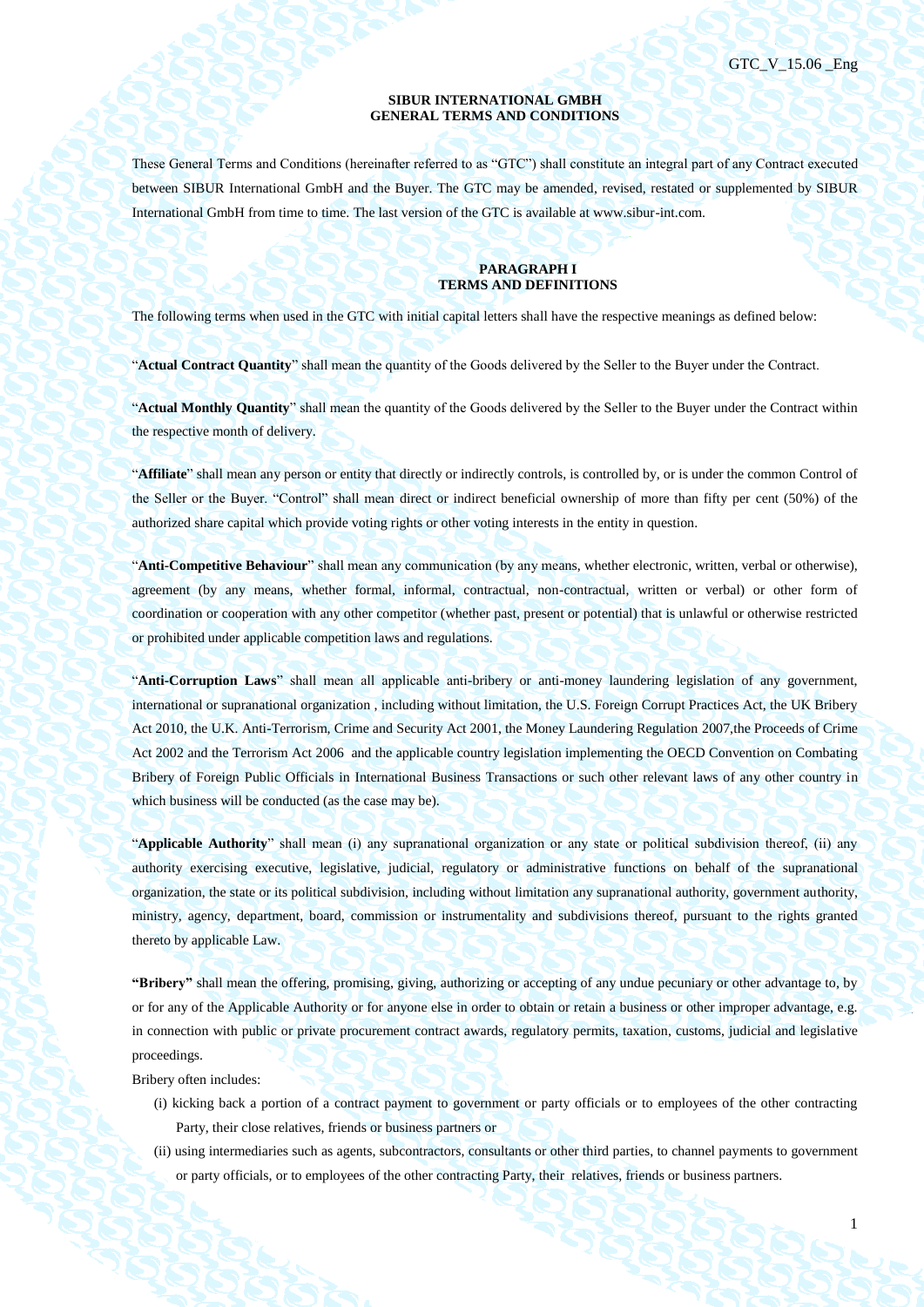"**Business Day**" or "**Working Day**" or "**Banking Day**" or "**Bank Day**" shall mean any day other than Saturday, Sunday or any public holiday on which banks in Moscow (Russian Federation), Vienna (Austria), New York (USA), London (England), and the country of the Goods delivery are open for business.

"**Buyer**" shall mean a Party buying the Goods as specified in the Contract.

**"Carrier"** shall mean any person or company contracted by the Buyer or by the Seller as the case may be to undertake to perform or to procure the performance of a contract of carriage by rail, road, sea or a combination thereof as may be applicable to the terms of delivery.

"**Certificate of Origin**" shall mean the document issued by the Seller or the Manufacturer or a chamber of commerce or other agreed third party (as the case may be) specifying the country where the Goods are actually produced.

"**Certificate of Quality**" shall mean the document issued by the Seller in respect of the Goods confirming the quality of the Goods in accordance with the Contract.

"**Confidential Information**" shall have the meaning set forth in Clause 4.20.17 of the GTC.

"**Consent**" shall mean any consent, approval, authorization, waiver, permit, grant, franchise, concession, agreement, license, certificate, exemption, order, registration, declaration, filing, report or notice of, with or to any person (and the person for this purpose shall mean any natural person, firm, partnership, association, corporation, company, limited liability company, trust, joint stock company, business trust, Governmental Authority or other organization or entity).

"**Contract**" shall mean any contractual arrangement relating to the supply of the Goods to the Buyer by the Seller.

**"Corrupt practices"** shall mean Bribery, Extortion or Solicitation, Trading in influence and Laundering the proceeds of these practices.

"**Delivery Date**" shall mean the moment when the Goods are deemed delivered to the Buyer. The Delivery Date shall be specified in the Contract.

**"Effective Date"** shall mean the date the Contract/Amendment shall take effect from.

"**ETA**" or "**Estimated Time of Arrival**" shall mean estimated time of arrival.

**"Euro**" or "**EUR**" or "**€**" shall mean the official currency of the European Union.

"**Extortion or Solicitation**" shall mean the demanding of a bribe, whether or not coupled with a threat if the demand is refused. Each Party will oppose any attempt of Extortion or Solicitation and is encouraged to report such attempts through available formal or informal reporting mechanisms, unless such reporting is deemed to be counter-productive under the circumstances.

"**Force Majeure Event**" shall have the meaning set forth in Claus[e 4.19.4](#page-44-0) of the GTC.

"**Goods**" shall mean the Goods to be delivered by the Seller to the Buyer as specified in the Contract.

"**Governmental Approval**" shall mean any Consent of or from an Authorized Authority, including without limitation any certificates, licenses or permits issued by an Authorized Authority.

"**GTC**" shall mean the standard terms and conditions of purchase set out in this document.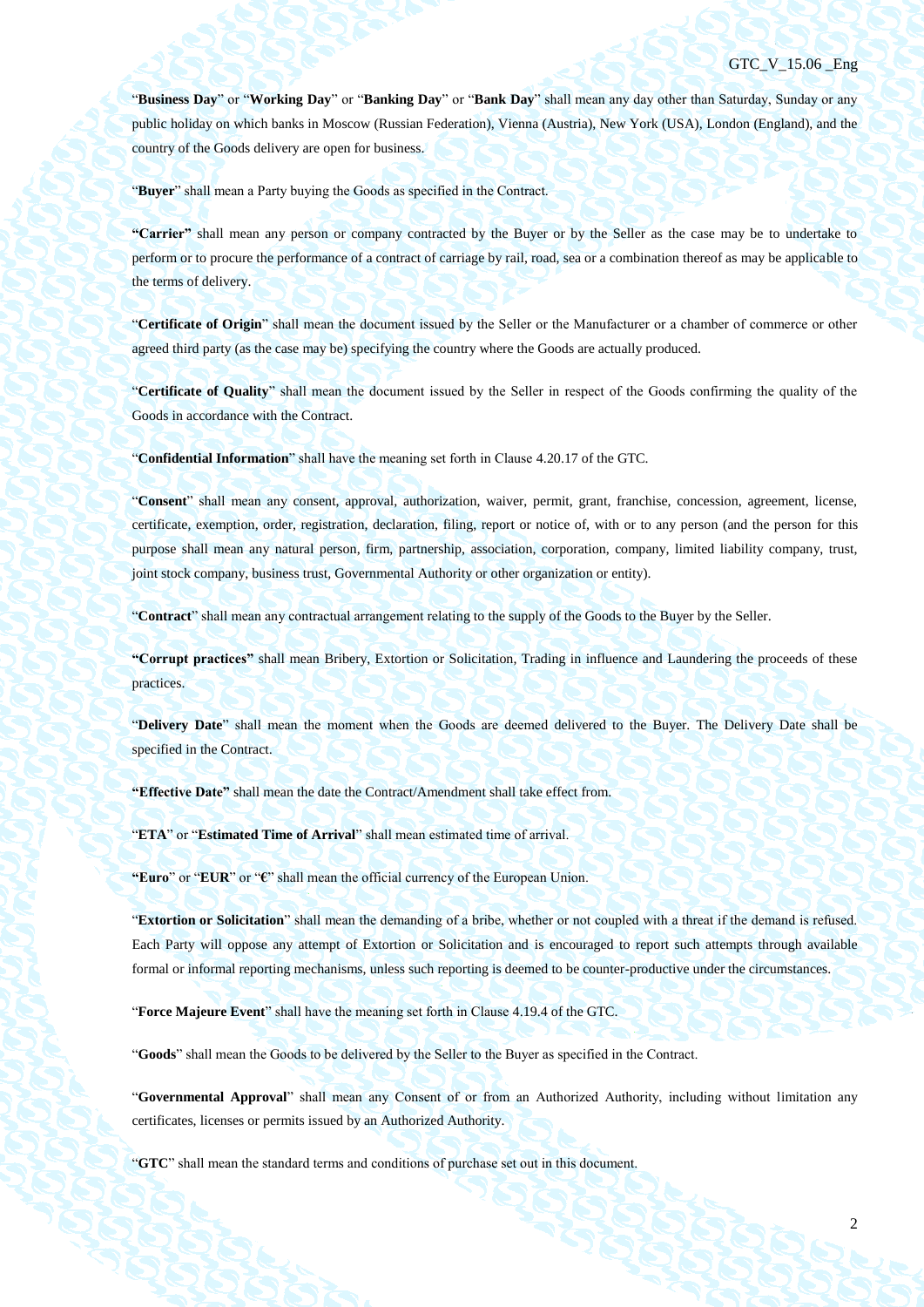"**Incoterms**" shall mean the international commercial terms, the official publication by the International Chamber of Commerce No. 715, 2010.

"**Inspector**" shall mean an independent inspector appointed pursuant to the GTC to perform quality and quantity inspection of the Goods.

"**Inspector's Report**" shall mean any report, conclusion, opinion, certificate or other written document (or combination thereof) issued by the Inspector and reflecting results of the Goods' quantity and quality inspection as described in greater detail in Clause [4.8.3](#page-35-0) of the GTC.

**"Laundering the proceeds of the Corrupt practices"** shall mean the concealing or disguising the illicit origin, source, location, disposition, movement or ownership of property, knowing that such property is the proceeds of crime.

"**Law**" shall mean all applicable (i) provisions of all constitutions, treaties, statutes, laws, customs, codes, rules, regulations, ordinances or orders of any Applicable Authority, (ii) Governmental Approvals including without limitation any consent, approval, authorization, waiver, permit, grant, franchise, concession, agreement, license, certificate, exemption, order, permit, registration, declaration, filing, report or notice of or from an Applicable Authority and (iii) orders, decisions, injunctions, judgments, awards and decrees of any Applicable Authority.

"**Letter of Credit**" or "**Stand-by Letter of Credit**" shall have the meanings set forth in the Uniform Customs and Practice for Documentary Credits, 2007 Revision, ICC Publication No. 600 (UCP).

**"Longstop Date"** shall mean the date set forth in the introductory paragraph of the Contract/Amendment.

"**Manufacturer**" shall mean the plant by which the Goods are produced.

"MT" shall mean metric tonne (i.e. 1,000 kilograms).

"**Nomination**" shall mean the nomination of the Vessel which is to be loaded with the Goods, as would be described in greater detail in the Contract (when applicable).

"**NOR**" shall mean the notice of readiness tendered by the Vessel upon arrival of the Vessel at the Place of Destination (unloading port or customary anchorage or area or such other place as the Vessel may be ordered to await unload), if applicable.

"**Packaging**" shall mean all products made of any materials of any nature to be used for the containment, protection, handling, delivery and presentation of the Goods, including (but not limited to) paper, wooden, plastic and metal boxes, bags, pallets, and not fall within the definition of Transport as specified herein.

"**Party**" and "**Parties**" shall mean parties to the Contract referred to individually and collectively.

"**Place of Destination**" shall mean the place the Goods are to be delivered to as specified in the Contract.

"**Place of Shipment**" shall mean the place where the Goods are to be loaded (dispatched), which shall be without limitations (i) the Manufacturer or warehouse or storehouse, (ii) the load port or terminal, or (iii) any other place, whichever is applicable and as may be specified in the Contract.

**"Planned Contract Quantity"** shall mean the quantity of the Goods set forth in the Contract agreed by the Parties to be delivered under the Contract during the terms of the Contract.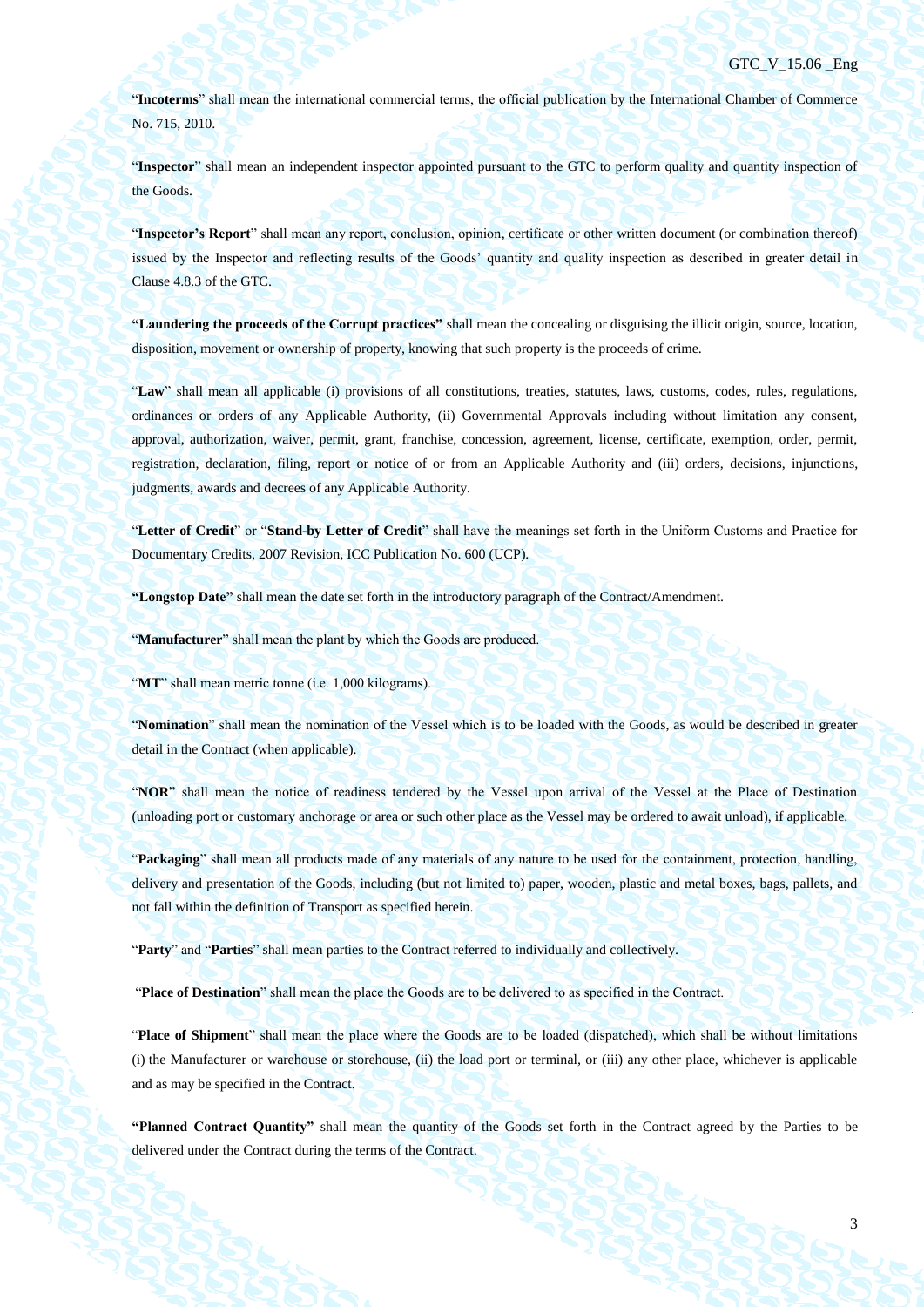"**Planned Monthly Quantity**" shall mean the quantity of the Goods set forth in the Contract agreed by the Parties to be delivered under the Contract in a month.

"**Price**" shall mean the price per metric ton of the Goods at which the Seller sells the Goods to the Buyer as stipulated in the Contract.

"**Quarter**" shall mean the period of the three consecutive months commencing on 1<sup>st</sup> January ("Q I"), or 1<sup>st</sup> April ("Q II"), or 1<sup>st</sup> July ("O III"), or  $1<sup>st</sup>$  October ("O IV").

"**RMB**" or "**Yuan**" or "**CNY**" or "**Renminbi**" shall mean the lawful official currency of the People Republic of China.

"**RUB**" shall mean Russian Rubles, the lawful currency of the Russian Federation.

**"Sanctions"** shall mean restrictive and discriminatory measures in trade and economic fields adopted by the Applicable Authorities in respect of other countries, groups of countries, individuals or legal entities with intent to force them to change their policies or specific actions. Sanctions can be expressed in full or partial embargo on imports/exports, the prohibition of entry and visa restrictions, blocking and freezing of assets, prohibition of financial transactions with the countries and entities specified above, including cross-border payments and investments.

"**Seller**" shall mean SIBUR International GmbH that sells the Goods under the Contract.

"**Specification**" shall mean the specification describing the quality of the Goods agreed by the Parties set forth in the Contract.

"**Transport**" shall mean containers, tank cars, cisterns, other means of transport used for the Goods delivery, transportation, storage, etc.

"**Transport Return Date**" shall mean the period within which the Buyer shall return the Transport (when applicable) and at the address specified in the Contract.

"**Tax**" or "**Taxes**" shall mean all (i) taxes, fees, duties, tariffs, levies, imposts, or other public charges of any kind, including, without limitation, taxes, required contributions or other charges on or with respect to income, franchise, gross receipts, property, sales, use, profits, capital stock, payroll, employment, social security, health insurance fund, pension fund and other social funds, workers compensation and unemployment or related compensation, (ii) taxes or charges in the nature of excise, withholding, ad valorem, stamp, transfer, value added or gains taxes, (iii) license registration or documentation fees, (iv) customs duties, tariffs and similar charges of any kind whatsoever and (v) any interest, penalties, additions to tax or additional amounts imposed by any taxing authority with respect to those items enumerated in clauses (i), (ii), (iii) and (iv) of this definition.

"**Third Party**" shall mean any person or entity other than a Party of the Contract.

"**Total Goods Value"** shall mean the amount, calculated by multiplying the Actual Contract Quantity by the Price.

"**Transport Document**" shall mean a document issued by a Carrier to a shipper, acknowledging that specified the Goods have been received on board as cargo for conveyance to a named Place of Destination as described in greater detail in Clause 2.2.2 of the GTC.

"**Trading in Influence**" shall mean the offering or Solicitation of an undue advantage in order to exert an improper, real, or supposed influence with a view of obtaining from a public official an undue advantage for the original instigator of the act or for any other person.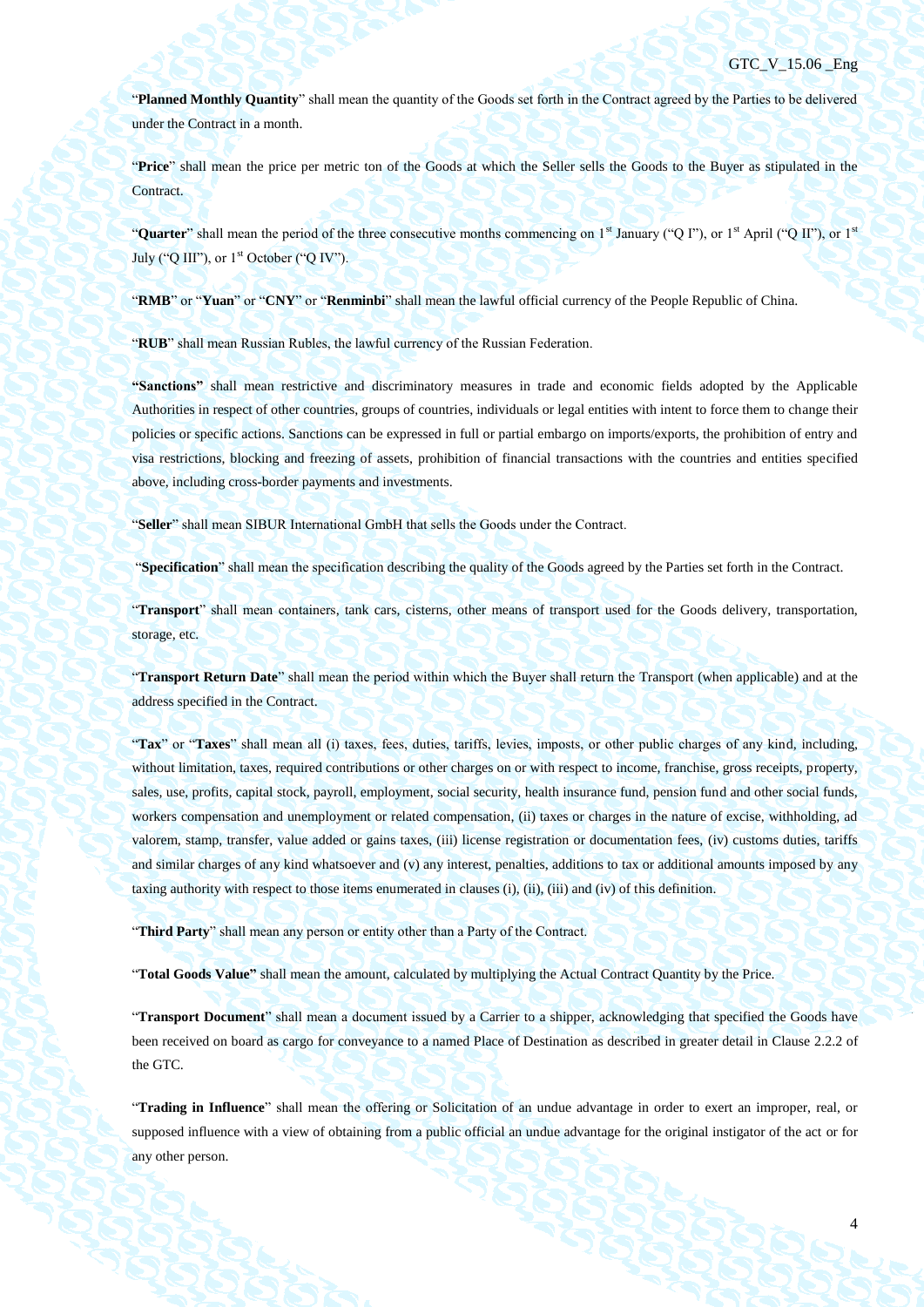5

"**USD**" or **"US Dollar"** or "**Dollar**" or "**US\$**" or "**\$**" shall mean United States Dollars, the lawful official currency of the United States of America.

"**Verification Act**" shall mean verification act executed between the Buyer and the Seller and confirming the quantity of and amount paid for delivered the Goods for a particular period and as described in greater detail in Clause [4.5.9](#page-29-0) hereof.

"**Vessel**" shall mean the ship contracted by the Buyer or the Seller, as the case may be, for the delivery of the Goods (if applicable).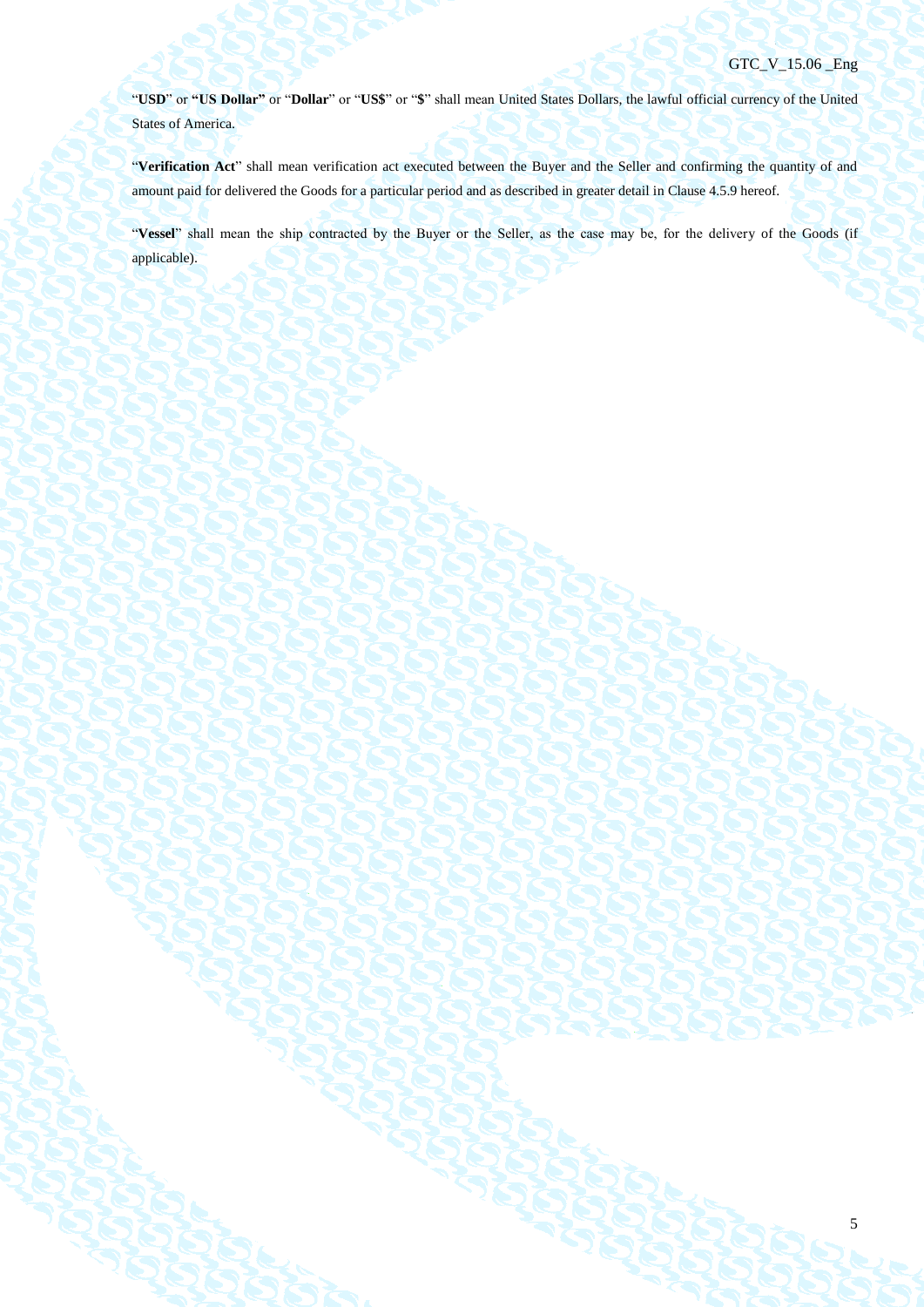# **PARAGRAPH II CONDITIONS**

# **2.1. Application of the GTC**

- **2.1.1.** The GTC shall govern and be incorporated into every Contract.
- **2.1.2.** Execution of the Contract by the Buyer shall (without affecting any other manner in which acceptance of the GTC may otherwise be evidenced) be deemed to constitute unqualified acceptance of the GTC.
- **2.1.3.** If there is any conflict between the terms of the Contract and the GTC, the Contract shall prevail.
- **2.1.4.** The GTC shall apply to the exclusion of, and shall prevail over, any terms or conditions contained in or referred to in the Buyer's acceptance of the Contract, or in any other documentation submitted by the Buyer, or in any correspondence or elsewhere, or implied by trade custom, practice or course of dealing, unless specifically excluded or varied in writing by any authorized representative of the Seller.
- **2.1.5.** If, subsequent to any Contract which is subject to the GTC, a Contract is made with the Buyer in any form without reference to any conditions of sale or purchase, the GTC shall apply to the new Contract.

### **2.2. Delivery**

- **2.2.1. General Delivery Terms**
	- **a**) The delivery shall be in accordance with relevant Incoterms subject to provisions of the Contract and GTC.
	- **b)** The Goods may be delivered by the Seller by sea, railroad, road transport or self-delivered by the Buyer as specified by the Contract. If the means of transport is not specified in the Contract, the Seller may choose a means of transport suitable for delivery of the Goods at the Place of Destination at its own discretion; in such event the Buyer hereby unconditionally accepts the means of transport chosen by the Seller and waives any claims in this regard.
	- **c)** The Seller shall use its reasonable endeavours to deliver the Goods on the date or between the dates (as the case may be) as specified in the Contract, but the time of delivery shall not be of the essence. The Seller shall notify the Buyer immediately if the delivery dates for the Goods cannot be met; in such a case the Parties shall re-schedule in good faith.

### **2.2.2. Transport Documents**

- **a)** Transportation documents shall be:
	- $\bullet$  Bill of Lading (or "B/L" or "BL" or "BOL") for delivery by sea;
	- Railway bill (or "RWB" or "Rail way bill" or "CIM consignment note") for delivery by railroad;
	- CMR (or consignment note) for delivery by road.
- **b)** Delivery of the Goods shall be immediately followed and witnessed by presentation by the Seller to the Buyer or Carrier, or the Buyer's representative of a valid transportation document. Such documents shall be signed and marked by the Seller and Carrier of the Goods or by authorized employee / representative of railway Carrier at the place of loading or by Master of the Vessel respectively and shall be a nondisputed proof of delivery by the Seller.
- **c)** The Buyer warrants that the Place of Destination is (i) reachable by the agreed means of transport and (ii) suitable and equipped, if necessary, for unloading of the Goods.
- **2.2.3. Shipping information**
	- **a**) If the Goods' transportation is arranged by the Seller, the Buyer shall submit to the Seller shipping information required for the Goods delivery via facsimile, or by other means agreed upon by the Parties, at least 5 (five) Business Days before the first day of laytime of each shipment.
	- **b)** The shipping information shall include: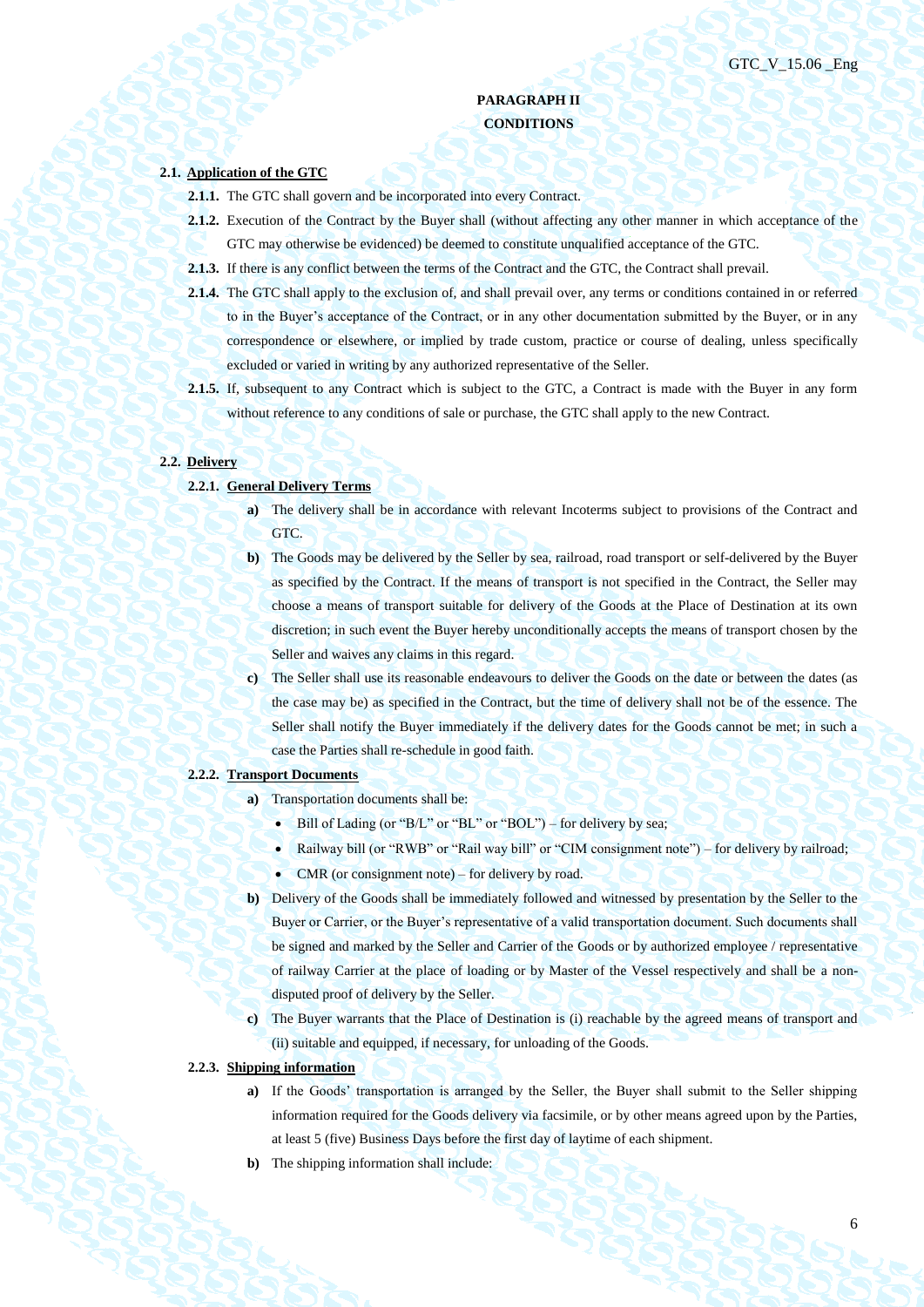- all instructions regarding customary documentation which may be required at the Place of Destination;
- the identity of the terminal(s) at the Place of Destination, with instructions to enable the Carrier to prepare and submit necessary information to the customs or border authorities; and
- any other documents requested by the Seller.
- **c)** Should the Buyer fail to timely submit shipping information, the Seller may, at their sole discretion, choose to extend the time for delivery of the Goods which, if so extended, will not constitute a waiver of the Buyer's breach of the Contract. The Seller shall send the shipping details to the Buyer via facsimile or by other means agreed upon by the Parties within 5 (five) Business Days after shipment of the Goods. The shipping details shall include: transport details/Vessel name, the Goods quantity and ETA at the Place of Shipment or the Place of Destination (whichever is applicable).
- **d)** Date of shipment shall be the date stamped on the Shipping Document at the departure point.
- **e)** Any delays in loading the Goods at the Place of Shipment (including circumstances where the Seller is entitled to delay shipment) or in unloading the Goods at the Place of Destination caused by the Buyer's failure to provide any necessary information, or as a result of omissions or inaccuracies in the information provided, will be for the Buyer's account. The Buyer shall indemnify the Seller for all costs, losses and damages, including, but not limited to, demurrage and/or detention incurred by the Seller as a result thereof.

# **2.2.4. The Seller's right to refuse.**

The Seller is entitled to refuse at any time to undertake or complete the delivery if:

- **a)** the delivery under an intended or customary route to the Place of Destination becomes unable whatsoever reason beyond the Seller's control;
- **b)** the cost of the delivery to the Place of Destination (including Taxes) and/or insurance, if applicable, has been significantly increased (more than by 20 (twenty)% within 1 (one) month), which could not be expected by the Seller acting reasonably; and/or
- **c)** at any time after the Good's loading but before the commencement of the Goods unloading:
	- i. importation of the Goods at the Place of Destination is prohibited under the laws of the country in which such the Goods were produced, or by regulations, rules, directives or guidelines applied by the government of that country or any relevant agency thereof; and/or
	- ii. the country, state, territory or region at which the Place of Destination becomes affected by the Sanctions;
- **d)** Should the Seller agree to undertake or complete the delivery under an alternative route or at an alternative Place of Destination nominated by the Buyer, that is not subject to any such prohibition and that is acceptable to the Seller (which acceptance shall not be unreasonably withheld), or under changed circumstances as the case may be, the Buyer shall reimburse the Seller for any additional costs and/or expenses incurred by the Seller.

#### **2.2.5. Transfer of risk and title.**

The risk and title to the Goods shall transfer from the Seller to the Buyer at the Delivery Date, unless otherwise provided in the Contract or the GTC. The Parties agree that the transfer of risk, and title to, the Goods is not conditional upon delivery of the Transport Document or any other documentation. Neither the time, method, or place of payment, method of transportation, form of shipping document, manner of consignment nor place of acceptance of the Goods shall alter the foregoing.

### **2.2.6. Laytime.**

The time allowed to the Buyer for the loading or unloading of the quantity of the Goods deliverable under the Contract shall be as set out in the Contract. If the amount of laytime permitted is not set out in the Contract laytime shall be 24 (twenty four) hours for the delivery by sea and railroad and 6 (six) hours for the delivery by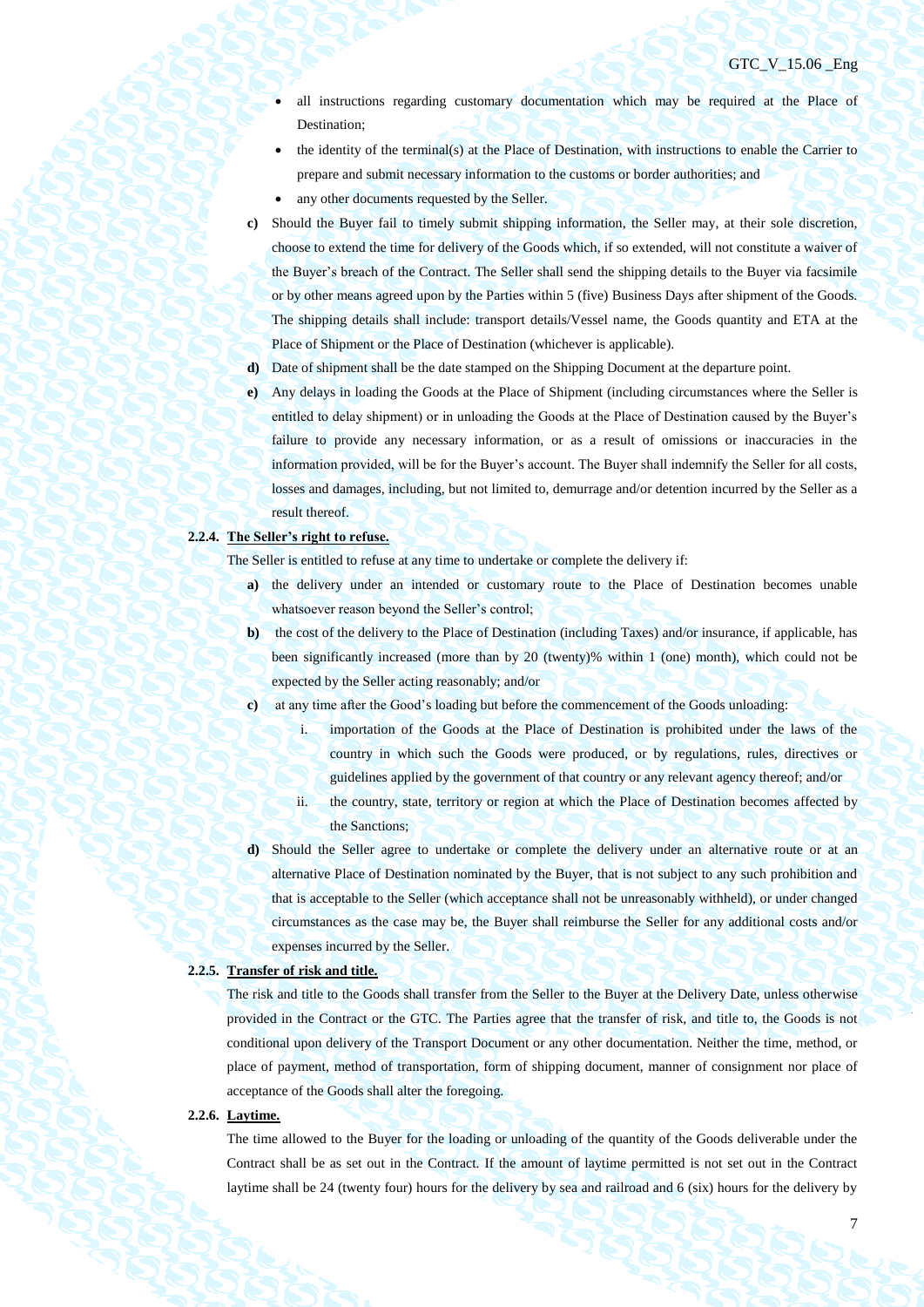## GTC V 15.06 Eng

road respectively or such a lesser period as may be specified in the relevant charterparty, unless otherwise expressly mutually agreed by the Parties in writing. Sundays and Holidays shall be included unless loading on the Sunday or Holiday in question is prohibited by Law or regulation or custom at the unloading terminal. Laytime shall commence: (i) 6 (six) hours after NOR has been tendered (berth or no berth) for each voyage; or when the Vessel is all fast at the berth; whichever is the earlier or (ii) 2 (two) hours after the relevant train or truck has arrived at the Place of Destination. The train will be deemed to have arrived according to the schedule (the exact arrival time, when required, can be evidenced from the records of the relevant train station) and the truck will be deemed to have arrived as of the moment a relevant notice is furnished by the Carrier at the Place of Destination. The Buyer may not refuse to certify the receipt of the notice and if it does so, the Carrier must immediately notify the Buyer thereof and the time of arrival shall be according to the Carrier's records. The Carrier may, but not obliged to, to engage a third party to certify the truck's arrival. The Buyer shall pay in full any Carrier's and Seller's expenses and costs related to the Buyer's refusal to certify the notification.

For the purpose of calculating laytime, loading and unloading of the Goods shall be deemed to have been completed upon disconnection of the discharging hoses or the loading or unloading of the last portion of the firm cargo.

#### **2.2.7. Demmurage**

- **a)** Without prejudice to the Contract, these demurrage terms apply to all supplies of the Goods, unless they are specified and/or extended in the provisions of a particular Incoterms term.
- **b)** If the Goods are not loaded or unloaded (whichever is applicable) by the Party which shall load/unload the Goods (whichever is applicable) within the time allowed in accordance with the laytime provisions of the Contract, such Party shall pay to the other Party demurrage in respect of the excess time at the rate set out in the Contract. Unless otherwise is provided in the Contract or the GTC, a Force Majeure Event shall not interrupt the running of laytime or vary or excuse the obligation to pay demurrage. The Party which shall load/unload the Goods shall indemnify the other Party for all costs for demurrage or detention of RTC / railway wagon(s) or detention of auto truck(s). In order to be indemnified, such demurrage and/or detention must result from delay in loading or unloading of the Goods by the Party which shall load/unload the Good or its action.
- **c)** Where no demurrage rate has been provided in the Contract, the demurrage rate shall be as set out in the relevant agreement with the Carrier or, if the agreement does not specify a demurrage rate, as per the market rate for the relevant/applicable means and size of transport on the date of the completion of loading/unloading as shall be assessed by a mutually agreed independent broker. In the event that the Parties do not agree on a mutually acceptable broker, then each Party will appoint an independent broker and the two so appointed will appoint a third. The assessment that is the furthest away from the median will be discounted and the applicable demurrage rate will be the average of the two remaining assessments.
- **d)** Unless otherwise agreed in the Contract or the GTC, the Parties understand that demurrage claims could be addressed to the Buyer within 9 (nine) months after the Delivery Date (and the Parties acknowledge this term as reasonable); however, it shall not be considered as time-barred by this Clause. The Parties consider this period reasonable as the Seller usually receives demurrage claims from the Carrier more than 6 (six) months after the Delivery Date.
- **e)** Demurrage claims shall be considered within 30 (thirty) days after their receipt by a relevant Party and shall be paid by the relevant Party not later than 5 (five) days after receipt of the Seller's invoice. If no motivated comments have been given within the specified 30 days period, the claim shall be deemed accepted.

### **2.2.8. Transport and Packaging**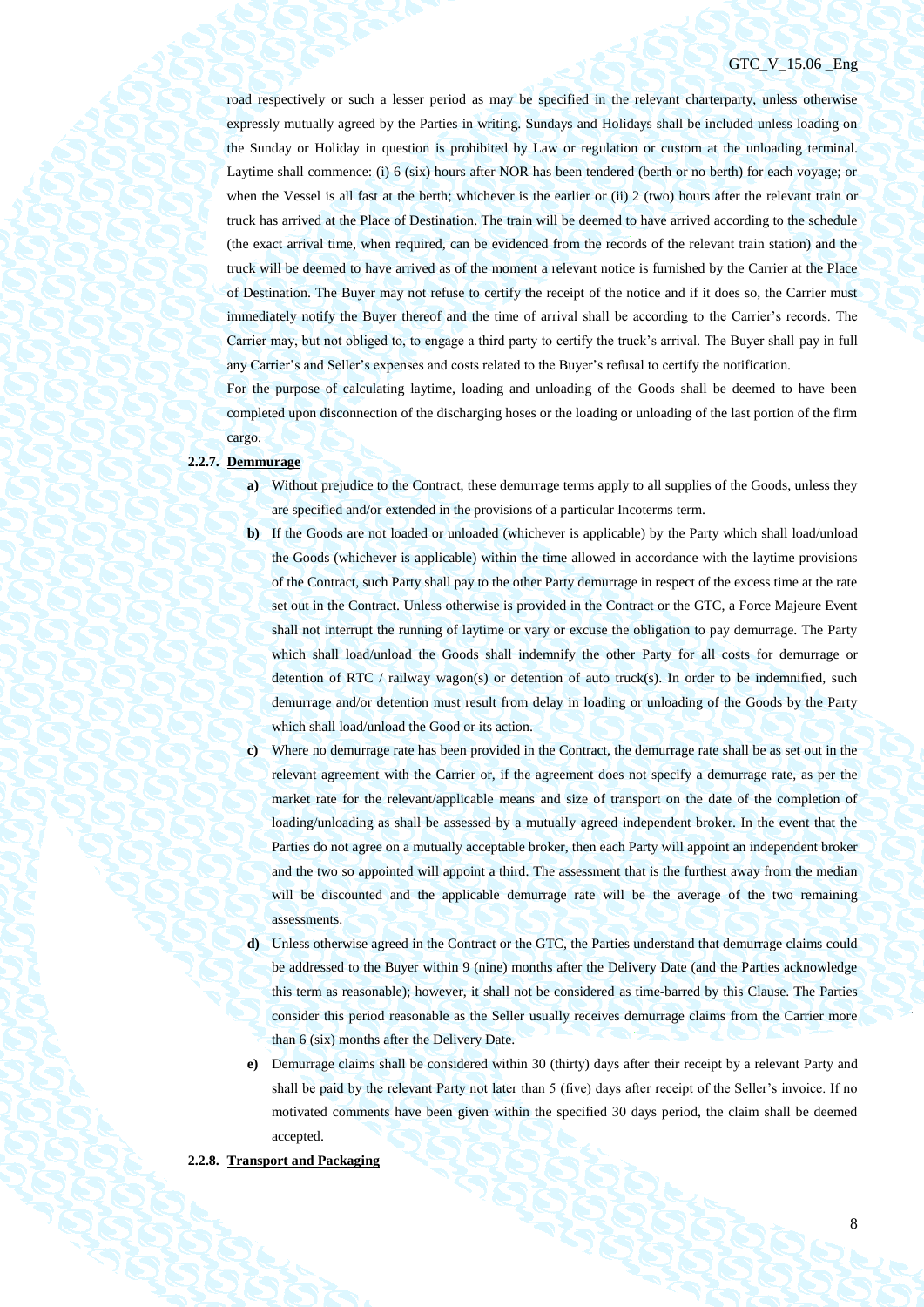## GTC\_V\_15.06 \_Eng

- **a)** The Goods may be supplied in Transport. The Transport and Transport Return Date are to be specified in the Contract.
- **b)** Late Transport return. In the event that the Buyer (or the Buyer's authorized representative, or the Buyer's Carrier, etc.) fails to return Transport in Transport Return Date, the Buyer shall reimburse all and any Seller's costs and expenses arising out of or in connection with such late Transport return.
- **c)** The Transport, unless otherwise provided in the Contract, shall be returned at the Buyer's expense and risk at the address specified by the Seller.
- **d)** Defective Transport. In the event that the Buyer (or the Buyer's authorized representative, or the Buyer's Carrier, etc.) returns the Transport defective, unrepaired, and/or affected, and/or unclean, and/or not fully unloaded, and/or in other state unfit for purposes, which the Transport is usually used for (the "Defective Transport"), the Buyer shall reimburse all and any Seller's costs and expenses arising out of or in connection with such Defective Transport.
- **e)** Unless otherwise specified in the Contract or the GTC, the Packaging shall be per good commercial practice, taking into account the type of the Goods, transportation, storage used. The Packaging could be returnable and non-returnable as provided in the Contract.

#### **2.2.9. Documents**

Both Parties shall perform any and all acts and execute and deliver any and all documents as may be necessary and proper under applicable law or under the circumstances in order to accomplish the intents and purposes of the Contract and to carry out its provisions.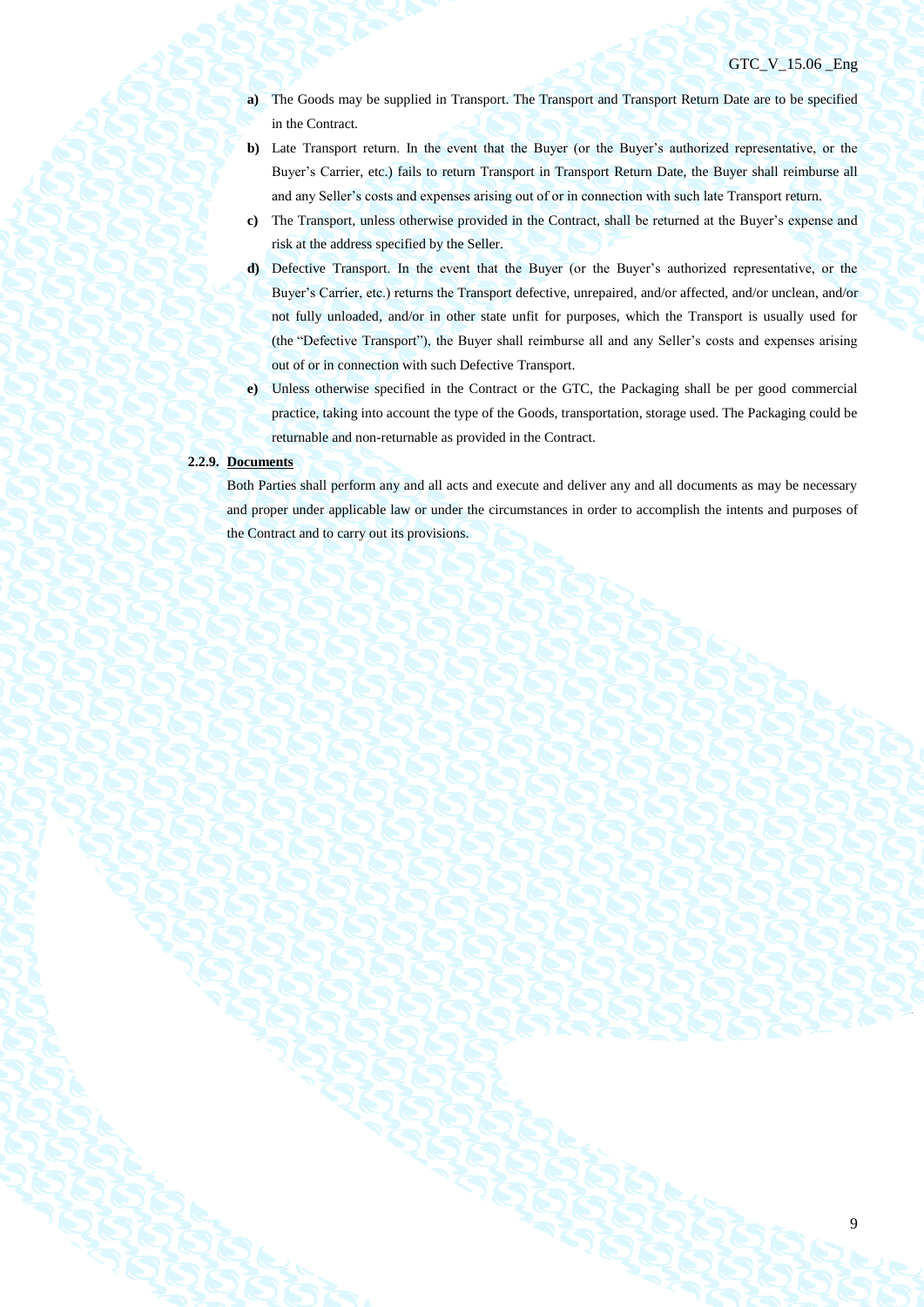# **PARAGRAPH III DELIVERY CONDITIONS**

# **3.1. EXW**

### **3.1.1. Delivery Date**

Delivery Date shall mean the moment of the receipt of the Seller's notice to the Buyer, within the agreed shipment period(s), that the Goods are ready for loading.

## **3.1.2. Delivery Terms**

- a) The loading of the Goods at the Place of Shipment shall be at the Buyer's risk and expense; the Seller may load the Goods at the Buyer's risk and expense if specified in Article I of the Contract.
- b) The Seller shall provide the usual packaging and marking of the Goods, except when the Buyer gave special instructions to the Seller on this matter within reasonable time before shipment. The Seller may charge the Buyer any additional costs in connection with performing such special instructions unless these special requirements are not provided in Clause 2. 1.5 of the Contract and considered in the Goods' Price.

### **3.1.3. Licenses and clearances**

Where necessary, the Seller shall provide the Buyer with reasonable support in acquisition of all appropriate export and import licenses and clearances; provided that the Buyer shall reimburse the Seller's costs and expenses arising out of or in connection with such support.

### **3.1.4. Taxes prior to delivery**

All taxes, customs and other duties and fees incurred as a result of the conclusion and execution of the Contract which are levied on the Goods prior to delivery or required for the dispatch of the Goods outside the customs territory of the Russian Federation will be paid by the Seller. However, the Buyer shall reimburse the Seller for any related expenses.

### **3.1.5. Taxes after delivery**

Unless otherwise expressly agreed by the Parties in the Contract, all taxes, customs and other duties and fees incurred as a result of or in connection with the conclusion and execution of the Contract if any, after delivery will be paid by the Buyer.

## **3.2. FCA**

# **3.2.1. Delivery Date**

The Delivery Date shall mean the moment when:

- **a)** Seller's auto truck(s), loaded with the Goods, arrive to Place of Destination (or closest possible to the Place of Destination in case the access to the Place of Destination is restricted) and stand ready for unload by Buyer's representative or Carrier.
- **b)** Seller's RTC / railway wagon(s), loaded with the Goods, arrive to Place of Destination (or closest possible to the Place of Destination in case the access to the Place of Destination is restricted) and gives Notice of Arrival ("NOA") to the Carrier or Buyer's representative at the zone of unloading.
- **c)** Seller's Vessel, loaded with the Goods, arrives to Place of Destination (or closest possible to the Place of Destination in case access to the Place of Destination is restricted) and gives Notice of Readiness ("NOR") to the Carrier or the Buyer's representative at the port of unloading.
- **d)** The Goods have been loaded at the Place of Shipment on the means of transport provided by the Carrier nominated by the Buyer – if the delivery is at the Manufacturer or warehouse or storehouse.

#### **3.2.2. Delivery Terms**

**a)** Discharging and unloading of the Goods is the Buyer's sole responsibility and shall not prejudice completed delivery of the Goods by the Seller, except for the delivery is at the Manufacturer or warehouse or storehouse in which case the loading of the Goods shall be the Seller's responsibility and risk.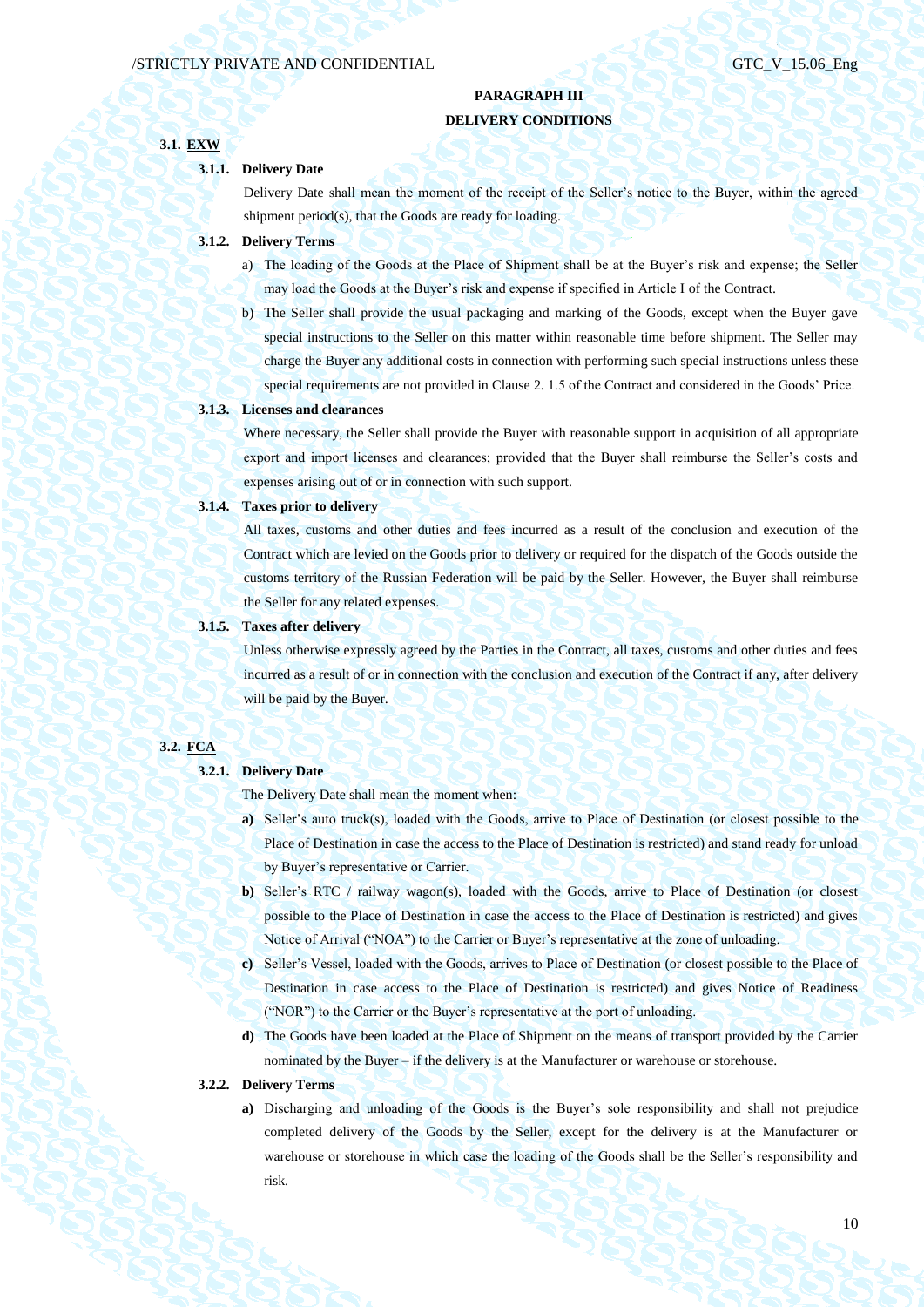**b)** The Buyer provides the Seller with full and timely information about the Place of Destination and the Carrier, including any special location access instructions and all contact information of the Carrier. The named information is to be provided to the Seller via facsimile or by other means agreed upon by the Parties, at least 5 (five) Business Days prior to each scheduled date of shipment of the Goods by the Seller. Such information can be changed by the Buyer with written notification to the Seller and no later than 1 (one) Business Day before each scheduled shipment.

The information must include:

- i. The name of the Carrier (person or entity).
- ii. Documentation testifying Carrier's rights to accept and carry the Goods (should be presented by the Carrier at delivery).
- iii. The identity, location and address of Place of Destination, with instructions for access to the Place of Destination.
- iv. Any other information requested by the Seller.

Should the Buyer fail to timely submit the named information, the Seller is not required to initiate the shipping and delivery of the Goods, which will not constitute a waiver of the Buyer's breach of Contract. Any delays in delivery of the Goods which result from inaccuracies of provided information will be on the account of the Buyer and shall not be viewed as breach of Contract by the Seller.

**c)** If applicable, the Nomination shall be made in accordance with the GTC.

- **d)** Immediately upon the receipt of Seller's Nomination, but not later than one day from the receipt of Seller's Nomination, the Buyer shall provide the Seller with full written instructions regarding the particulars for the Bills of Lading including consignee, contact details and address of the authorized person of the consignee, other information necessary for the delivery and reasonably required by the Seller, number of the copies, addresses, etc. and such other information which may be required by the Place of Shipment, Place of Destination and/or the Seller. The Seller shall have the right to issue its own instructions if the Buyer fails to provide such instructions and/or information required by this Clause. Any delays or time lost caused by any failure of the Buyer to comply with this Clause shall count as laytime or time on demurrage.
- **e)** The Parties shall obtain any licenses, permits and documents which are necessary for successful import and export clearance of the Goods.
- **f)** Export permits shall be timely obtained by the Seller.
- **g)** Import permits shall be timely obtained by the Buyer.
- **h)** All delays for the reason of absence of custom clearance shall be at the expense of the liable Party.

# **3.2.3. Taxes prior to delivery**

All taxes, customs and other duties and fees incurred as a result of the conclusion and execution of the Contract which are levied on the Goods prior to delivery or required for the dispatch of the Goods outside the customs territory of the Russian Federation will be paid by the Seller.

#### **3.2.4. Taxes after delivery**

Unless otherwise expressly agreed by the Parties in the Contract, all taxes, customs and other duties and fees incurred as a result of or in connection with the conclusion and execution of the contract if any, after delivery will be paid by the Buyer.

#### **3.3. FOB**

## **3.3.1. Delivery Date**

**a)** The Delivery Date shall mean the moment when the Goods have been loaded on board of the nominated Vessel by customary means of the loading port at the Place of Destination which date is set in the Bill of Lading.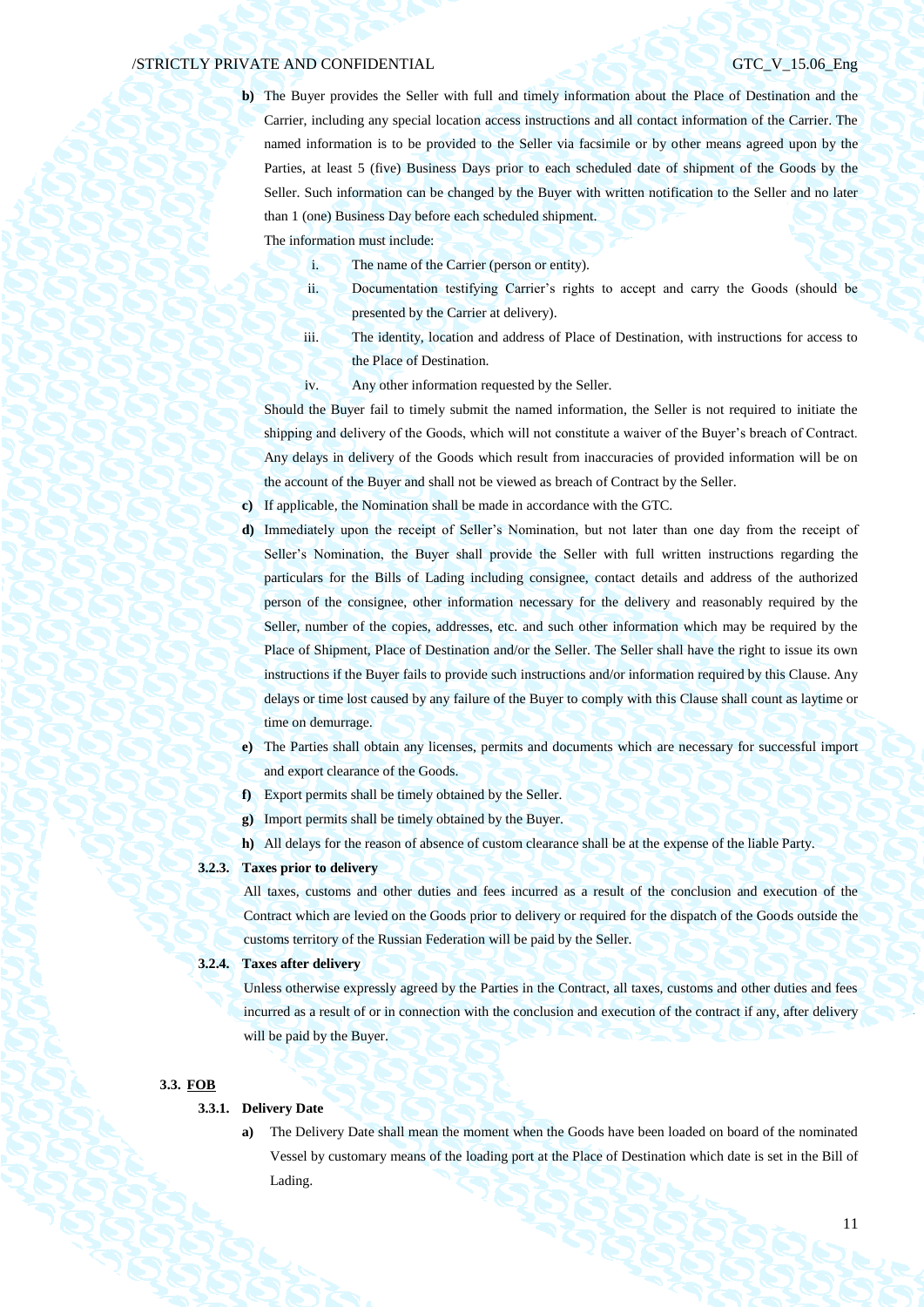**b**) For the liquid Goods the Delivery Date means the moment when the Goods passes the flange connection between the delivery hose and the permanent hose connection of the vessel at the Place of destination.

## **3.3.2. Delivery terms**

- **a)** Discharging and unloading the Goods is the Buyer's sole responsibility and shall not prejudice completed delivery of the Goods by the Seller.
- **b)** The time required by the Vessel to clean the tanks or otherwise prepare the Vessel for the loading of the Goods or start the voyage shall not be included in the laytime.
- **c)** The Buyer provides the Seller with full and timely information about the Vessel and the Place of Destination, including but not limited to the required documents, the mode of operation. The named information is to be provided to the Seller via facsimile or by other means agreed upon by the Parties, at least 5 (five) Business Days prior to each scheduled date of shipment of the Goods by the Seller.

The information must include:

- i. The name of the Place of Destination (loading port).
- ii. The identity of the expected arrival terminal(s) at loading port.
- iii. The name of the Vessel and Vessel's Master contact information.
- iv. Any other information requested by the Seller.
- **d)** Should the Buyer fail to timely submit the named information, the Seller is not required to initiate the shipping and delivery of the Goods, which will not constitute a waiver of the Buyer's breach of Contract. Any delays in delivery of the Goods which result from inaccuracies of provided information will be on the account of the Buyer and shall not be viewed as breach of the Contract by the Seller.

**e)** The Nomination, if applicable, shall be made in accordance with the GTC.

The information on the Vessel to be submitted by the Buyer shall include:

- i. name of vessel, date built, flag;
- ii. position at 10:00 gmt on the date of nomination and ETA loadport;
- iii. deadweight;
- iv. draft;
- v. length and width;
- vi. ballast type;
- vii. type of hull;
- viii. cp speed;
- ix. three previous cargoes;
- x. demurrage rate;
- xi. vessel's approvals;
- xii. ship's agents loadport;
- xiii. details of any other cargo on board and conditions of segregation

The substitution of the nominated Vessel shall be subject to acceptance by the Seller and loading terminal.

### **3.3.3. Notice of Readiness (NOR)**

- **a)** The Buyer shall arrange for the Master of the Vessel loading under the contract to advise telegraphically to Seller's local representative about the following notices within the limits specified:
	- i. At least 72 (seventy-two) hours before arrival to advise ETA.
	- ii. At least 48 (forty-eight) hours before arrival to confirm or amend ETA.
	- iii. At least 24 (twenty-four) hours before arrival to confirm or amend ETA.
	- iv. On arrival to advise the exact time of arrival.
- **b)** Upon arrival of the Vessel at the customary anchorage for the Place of Destination, the Master of the Vessel or his local representative shall give Seller's local representative a written NOR evidencing the Vessel's readiness to load the Goods. Such NOR shall not be given until the Vessel has clean tanks ready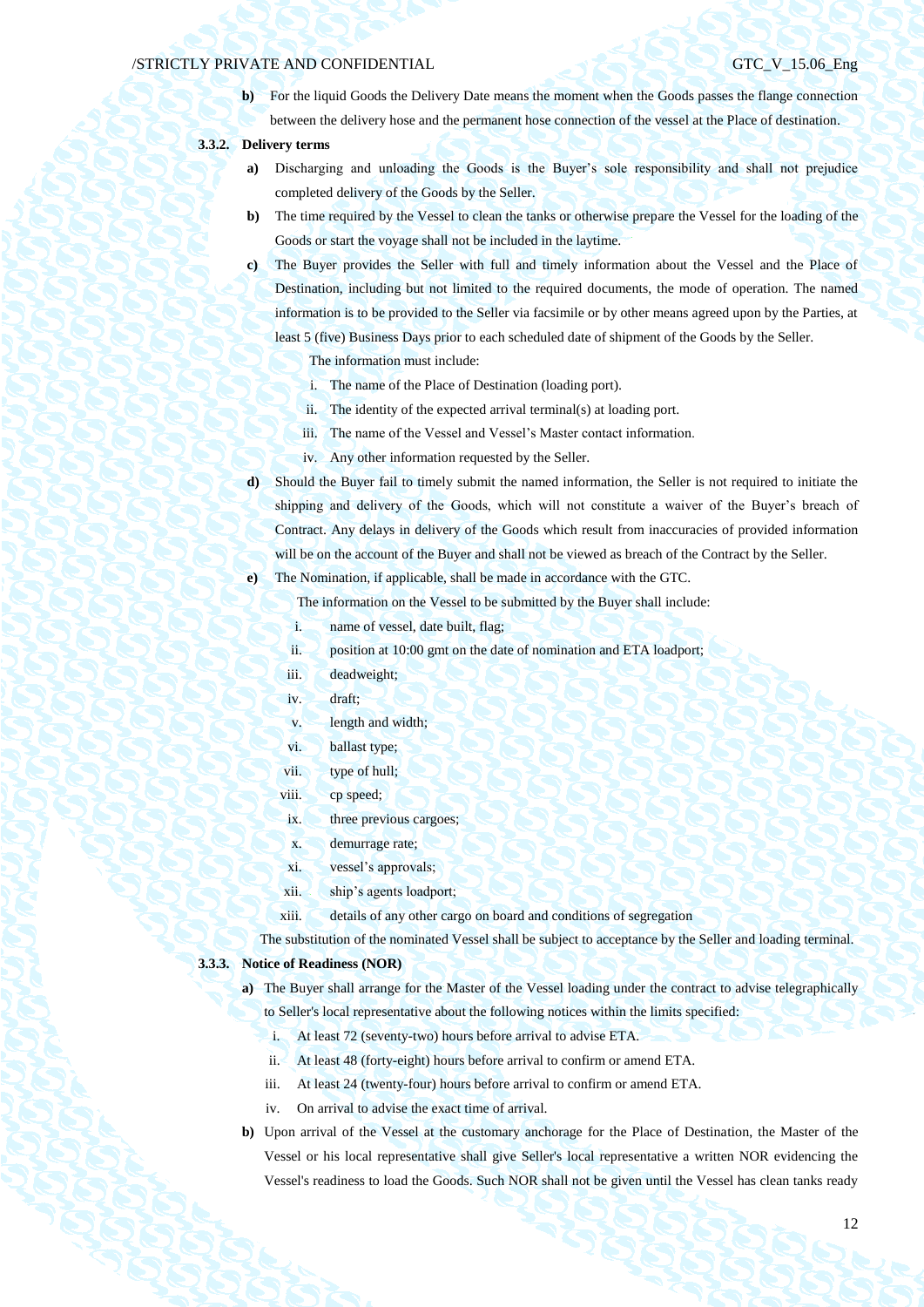for loading and has received all clearances required by Customs and/or other local government authorities.

- **c)** The Buyer shall ensure that the Vessel and its Master shall comply with the rules and regulations at Place of Destination. All damage which may occur to the Vessel, port infrastructure, surroundings and people for the reason of such non-compliance shall be on account of the Buyer alone.
- **d)** If the Vessel tenders NOR at the Place of Destination before the first day of the loading date-range allocated to that Vessel, it can be given a loading berth as soon as possible but without commitment or obligation by the Seller to load immediately and laytime shall begin on commencement of loading or at 06:00 hours a.m. local time on the first day of the loading date-range, whichever occurs first.
- **e)** If the Vessel tenders NOR after the loading date-range as well as if the Vessel is not ready (not suitable) for loading of the Goods, the Seller shall not be obligated to deliver the Goods which should have been loaded on such Vessel unless the Seller specifically agrees to do so, in which case laytime shall begin when vessel is all fast at berth.
- **f)** In case the Vessel has not arrived at the port within the agreed delivery range, as well as if the Vessel is not ready (not suitable) for loading of the goods but the Seller agrees to deliver the Goods, laytime shall commence when vessel is all fast at berth.
- **g)** If the Buyer fails to submit notifications and NOR when due, the Seller shall not be responsible for any eventual demurrage at loading port.
- **h)** The Parties shall obtain any licenses, permits and documents which are necessary for successful import and export clearance of the Goods.
- **i)** Export permits shall be timely obtained by the Seller.
- **j)** Import permits shall be timely obtained by the Buyer.
- **k)** All delays for the reason of absence of custom clearance shall be at the expense of the liable Party.

# **3.3.4. Demurrage**

- **a)** The Seller shall indemnify the Buyer for all costs for Demurrage. In order to be indemnified, such demurrage must result from delay in loading of the Goods by the Seller's fault beyond allowed laytime.
- **b)** The Seller shall pay demurrage for time used for loading in excess of laytime allowed. Seller's liability for demurrage under the contract shall not exceed the actual demurrage which the Buyer is held liable for under the terms of the charter party, as evidenced by the Buyer's documentation to Seller's reasonable satisfaction.
- **c)** The Seller shall not be liable for demurrage for any delay due to fault or failure of the Vessel or its Master or crew, or if loading is suspended for Vessel's own purposes, in which case the the Buyer shall pay all expenses incurred by the Seller as a result thereof.
- **d)** The demurrage rates referred to above shall be reduced by 50% (fifty percent) where demurrage is caused by events such as accidents occurring to equipment affecting the loading at the loading port or fire in or near the loading facilities.
- **e)** The Seller shall be unloaded and released from all liability for payment of demurrage if claims for demurrage have not been presented to the Seller in writing with complete supporting documentation within 60 (sixty) days from the date of the Bill of Lading under which the claim for demurrage arises.

## **3.3.5. Taxes prior to delivery.**

All taxes, customs and other duties and fees incurred as a result of the conclusion and execution of the Contract which are levied on the Goods prior to delivery or required for the dispatch of the Goods outside the customs territory of the Russian Federation will be paid by the Seller.

### **3.3.6. Taxes after delivery.**

Unless otherwise expressly agreed by the Parties in the Contract, all taxes, customs and other duties and fees incurred as a result of or in connection with the conclusion and execution of the contract if any, after delivery will be paid by the Buyer.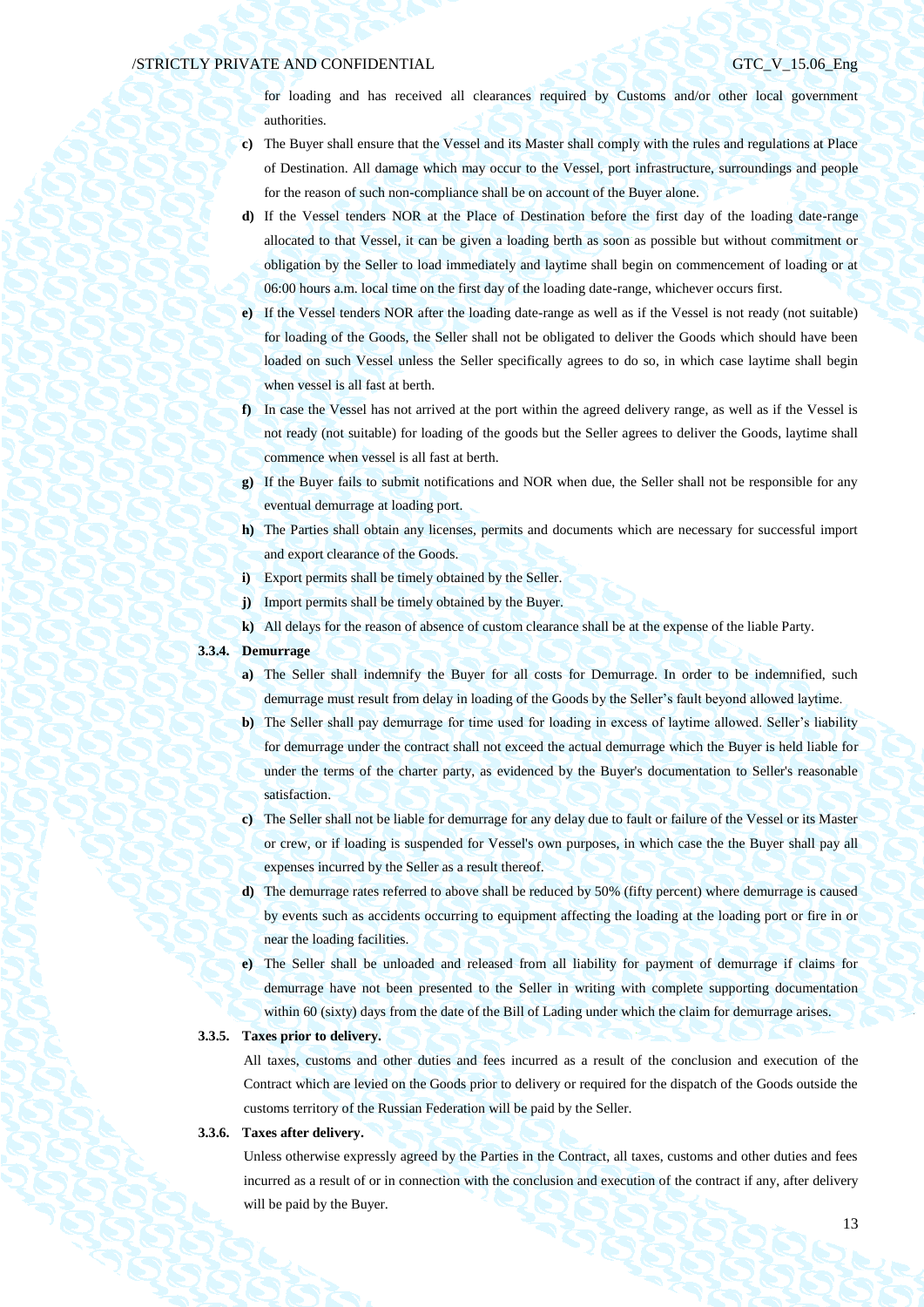## **3.3.7. Deadfreight.**

Only deadfreight through the Seller's fault will be compensated by the Seller. If the Buyer requires the Seller to compensate for the deadfreight it shall provide the Seller with a relevant claim accompanied by all documents substantiating the Buyer's costs and expenses. Only reasonable deadfreight will be compensated.

# **3.4. CFR**

### **3.4.1. Delivery Date**

- **a)** The Delivery Date shall mean the moment when the Goods have been loaded on board of the nominated Vessel by customary means of the loading port at the Place of Destination which date is set in the Bill of Lading.
- **b)** For the liquid Goods the Delivery Date means the moment when the Goods passes the flange connection between the delivery hose and the permanent hose connection of the vessel at the Place of destination.
- **c)** Discharging and unloading the Goods is the Buyer's sole responsibility and shall not prejudice completed delivery of the Goods by the Seller.

### **3.4.2. Delivery terms**

**a)** The Buyer provides the Seller with full and timely information about the unloading port. The named information along with the Buyer's documentary instructions is to be provided to the Seller via facsimile or by other means agreed upon by the Parties, at least 5 (five) Business Days prior to each scheduled date of shipment of the Goods by the Seller.

The information must include:

- i. The name of the unloading port.
- ii. All instructions regarding customary documentation which may be required at the unloading port.
- iii. The identity of the terminal(s) at unloading port with instruction to enable the Vessel to prepare and submit necessary information to the customs or border authorities.
- iv. Any other information requested by the Seller.

Should the Buyer fail to timely submit the named information, the Seller is not required to initiate the shipping and delivery of the Goods, which will not constitute a waiver of the Buyer's breach of Contract. Any delays in delivery of the Goods which result from inaccuracies of provided information will be on the account of the Buyer and shall not be viewed as breach of Contract by the Seller.

- **b)** If applicable, the Nomination shall be made in accordance with the GTC.
- **c)** Where the Seller expressly or impliedly provides the Buyer with a date or a range of dates within which a nominated Vessel shall arrive at the unloading port these shall be indicative only, made by the Seller as an honest assessment without guarantee. The Seller shall not assume any responsibility for the delivery of the Goods at the unloading port in indicated period.
- **d)** Immediately upon the receipt of Seller's Nomination, but not later than one day from the receipt of Seller's Nomination, the Buyer shall provide the Seller with full written instructions regarding the particulars for the Bills of Lading including consignee, contact details and address of the authorized person of the consignee, other information necessary for the delivery and reasonably required by the Seller, number of the copies, addresses, etc. and such other information which may be required by the Place of Shipment, Place of Destination and/or the Seller. The Seller shall have the right to issue its own instructions if the Buyer fails to provide such instructions and/or information required by this Clause. Any delays or time lost caused by any failure of the Buyer to comply with this Clause shall count as laytime or time on demurrage.

#### **3.4.3. Charterparty Conditions**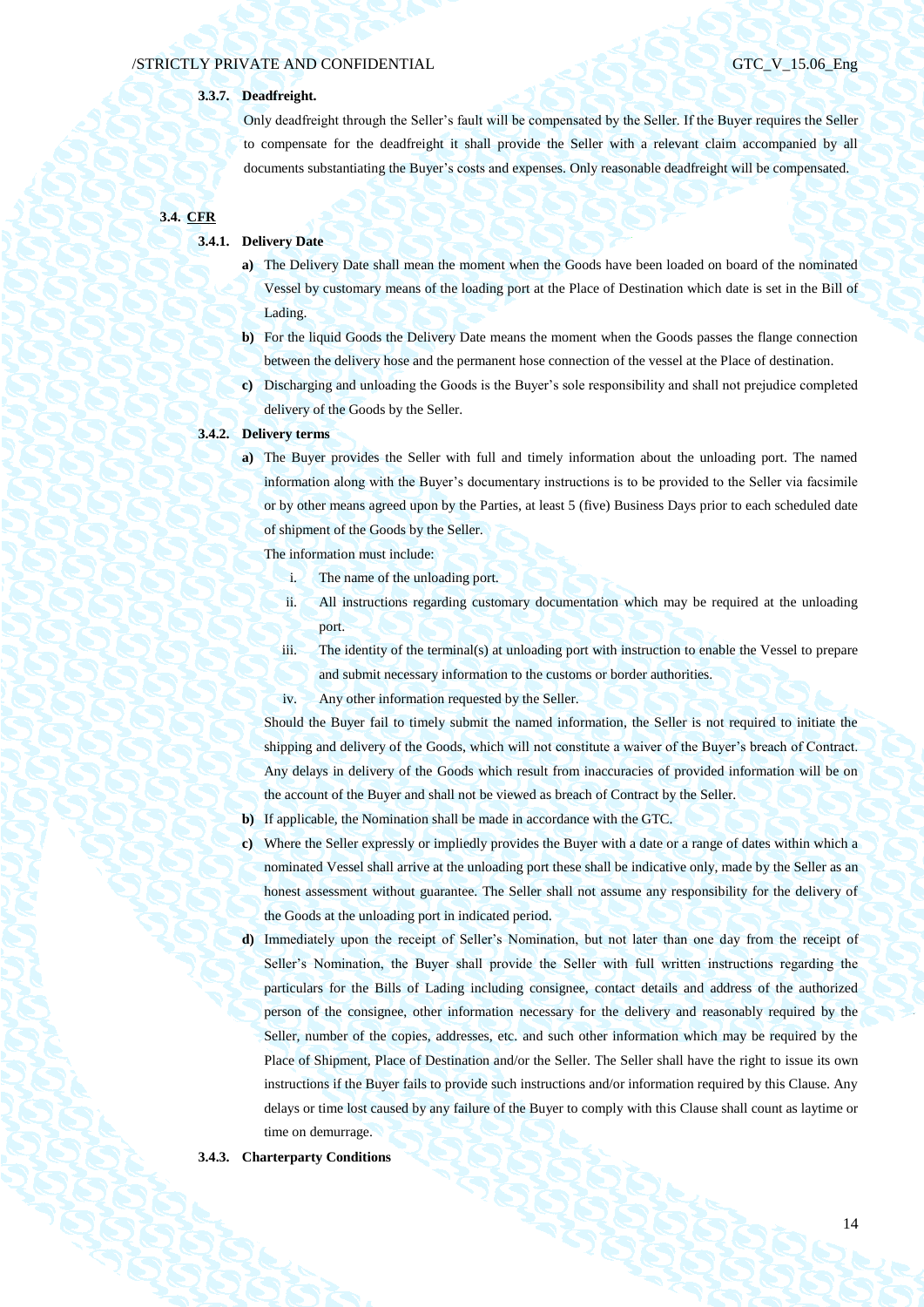The Seller may arrange shipment under the Bills of Lading which incorporate charterparty conditions normally in use for Vessels. Without prejudice to the generality of the foregoing, such conditions shall be deemed to include:

- **i.** the provision that the Goods shall be unloaded from the Vessel at the Buyer's expense; and
- **ii.** the provision that where, at any time after loading, but before the commencement of unloading:
	- importation of the Goods at the Place of Destination is prohibited under the laws of the country in which such the Goods were produced, or by regulations, rules, directives or guidelines applied by the government of that country or any relevant agency thereof; and/or
	- the country, state, territory or region at which the Place of Destination becomes an embargoed country,

the Goods shall be unloaded at an alternative safe port nominated by the Buyer that is not subject to any such prohibition and that is acceptable to the Seller (which acceptance shall not be unreasonably withheld).

In such circumstances, such alternative port of unloading shall be deemed to be the unloading port stipulated under the contract for the shipment in question and all extra expenses (if any) involved in the Vessel's reaching such alternative Place of Destination and/or in the unloading of the shipment thereat shall be for the Buyer's account.

## **3.4.4. Licenses and clearances.**

- (i) The Parties shall obtain any licenses, permits and documents which are necessary for successful import and export clearance of the Goods.
- (ii) Export permits shall be timely obtained by the Seller.
- (iii) Import permits shall be timely obtained by the Buyer.
- (iv) All delays for the reason of absence of custom clearance shall be at the expense of the liable Party.

## **3.4.5. Taxes prior to delivery.**

All taxes, customs and other duties and fees incurred as a result of the conclusion and execution of the Contract which are levied on the Goods prior to delivery or required for the dispatch of the Goods outside the customs territory of the Russian Federation will be paid by the Seller.

#### **3.4.6. Taxes after delivery.**

Unless otherwise expressly agreed by the Parties in the Contract, all taxes, customs and other duties and fees incurred as a result of or in connection with the conclusion and execution of the contract if any, after delivery will be paid by the Buyer.

### **3.4.7. Customs formalities**

If Goods are exported from the customs territory of the Russian Federation, the Buyer shall ensure the departure of Goods from the territory of the Russian Federation within 180 (one hundred and eighty) calendar days from the date when the customs procedures for export are completed on the territory of the Russian Federation (date of the stamp "Clearance allowed" in CCD).

For the delivery by sea the Buyer shall provide the Seller by e-mail or fax with the certified copies of the following documents with legible notes not later than 14 (fourteen) calendar days from the date of issue of bill in port on the territory of the Russian Federation:

- loading order (for Goods) indicating the port of discharge (POD) with stamp "loading is allowed" in CCD made by Russian Federation frontier customs authority,

- bill of lading indicating in column "POD" the place outside the customs territory of the Russian Federation. In case the Buyer fails to fulfill the obligations under this Clause the Buyer shall pay the Seller liquidated damages amounting to 22,5% of Goods' value, export of which is documentary unsupported in accordance with this Clause.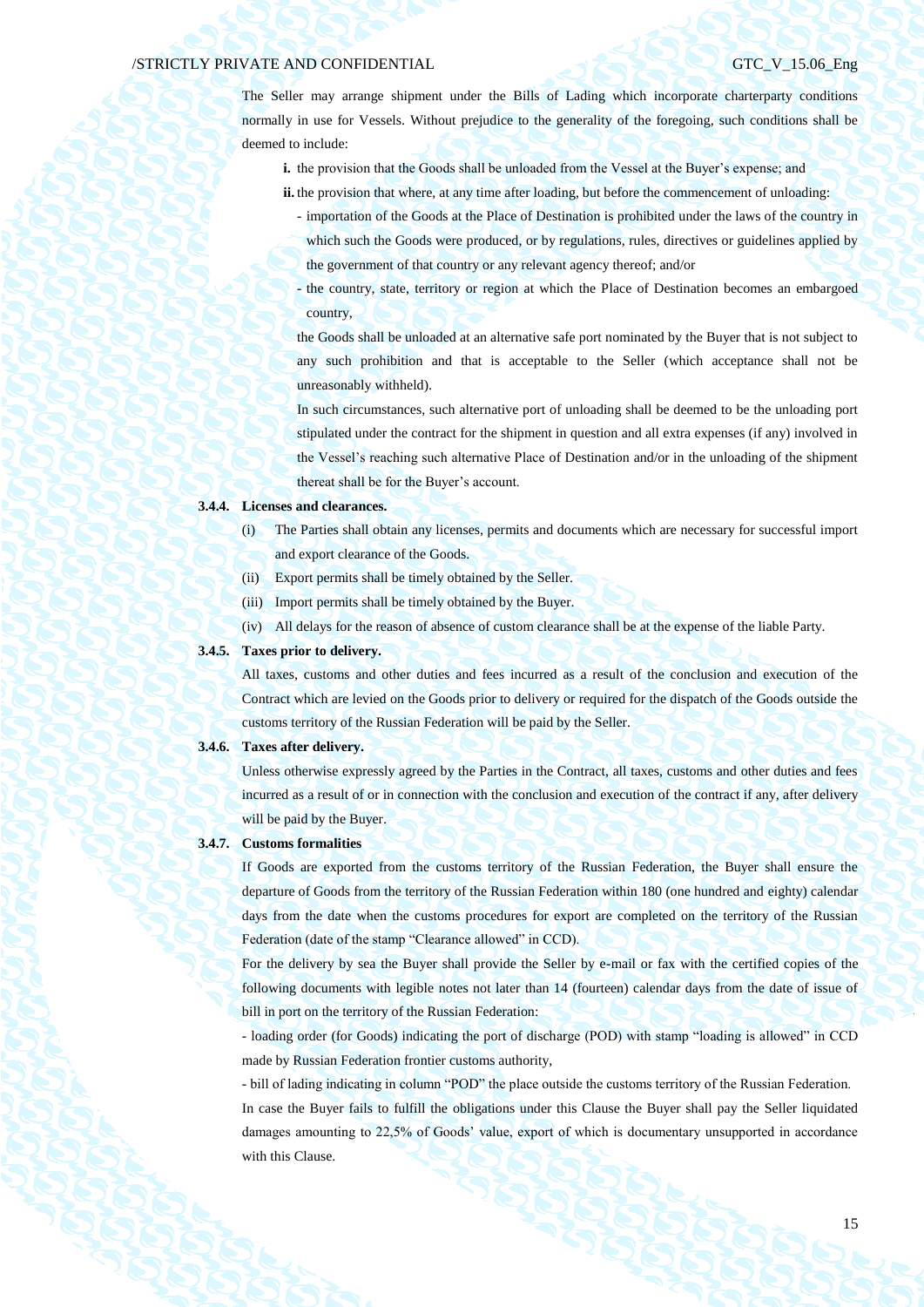The Parties expressly agreed that the above liquidated damages are the genuine pre-estimate of the Seller's losses in the event the railway bills are not provided to the Seller within specified period.

## **3.5. CIF**

## **3.5.1. Delivery Date**

The Delivery Date shall mean the moment when the Goods have been loaded on board of the nominated Vessel by customary means of the loading port at the Place of Shipment which date is set in the Bill of Lading.

For the liquid Goods the Delivery Date means the moment when the Goods passes the flange connection between the delivery hose and the permanent hose connection of the vessel at the Place of Shipment.

## **3.5.2. Delivery terms**

- a) Indicative dates of arrival. Where the Seller expressly or impliedly provides the Buyer with a date or a range of dates within which a nominated Vessel shall arrive at the Place of Destination these shall be indicative only, made by the Seller as an honest assessment without guarantee. The Seller shall not assume any responsibility for the arrival of the Goods at the Place of Destination.
- b) If applicable, the Nomination shall be made in accordance with the GTC.
- c) Where the Seller expressly or impliedly provides the Buyer with a date or a range of dates within which a nominated Vessel shall arrive at the unloading port these shall be indicative only, made by the Seller as an honest assessment without guarantee. The Seller shall not assume any responsibility for the delivery of the Goods at the unloading port in indicated period.
- d) Immediately upon, but not later than one day from the receipt of the Seller's Nomination, the Buyer shall provide the Seller with the following information:
	- full written instructions regarding the particulars for the Bills of Lading (consignee, contact details and address of the authorized person);
	- other information necessary for the delivery and reasonably required by the Seller (number of the copies, addresses, etc.);
	- other information which may be required or by the Place of Shipment, Place of Destination and/or the Seller.
- e) The Seller shall have the right to issue its own instructions if the Buyer fails to provide such instructions and/or information required by this Clause. Any delays or time lost caused by any failure of the Buyer to comply with this Clause shall count as laytime or time on demurrage.

## **3.5.3. Charterparty Conditions**

The Seller may arrange shipment under the Bills of Lading which incorporate charterparty conditions normally in use for Vessels. Without prejudice to the generality of the foregoing, such conditions shall be deemed to include:

**i.** the provision that the Goods shall be unloaded from the Vessel at the Buyer's expense unless the Seller informed the Buyer reasonably in advance that the Seller bears the unloading costs; and

ii. the provision that where, at any time after loading, but before the commencement of unloading:

- importation of the Goods at the Place of Destination is prohibited under the laws of the country in which such the Goods were produced, or by regulations, rules, directives or guidelines applied by the government of that country or any relevant agency thereof; and/or
- the country, state, territory or region at which the Place of Destination becomes an embargoed country,

the Goods shall be unloaded at an alternative safe port nominated by the Buyer that is not subject to any such prohibition and that is acceptable to the Seller (which acceptance shall not be unreasonably withheld).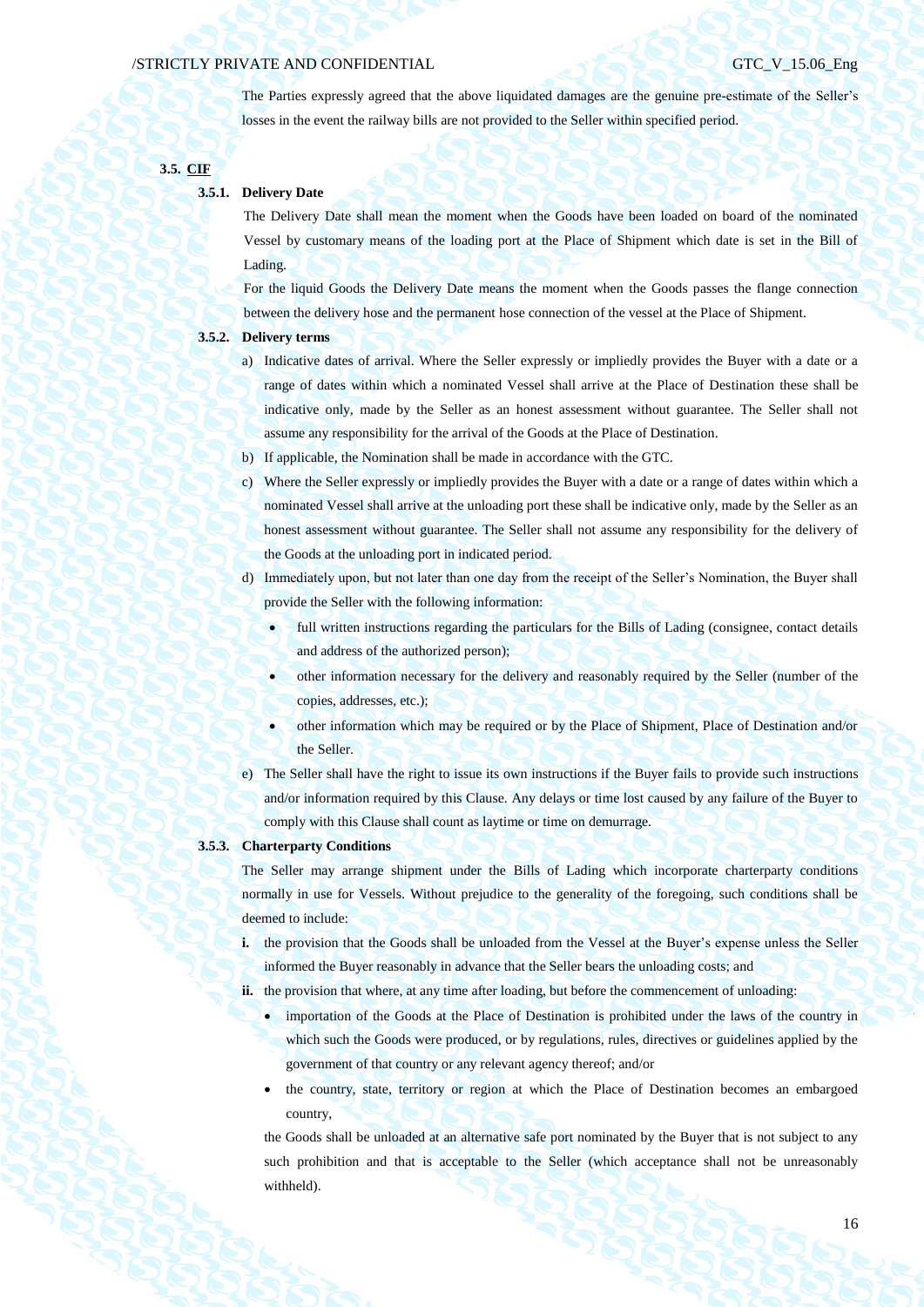In such circumstances, such alternative port of unloading shall be deemed to be the unloading port stipulated under the contract for the shipment in question and all extra expenses (if any) involved in the Vessel's reaching such alternative Place of Destination and/or in the unloading of the shipment thereat shall be for the Buyer's account.

### **3.5.4. Licenses and clearances**

Where necessary, the Seller shall provide the Buyer with reasonable support in acquisition of all appropriate licenses and clearances for the unloading of the Goods; provided that the Buyer shall reimburse the Seller's costs and expenses arising out of or in connection with such support.

#### **3.5.5. Taxes prior to delivery**

All taxes, customs and other duties and fees incurred as a result of the conclusion and execution of the Contract which are levied on the Goods prior to delivery or required for the dispatch of the Goods outside the customs territory of the Russian Federation will be paid by the Seller.

## **3.5.6. Taxes after delivery**

Unless otherwise expressly agreed by the Parties in the Contract, all taxes, customs and other duties and fees incurred as a result of or in connection with the conclusion and execution of the contract if any, after delivery will be paid by the Buyer.

## **3.6. CPT**

#### **3.6.1. Delivery Date**

The Delivery Date shall mean the day when the Goods are loaded

- **i.** in Seller's auto truck(s) to be shipped to the Place of Destination named by the Buyer which day is stated in the stamp on the CMR at the Place of Shipment;
- **ii.** in RTC / railway wagon(s) to be shipped to the Place of Destination named by the Buyer which day is stated in the stamp on the Railway Bill at the Place of Shipment (dispatched railway station);
- **iii.** in Vessel(s) to be shipped to the Place of Destination named by the Buyer which day is stated in the stamp on the Bill of Lading at the Place of Shipment.

### **3.6.2. Delivery terms**

- a) Discharging and unloading the Goods at the Place of Destination is the Buyer's sole responsibility and shall not prejudice completed delivery of the Goods by the Seller.
- b) The Buyer provides the Seller with full and timely information about the Place of Destination, including any special location access instructions. The named information is to be provided to the Seller via facsimile or by other means agreed upon by the Parties, at least 5 (five) Business Days prior to each scheduled date of shipment of the Goods by the Seller.

The information must include:

- **i.** The identity, location and full address of the Place of Destination, with instructions for access to the Place of Destination.
- **ii.** All instructions regarding customary documentation which may be required at the Place of Destination (if any).
- **iii.** Any other information requested by the Seller.

Should the Buyer fail to timely submit the named information, the Seller is not required to initiate the shipping and delivery of the Goods, which will not constitute a waiver of the Buyer's breach of Contract. Any delays in delivery of the Goods which result from inaccuracies of provided information will be on the account of the Buyer and shall not be viewed as breach of Contract by the Seller.

### **3.6.3. Nomination**

If applicable, the Nomination shall be made in accordance with the GTC.

**3.6.4. Licenses and clearances**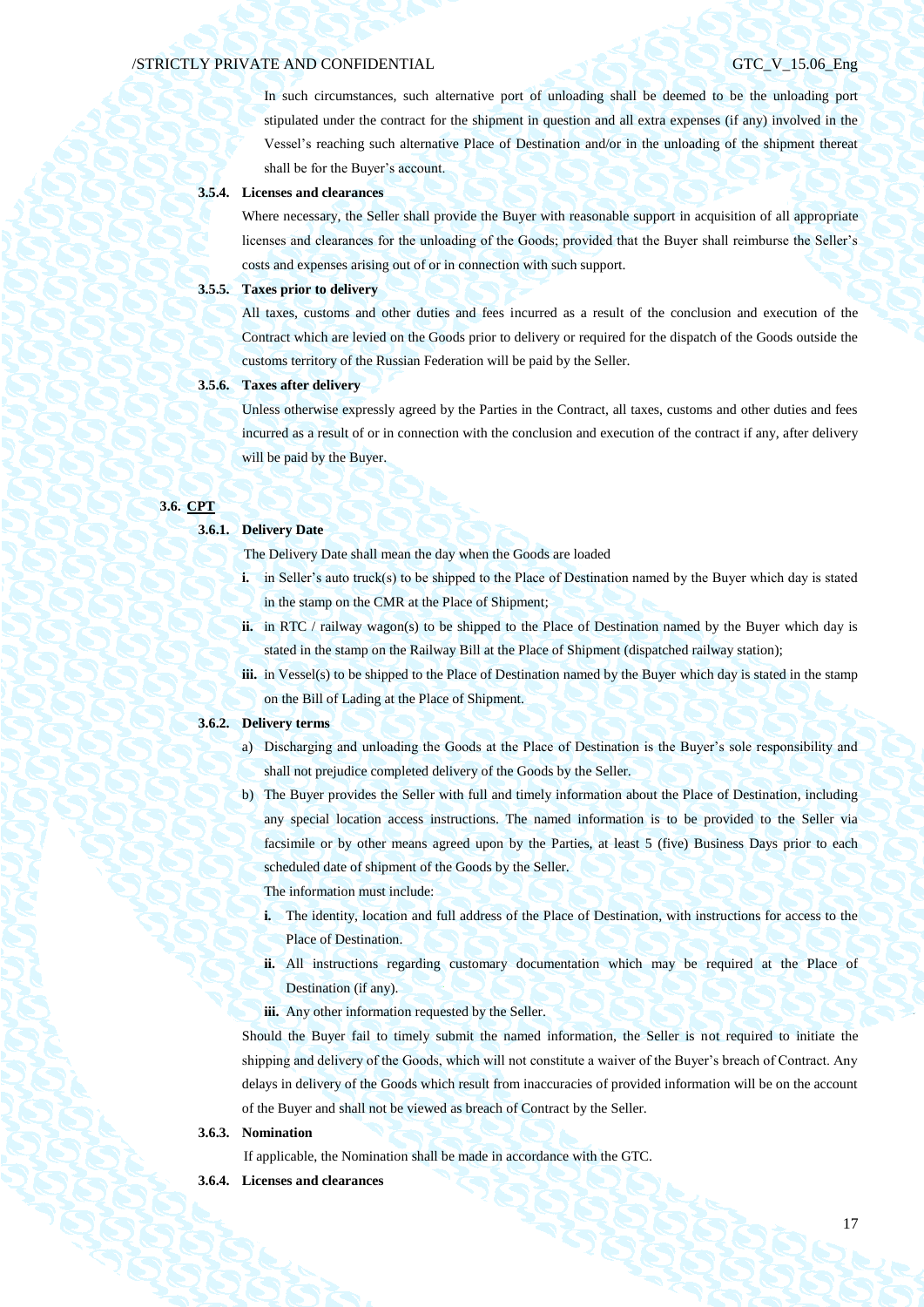- (i) The Parties shall obtain any licenses, permits and documents which are necessary for successful import and export clearance of the Goods.
- (ii) Export permits shall be timely obtained by the Seller.
- (iii) Import permits shall be timely obtained by the Buyer.
- (iv) All delays for the reason of absence of custom clearance shall be at the expense of the liable Party.

### **3.6.5. Taxes prior to delivery**

All taxes, customs and other duties and fees incurred as a result of the conclusion and execution of the Contract which are levied on the Goods prior to delivery or required for the dispatch of the Goods outside the customs territory of the Russian Federation will be paid by the Seller.

## **3.6.6. Taxes after delivery**

Unless otherwise expressly agreed by the Parties in the Contract, all taxes, customs and other duties and fees incurred as a result of or in connection with the conclusion and execution of the contract if any, after delivery will be paid by the Buyer.

#### **3.6.7. Customs formalities**

If Goods are exported from the customs territory of the Russian Federation, the Buyer shall ensure the departure of Goods from the territory of the Russian Federation within 180 (one hundred and eighty) calendar days from the date when the customs procedures for export are completed on the territory of the Russian Federation (date of the stamp "Clearance allowed" in CCD).

For the delivery by sea the Buyer shall provide the Seller by e-mail or fax with the certified copies of the following documents with legible notes not later than 14 (fourteen) calendar days from the date of issue of bill in port on the territory of the Russian Federation:

- loading order (for Goods) indicating the port of discharge (POD) with stamp "loading is allowed" in CCD made by Russian Federation frontier customs authority,

- bill of lading indicating in column "POD" the place outside the customs territory of the Russian Federation. For the delivery by road transport and/or for the delivery by railroad within 7 (seven) days upon request of the Seller the Buyer shall provide the copies of railway bills with legible notes made by the destination railway station and/or CMR with legible notes of border crossing».

In case the Buyer fails to fulfill the obligations under this Clause the Buyer shall pay the Seller liquidated damages amounting to 22,5% of Goods' value, export of which is documentary unsupported in accordance with this Clause.

The Parties expressly agreed that the above liquidated damages are the genuine pre-estimate of the Seller's losses in the event the railway bills are not provided to the Seller within specified period.

### **3.7. DAP**

# **3.7.1. Delivery Date**

- a) Delivery Date shall mean the moment of the Goods arrival at the Place of Destination ready for unloading.
- b) The time of the Goods arrival shall be indicated in the Transport Documents. In the event that Transport Documents do not specify the exact time of the Goods arrival, it is presumed that the Goods are arrived for unload:
	- **i.** for the delivery by sea as of the moment NOR is tendered to the Buyer by the vessel's master upon arrival to unloading port;
	- **ii.** for the delivery by railroad as of the scheduled time of arrival for a relevant train (unless the moment is specified in the Seller's/Carrier's notice to the Buyer); and
	- **iii.** for the delivery by road transport as of the moment of the Goods arrival specified in the Seller's/Carrier's notice to the Buyer.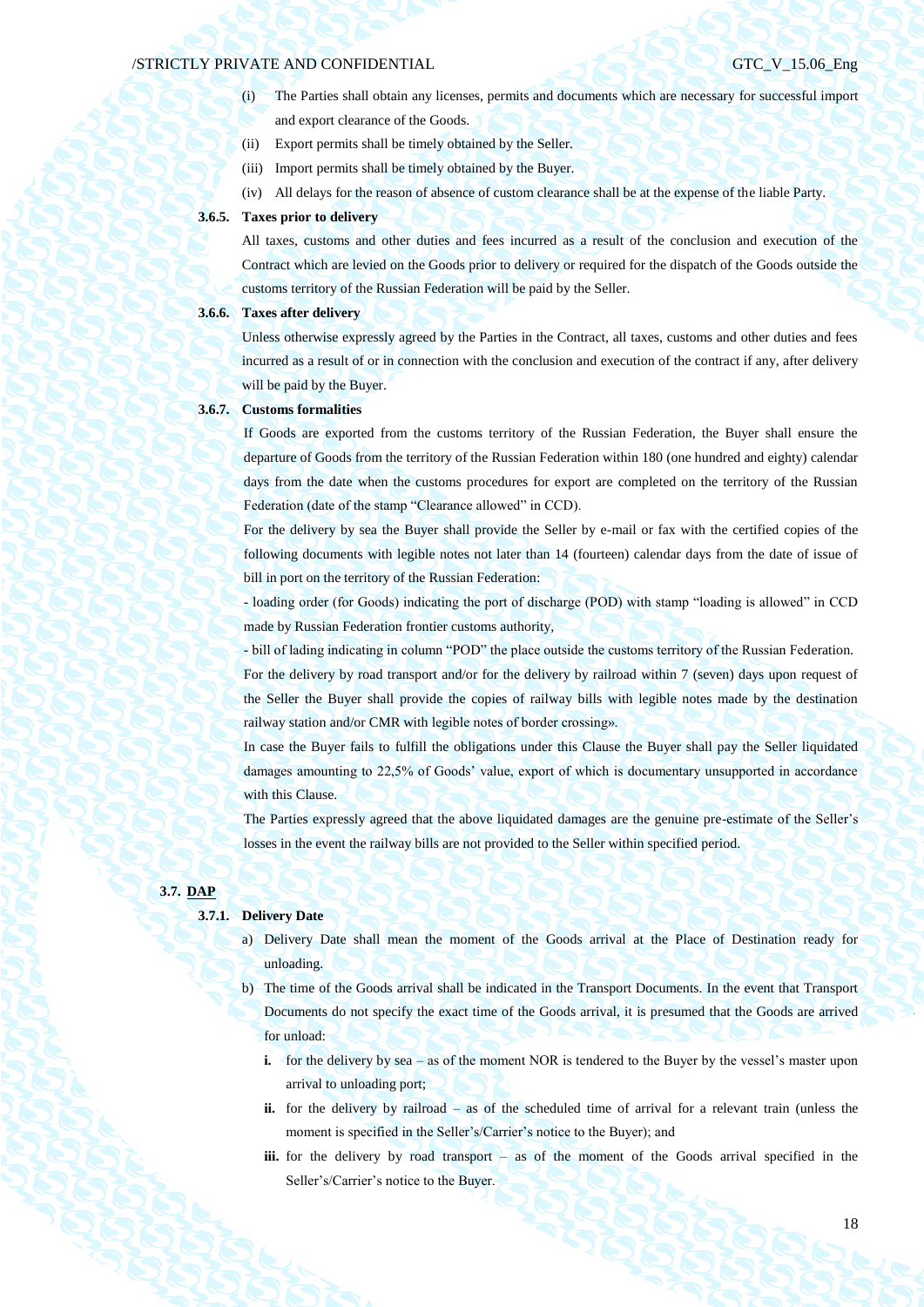19

c) The Buyer may argue the actual time of the Goods arrival within 2 (two) days following a respective delivery, otherwise it is considered that the Buyer has no objections as regards the arrival time.

## **3.7.2. Delivery Terms**

The unload of the Goods at the Place of Destination shall be at the Buyer's risk and expense. If the unload is included in the price of transportation under the agreement with the Carrier, the Seller may nevertheless invoice the Buyer relevant unload expenses, unless such expenses are attributed to the Seller in above.

#### **3.7.3. Licenses and clearances**

Where necessary, the Seller and the Buyer shall provide each other with reasonable support in acquisition of all appropriate export and import licenses and clearances; provided that the other party shall reimburse for the costs and expenses arising out of or in connection with such support.

### **3.7.4. Import Taxes and customs formalities**

All taxes, customs and other duties and fees incurred as a result of the conclusion and execution of the Contract which are levied on the Goods in the country of delivery, as well as any other customs formalities in the country of delivery, will be paid and/or performed by the Buyer. If the Buyer fails to pay or perform the above when due, the risk shall pass to the Buyer before the Delivery Date. If the Buyer delays the fulfillment of its obligations under this Clause for more than 2 (two) days, the Seller is entitled, but not obliged: (i) to make any relevant payments and formalities on its own; or (ii) if the Goods are not released in the country of delivery, to place the Goods at a customs warehouse (in this case the moment of placing the Goods shall be the Delivery Date, any further costs will be at the Buyer's expense). The above Seller's rights shall be without prejudice to the Seller's other rights under the Contract or the applicable Law. In addition, the Buyer shall indemnify the Seller for all costs, losses and damages, including, but not limited to, demurrage and/or detention incurred by the Seller as a result of the Buyer's failure to perform or duly perform obligations under this Clause.

#### **3.8. DDP**

#### **3.8.1. Delivery Date**

- a) Delivery Date shall mean the moment of the Goods arrival at the Place of Destination ready for unload.
- b) The time of the Goods arrival shall be indicated in the Transport Documents. In the event that Transport Documents do not specify the exact time of the Goods arrival, it is presumed that the Goods are arrived for unload:
	- i. for the delivery by sea as of the moment NOR is sent to the Buyer;
	- ii. for the delivery by railroad as of the scheduled tile of arrival for a relevant train (unless the moment is specified in the Seller's/Carrier's notice to the Buyer); and
	- iii. for the delivery by road transport as of the moment of the Goods arrival specified in the Seller's/Carrier's notice to the Buyer.

The Buyer may argue the actual time of the Goods arrival within 2 (two) days following a respective delivery, otherwise it is considered that the Buyer has no objections as regards the arrival time.

#### **3.8.2. Delivery Terms**

- a) The unload of the Goods at the Place of Destination shall be at the Buyer's risk and expense, unless the expense are attributed to the Seller in Article I of the Contract.
- b) If any of licenses, clearances, other customs formalities or Taxes in the country of import could be performed, arranged or paid only by the Buyer or at the Buyer's side, the Buyer shall (i) inform the Seller thereof as a part of shipping information to be submitted to the Seller according to the GTC and (ii) perform, arrange and pay the same in due time. The Seller shall compensate the Buyer for documented direct expenses in relation thereto, provided that the Buyer furnishes the Seller with primary accounting documents substantiating the Buyer's costs such as acts, invoices, reports, etc. If the Buyer fails to perform or duly perform the obligation under this Clause, any adverse consequences to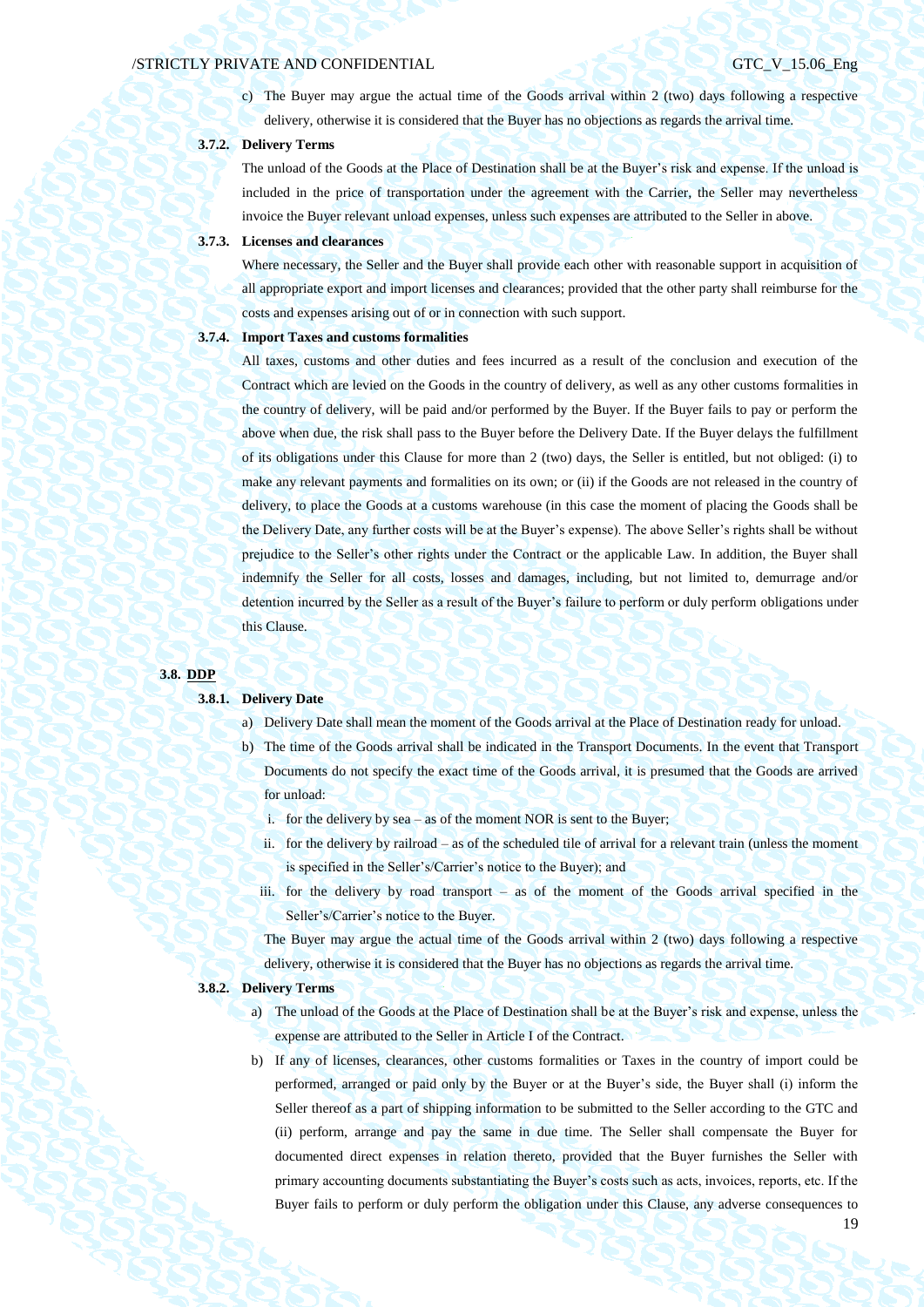the Seller, Carrier and/or the Goods, including (i) delayed delivery and (ii) related penalties, fines, Taxes, costs, expenses will be at the Buyer's cost and risk. The Buyer shall indemnify the Seller for all costs, losses and damages, including, but not limited to, demurrage and/or detention incurred by the Seller as a result thereof.

### **3.8.3. VAT**

- a) Prior to concluding a Contract in case if the Buyer is a company registered in the EU, the Buyer should provide the Seller with its VAT Identification Number.
- b) In case if:
	- (i) the Buyer is a company Registered in EU;
	- (ii) the Buyer wants to receive a VAT-exempt invoice;
	- (iii) the Buyer purchases the Goods from the Seller on the DDP basis at the Place of Destination in a certain country, picks up the Goods itself and moves the Goods out of this certain country;

the Buyer shall within two weeks from the Delivery Date provide the Seller with copies of the Transport Documents, confirming that the Goods have been moved out of the country where they have been purchased.

If the abovementioned Transport Documents (specified in Clause 2.2.2 ) have not been provided on time, the Seller has the right to issue a credit note to the original VAT-exempt invoice and issue a new invoice, increased by the amount of VAT that has to be paid by the Buyer within 7 (seven) days after the date invoice issued.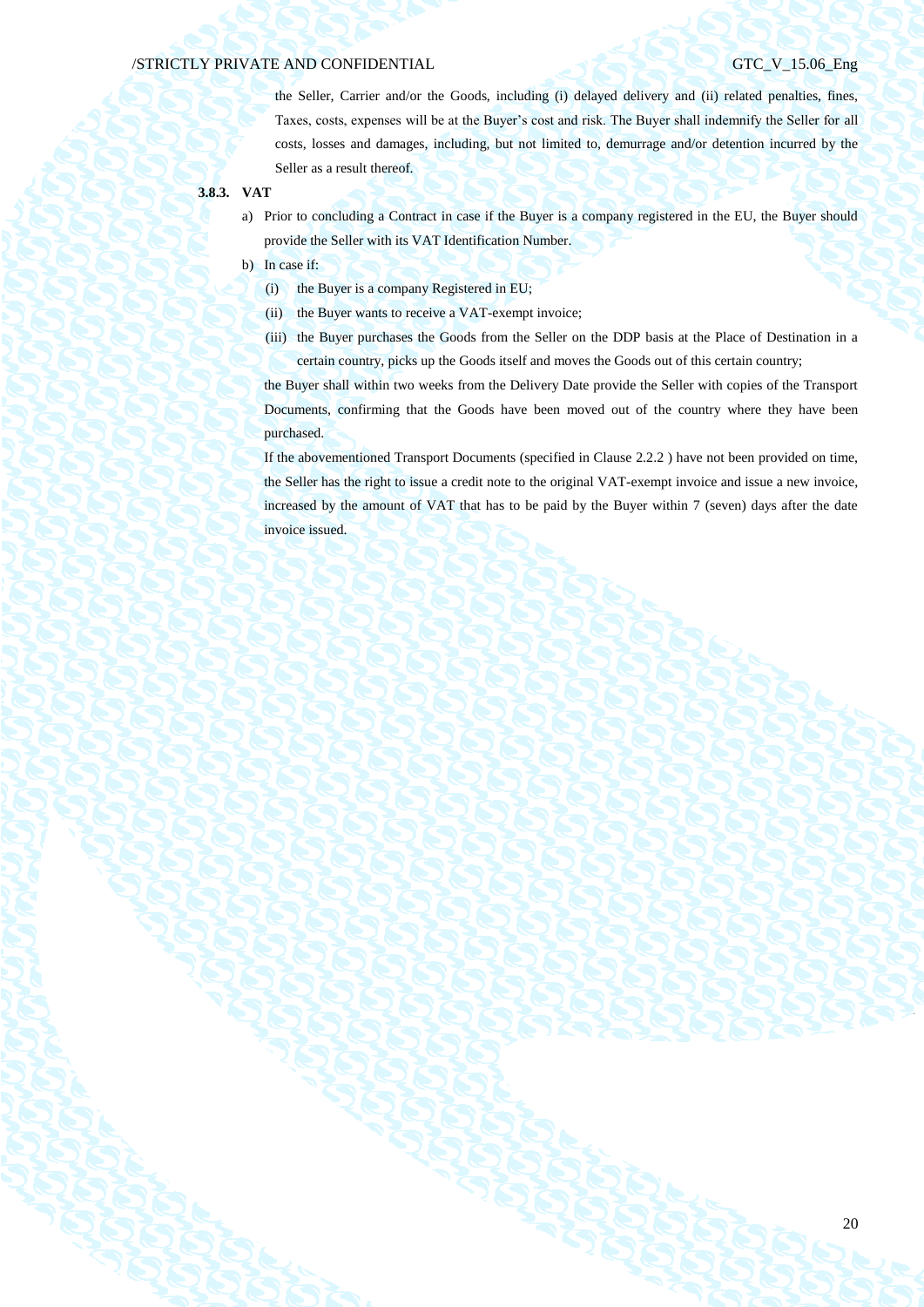# **PARAGRAPH IV SPECIAL CONDITIONS**

## **TRANSPORT**

# **4.1. Special Conditions of Delivery by Sea**

- **4.1.1.** Where the Seller expressly or impliedly provides the Buyer with a range of dates within an agreed period of delivery or arrival of the Vessel at Place of Destination, delivery may be performed on any of the dates provided.
- **4.1.2.** On the next day after dispatch of the Goods the Seller shall provide the Buyer with all information necessary for unloading of the Goods:
	- a) The Contract reference number.
	- b) The name of arriving Vessel, from which the Goods must be unloaded.
	- c) Description of the Goods and their Bill of Lading quantity.
	- d) Estimated Time of Arrival and date of Bill of Lading.
	- e) Number of copies of Bill of Lading.
	- f) Details of any other cargo on board of the Vessel, if it can have any influence on unloading of the Goods process.
- **4.1.3.** Where the Buyer shall charter the Vessel, the Buyer shall ensure the Vessel's fitness and cleanliness satisfactory for delivery of the Goods in time and without affecting their quality. The cleanliness shall be evidenced by an appropriate certificate issued by Saybolt, SGS or other reliable body; however, it does not preclude the Seller to conduct an inspection of the Vessel and suspend the Goods' loading if there are reasonable doubts in the Vessel's condition. In this case the Parties shall promptly initiate an independent inspection, splitting relevant costs evenly. If the Vessel is found unsatisfactory, the Buyer may either: (i) clean the Vessel or (ii) substitute the Vessel with a satisfactory one or (iii) request to proceed with loading taking all risks related to adverse affect on the Goods. Option (iii) is allowed only upon the Seller's consent. Any related costs and expenses shall be born/compensated (paid in full) by the Buyer to the Seller, including, without limitations, the Seller's costs and expenses related to delay in the delivery of the Goods.

#### <span id="page-20-0"></span>**4.1.4. The Buyer warrants that:**

- a) the unloading port and unloading terminal, indicated as the Place of Destination, shall comply and shall remain fully compliant with the requirements of the ISPS Code;
- b) the Buyer shall provide a safe port and safe berth for the Vessel and the Vessel shall when fully laden be able to safely reach, lie at, unload the Goods at and depart from the unloading terminal, always safely afloat, free from air draft and other physical restrictions and without causing damage to the unloading terminal, rivers, canals, shores, berths, docks, jetties, surroundings, environment and people.
- **4.1.5. The Buyer shall be liable for and shall indemnify the Seller** in respect of any loss or damage, including but not limited to any liability for damage to the Vessel, the berth, terminal, rivers, canals, shores, berths, docks, jetties, surroundings, environment and people, additional freight costs or any deviation costs or any demurrage or detention, or expenses arising out of and in relation to any failure of the Buyer to comply with Claus[e 4.1.4.](#page-20-0) Any costs or expenses arising out of or related to security regulations or measures required at the Place of Destination by the unloading port or facility or any relevant authority in accordance with the ISPS Code, if applicable, including but not limited to, security guards, launch services, tug escorts, port security fees or Taxes and inspections; and any delays caused by any additional or special security measures, inspections or other action required at the Place of Destination by the unloading port or facility or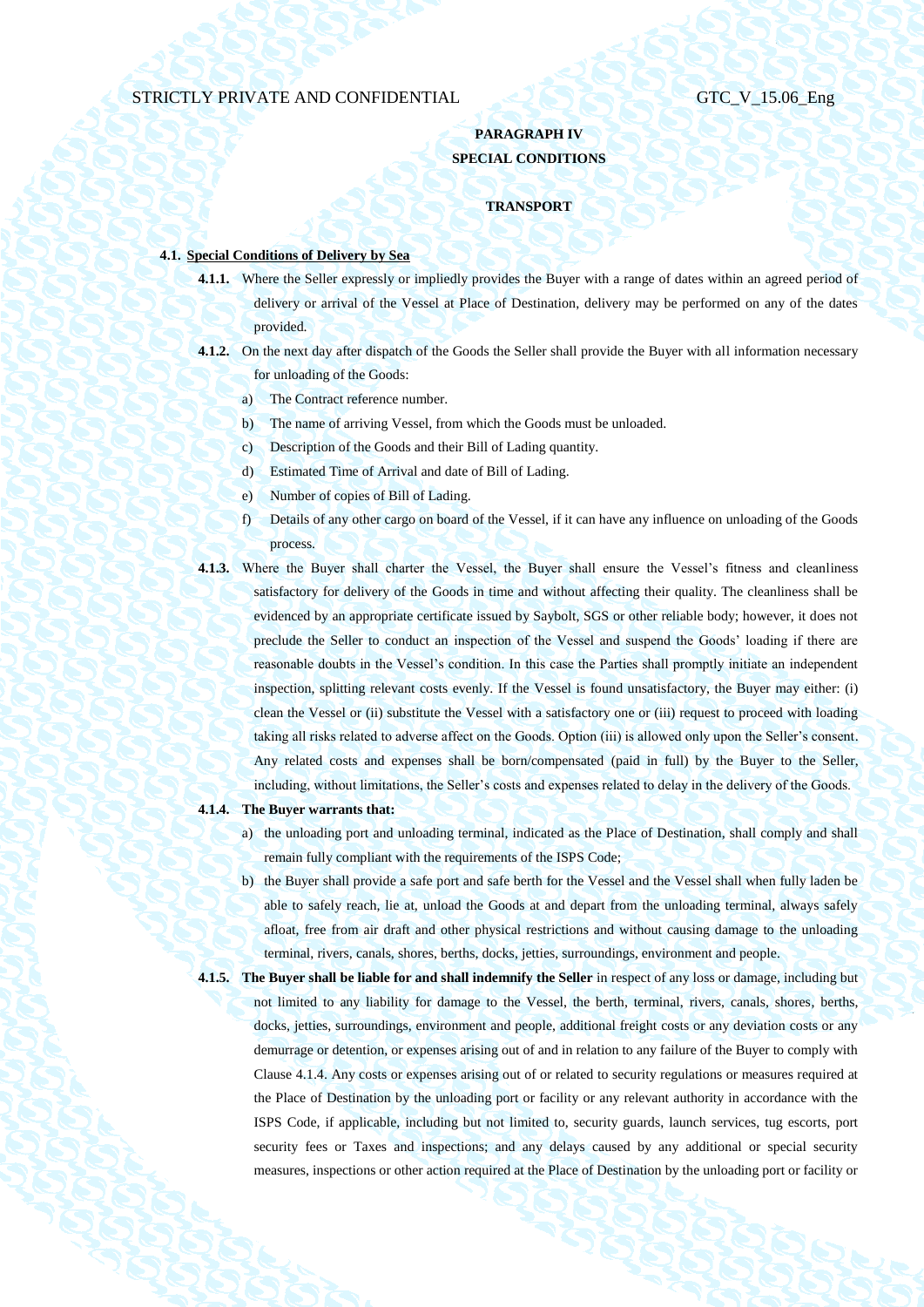any relevant authority as a result of the nominated Vessel's previous ports of call shall all be for the Buyer's account and such time shall count as laytime or time on demurrage.

- **4.1.6. Nomination**
	- **a)** Unless otherwise provided in the Contract, bulk cargo deliveries will require nomination of the Vessel and deliveries of other categories of the Goods will not require nomination.
	- **b)** If the nomination is required, a Party chartering the Vessel shall not later than 5 (five) days prior to the first day of the laytime at loading port, nominate for the other Party's acceptance (and such acceptance not to be unreasonably withheld) the Vessel which is to be loaded with the Goods for each scheduled shipment (the "Nomination").
	- **c)** The Nomination shall include:
		- (i) the Contract reference number;
			- (ii) the name of the Vessel on which the Goods will be loaded;
		- (iii) a description of the Goods and approximate quantity or the Bill of Lading quantity (if available);
			- (iv) ETA of the Vessel;
			- (v) the Vessel(s) loading laytime;
			- (vi) details of any other cargo on board or to be loaded on board if loading a part of cargo;
		- (vii) details of the last 3 (three) cargoes of the Vessel and such cargoes shall be of a nature, which are unlikely to have an adverse effect on the quality of the Goods;
		- (viii) Details of the agent at the Place of Destination (if available).
	- **d)** The acceptance or reasonable rejection of the Vessel shall be advised by the consenting Party as soon as possible, however not later than 12 (twelve) hours upon receipt of such nomination.
	- **e)** Unless otherwise specified herein, the nominating Party may substitute any Vessel named in the Nomination not later than five days prior to the first day of the ETA at the loading port. Such substitution shall always be subject to the requirements that a Vessel of a similar size be provided and that the quantity to be loaded shall not, without prior written consent of the other Party, differ by more than the acceptable deviation from the quantity of the Goods as provided in Clause [4.8.4](#page-36-0) from the quantity specified in the Nomination. Where a Vessel is substituted, the nominating Party shall send to other Party a revised Nomination in the form set out above.

## **4.1.7. NOR**

Upon arrival of the Vessel at the Place of Destination (the unloading port or customary anchorage or area or such other place as the Vessel may be ordered to await unload) or other closest possible point to the Place of Destination, the Vessel shall tender its notice of readiness (NOR).The Buyer is obliged to ensure his timely presence at Place of Destination at the date of delivery for unloading of the Goods.

The Buyer's (or the Buyer's representative / agent's) absence at the Place of Destination shall not prejudice the fact that the Seller had successfully performed delivery of the Goods for the purpose of the contract.

#### **4.1.8. Charterparty Conditions**

The Seller may arrange shipment under Bills of Lading which incorporate charterparty conditions normally in use for Vessels. Without prejudice to the generality of the foregoing, such conditions shall be deemed to include the provision that where, at any time after loading but before the commencement of unload:

- a) Importation of the Goods at the unloading port is prohibited under the laws of the country in which such Goods were produced, or by regulations, rules, directives or guidelines applied by the government of that country or any relevant agency thereof; and/or
- b) The country, state, territory or region at which the Place of Destination becomes an embargoed country,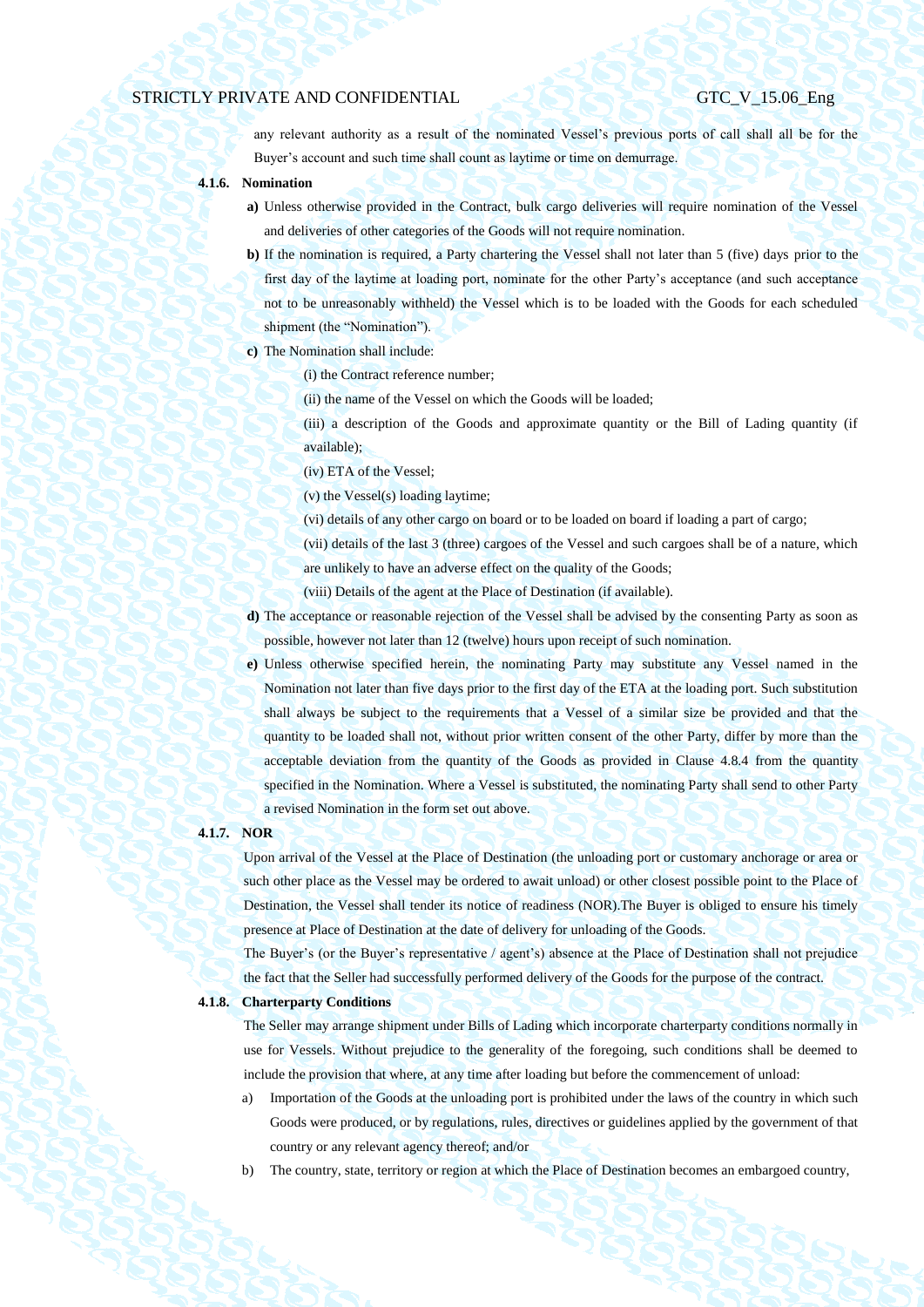the shipment shall be unloaded at an alternative safe port nominated by the Buyer that is not subject to any such prohibition and that is acceptable to the Seller (which acceptance shall not be unreasonably withheld). In such circumstances, such alternative port of unloading shall be deemed to be the Place of Destination stipulated under the contract for the shipment in question and all extra expenses (if any) involved in the Vessel's reaching such alternative Place of Destination shall be for the Buyer's account.

### **4.1.9. The Buyer's Right to Require**

Where the Buyer, by written instruction to the Seller, requests that the Vessel:

- a) co-mingle different grades of the Goods belonging to the Buyer; and/or
- b) otherwise breach the Vessel's natural segregation; and/or
- c) dope the Goods by introducing additives after loading; and/or
- d) add dye to the Goods after loading; and/or
- e) perform on board blending of the Goods; and/or
- f) carry additives/dye in drums on deck; and/or
- g) carry out such other cargo operation as the Buyer may reasonably require and always providing that the Vessel is capable of performing such operations and that such operations are within the scope of the charterparty conditions or otherwise agreed by the Vessel's owners;

then the Buyer shall indemnify and hold the Seller harmless against any liability, loss, damage, delay or expense that the Seller may sustain by reason of complying with the Buyer's request. The indemnity given by the Buyer to the Seller shall be no less in scope than the indemnity required by the Vessel's owners to comply with the Buyer's request.

#### **4.1.10. The Seller's Right to Refuse**

The Seller reserves the right to refuse at any time:

- a) to direct any Vessel to undertake or to complete the voyage to the Place of Destination if such Vessel is required in the performance of the Contract, in the Seller's opinion, to risk its safety or to risk ice damage, or to transit or to proceed or to remain in waters where there is war (whether declared or not), terrorism, piracy or threat thereof; or
- b) to direct the Vessel to undertake the voyage to the intended Place of Destination if such Vessel is required in the performance of the Contract to transit waters, which in the Seller's reasonable opinion, would involve abnormal delay; or
- c) to undertake any activity in furtherance of the voyage which in the opinion of the Vessel's master could place the Vessel, its cargo or crew at risk.

If the Seller agrees to direct the Vessel to undertake or to complete a voyage as referred to in this Clause, the Buyer undertakes to reimburse the Seller, in addition to the Total Goods Value payable under the Contract, for all costs incurred by the Seller in respect of any additional, freight, demurrage, insurance premium and any other sums that the Seller may be required to pay to the Vessel's owner including but not limited to any sums in respect of any amounts deductible under such owners' insurance and any other costs and/or expenses incurred by the Seller.

## **4.1.11. Ice Clause**

- a) In case of ice at the Place of Destination or on the voyage to the Place of Destination which directly prevents or hinders safe navigation, the Vessel may only follow a path cut by ice breakers, provided that the master considers such navigation safe. Under no circumstances will the Vessel be obliged to force a path through the ice. If required, the Buyer shall, at its own expense, place icebreakers at the Vessel's disposal.
- b) The Buyer shall reimburse the Seller for: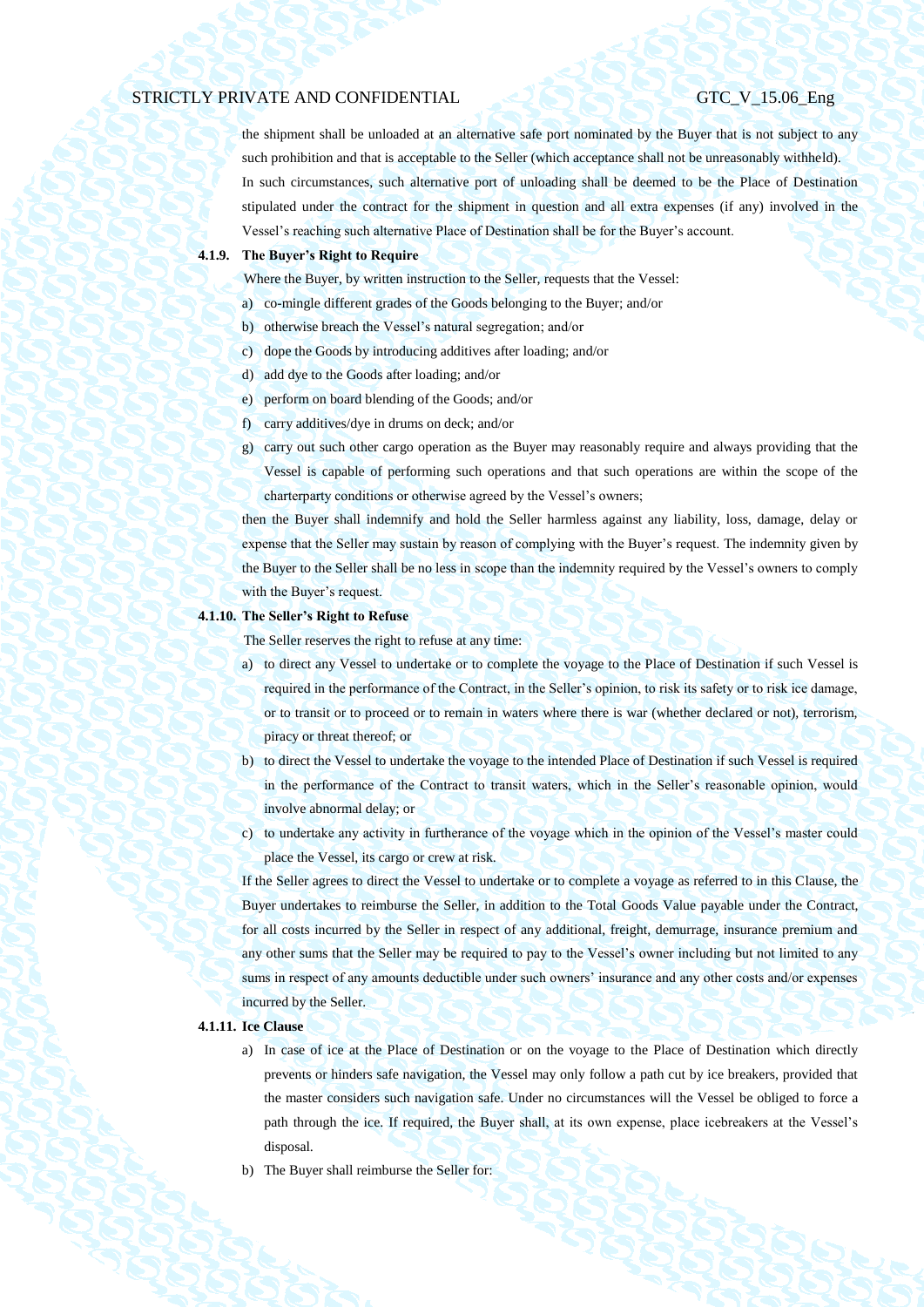- i. Any additional insurance premium incurred;
- ii. The cost of any ice damage incurred less any sum which is recovered under the applicable insurance policy or policies; and
- iii. Any charter hire paid by the Seller for the period of repair necessitated by ice damage, including hire paid by the Seller for the Vessel's deviation to the repair yard.
- c) In the event that the Place of Destination is inaccessible due to ice, or in the event that the master deems the Vessel to be at risk of being unable to leave the Place of Destination due to ice, the Vessel will proceed to the nearest ice-free position and request revised orders. Immediately upon receipt of such request, the Buyer shall nominate an alternate ice-free and accessible port or facilities for receiving the Goods, provided that if the Place of Destination is a loading port then such an alternative ice-free and accessible port or facilities shall be agreed with the Seller. Any additional freight, expenses, demurrage and/or dues incurred as a result of such revised orders shall be for the account of the Buyer.

## **4.2. Special Conditions of Delivery by RTC/railway wagon(s)**

- **4.2.1.** Where the Seller expressly or impliedly provides the Buyer with a range of dates within an agreed period of delivery or arrival of RTC / railway wagon(s) loaded with the Goods, delivery may be performed on any of the dates provided.
- **4.2.2.** No later than 3 (three) Business Days after shipment of the Goods by RTC / railway wagon(s) the Seller shall provide by electronic post or facsimile to the Buyer all information necessary for unloading of the Goods:
	- (a) The Contract reference number.
	- (b) Railway Bill reference number(s).
	- (c) RTC / railway wagon(s) identification number(s).
	- (d) Description of the Goods and their Railway Bill quantity.
- **4.2.3.** The Buyer at his own option can provide the Seller with written instructions regarding information necessary for efficient unloading of the Goods by the Carrier or the Buyer's representative. In case such information is provided, the Seller or his representatives / employees undertake to honestly follow the instructions where applicable, to partially assist in efficient unloading of the Goods by the Carrier or the Buyer's representative. Such assistance is not a duty, but an option of the Seller.
- **4.2.4. The Buyer warrants** that the railway zone at Place of Destination shall be safe and well suited for delivery of the Goods. The Buyer shall be liable for and shall indemnify the Seller in respect of any loss or damage, including but not limited to any liability for damage to the RTC  $/$  railway wagon(s), surroundings, environment and people, additional costs or expenses arising out of and in relation to any failure of the Buyer to nominate a safe railway zone at Place of Destination.

## **4.2.5. Notice of Arrival**

- a) The railway station administration using available contact information of the Buyer presents the Notice of Arrival of the Goods to the Place of Destination station ("NOA") to the Buyer in accordance with customary rules at the railway station. Such NOA corresponds to performed delivery of the Goods by the Seller.
- b) The Buyer is obliged to ensure Carrier's timely presence at Place of Destination at the date of delivery for unloading of the Goods.
- c) Carrier's absence at the Place of Destination shall not prejudice the fact that Seller had successfully performed delivery of the Goods for the purpose of the contract.

## **4.2.6. Laytime**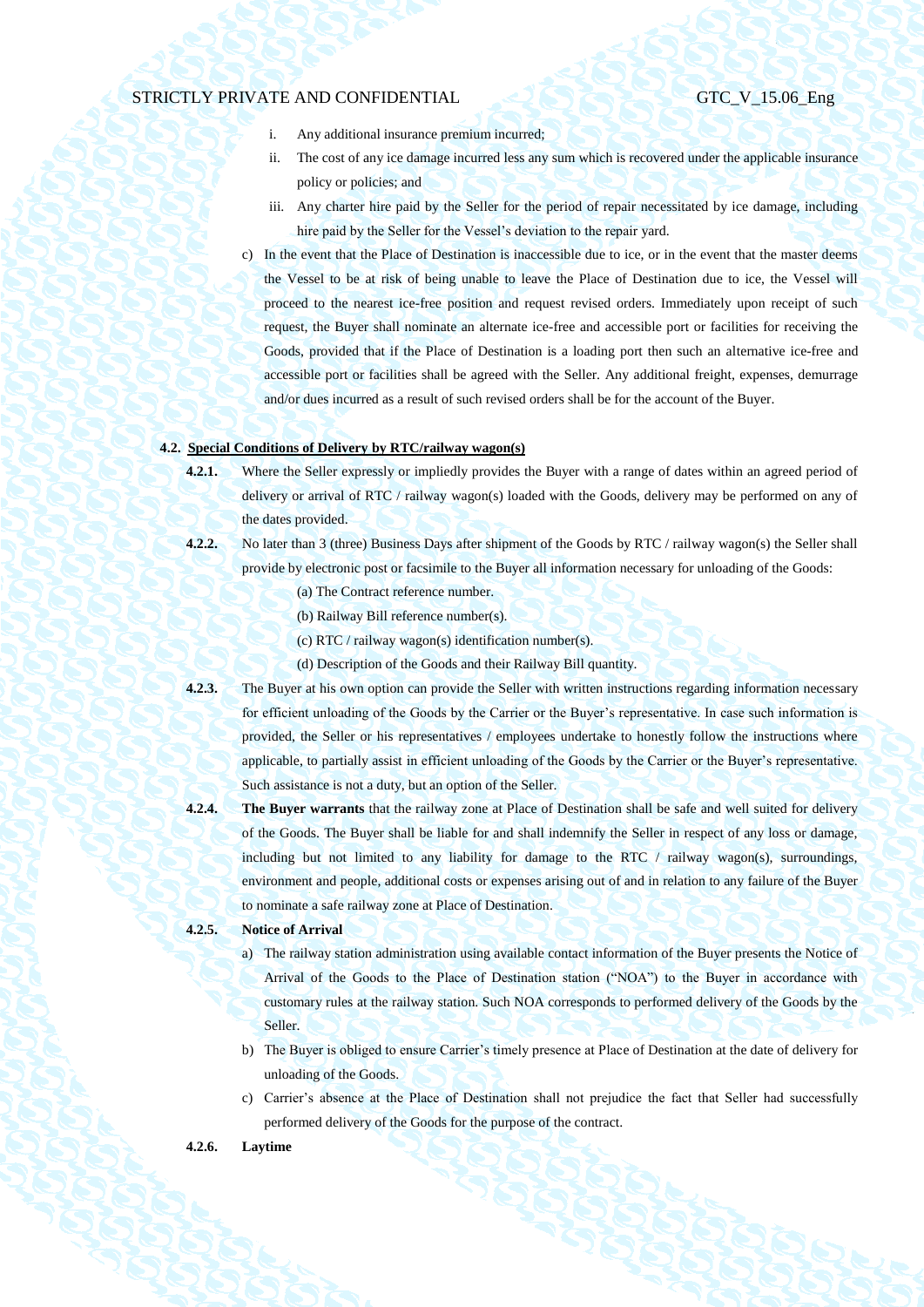- a) Laytime per each RTC / railway wagon(s) shall be as set out in the Contract. In the event the laytime is not set out in the Contract, then such laytime shall be 24 (twenty four) hours starting on and including the date of arrival to the station as stated on the Railway Bills and shall run until the completion of unloading. For every day of delay the Buyer shall cover the rate amounting to the railcar owner's tariff (as of the date of this version of the GTC – 40,00 (forty) USD per wagon per day, and as may be amended from time to time) in accordance with invoices provided by the Seller, or such other period as may be customary at the Place of Destination, unless otherwise expressly mutually agreed by the Parties in writing. Sundays and Holidays shall be included (SHINC) unless loading on the Sunday or Holiday in question is prohibited by law or regulation or custom at the unload railway zone.
- b) Laytime shall commence 2 (two) hours after NOA has been tendered; or when the RTC / railway wagon stands ready at the station / railway unloading zone; whichever is the earlier. For the purpose of calculating of unloading time, unloading shall be deemed to have been completed upon disconnection of the discharging hoses or loading/loading of the last potion of the Goods of the last railway wagon cargo.
- c) If the train has not released the railroad track within the laytime period or promptly thereafter through no fault of the Seller (e.g. if the Buyer is to unload the Goods and has failed to unload them when due) and this resulted in additional costs, expenses or losses of the Seller, then the Buyer shall pay in full the Seller for such costs, expenses or losses within 5 (five) Business Days after the relevant claim of the Seller.

# **4.2.7. Railway Transportation Contract Conditions**

- a) The Seller may arrange shipment with respect to a standard railway transportation contract. Without prejudice to the generality of the foregoing, such conditions shall be deemed to include the provision that where, at any time after loading but before the commencement of unloading;
- b) Importation of the Goods at the unloading railway zone is prohibited under the laws of the country in which such Goods were produced, or by regulations, rules, directives or guidelines applied by the government of that country or any relevant agency thereof; and/or
- c) The country, state, territory or region at which the Place of Destination is located becomes an restricted zone, the Goods shall be unloaded at an alternative railway zone nominated by the Buyer that is not subject to any such prohibition and that is acceptable to the Seller (which acceptance shall not be unreasonably withheld).
- d) In such circumstances, such alternative railway unloading zone shall be deemed to be the Place of Destination stipulated under the contract for the shipment in question and all extra expenses (if any) involved in the RTC's / railway wagon(s) reaching such alternative Destination Place shall be for the Buyer's account.

## **4.2.8. Buyer's Right to Require**

The Buyer has the right to require extra services in relation to the Goods at the Place of Destination which shall not be viewed as included in the Total Goods Value. The Parties shall decide on a possibility of provision of such services by mutual written agreement no later than 3 (three) days before Estimated Time of Arrival of the RTC / railway wagon(s). Where the Buyer, by written instruction to the Seller, requests that such services should be provided, then the Buyer shall indemnify and hold the Seller harmless against any liability, loss, damage, delay or expense that the Seller may sustain by reason of complying with the Buyer's request. The indemnity given by the Buyer to the Seller shall be no less in scope than the indemnity required by RTC / railway wagon(s) owners to comply with the Buyer's request.

#### **4.2.9. Damage to RTC and Wagons**

a) It is presumed that RTC and railway wagons arrive at the Place of Destination for unloading in good condition, unless the Buyer has promptly (but not later than 3 (three) hours after the RTC and railway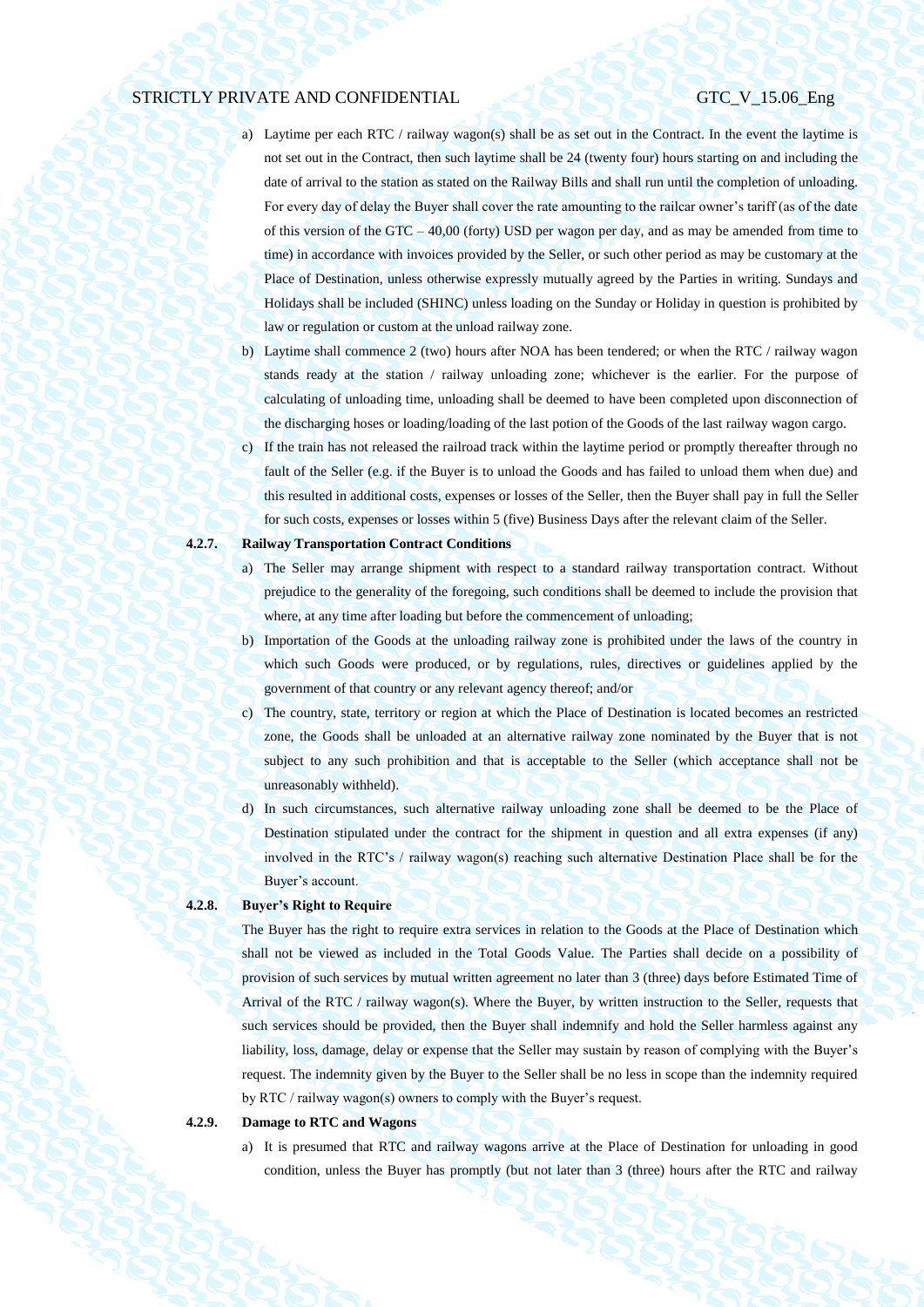wagons arrival) informed of the defects. If the defects will be revealed after that the Buyer shall pay repair costs or expenses of the Carrier or the Seller within 5 (five) Business days upon the Seller's or Carrier's respective invoice.

- b) Within 3 (three) Business days prior to the beginning of dispatches, the Buyer shall provide the Seller with the instruction for filling in the shipping documents for the Goods dispatch, including the delivery period, reference to the number and date of the relevant Contract, quantity of the Goods, full name and address of the consignee, railway code of the consignee, name of the destination station's railway roads, railway station confirmation to accept the Goods.
- c) Under the Buyer's applications the Seller shall arrange for plans (the "Plans") for transportation of the Goods by railways. The procedure and dates for issuance of the Plans shall be regulated by the applicable local laws and regulation.
- d) Should, through the fault of either of the Parties, the Plans no be fulfilled, the Party at fault will be held liable for all damages or fines imposed by the railway(s).
- e) In case of impossibility to unload the Goods due to the technical reasons during periods indicated in the Clauses "Laytime" the Buyer shall notify the Seller on such effect (by telegram, fax, mail or email) within 24 (twenty-four) hours from the moment the rail tank-car arrival to the station of destination.
- f) In case of rail tank-car damage caused within the time period of its disposal of the Buyer or the Buyer's counterparties, the Buyer shall immediately inform the Seller about the occurrence of such event and recover losses incurred due to rail tank-car damage within 60 (sixty) days from the date of the Seller's demand. In case a rail tank-car is lost within the time period of its disposal by the Buyer or the Buyer's counterparties, the Buyer shall pay to the Seller the amount that covers market value of a rail tank-car of identical model and year of manufacture including costs incurred for putting it into operation. A rail tankcar is considered lost if it is not returned to Seller within 120 (one hundred and twenty) days from the date of the Goods dispatch.
- g) In case of readdressing the Goods by the Buyer or impossibility to accept the Goods, the Buyer shall notify the Seller of these changes in writing not later than 3 (three) Business Days before the planned date of dispatch. All the expenses of the Seller (including fines and penalties), caused by the Buyers' actions, shall be paid by the Buyer. The Parties shall undertake their best efforts to mitigate losses.
- h) Redirection of the rail tank-cars by the Buyer (or the Buyer's consignee) without Seller's permission is prohibited. The Seller is entitled to charge the Buyer (the Buyer's consignee) at the rate at least 35 (thirty five) USD (unless otherwise stated in the customary rules of the respective railroad station) for each day of usage of each rail tank-car for improper fulfilment of this provision. The Buyer ensures that the rail tank-cars are unloaded to a level of 0.7 (one tenth of seven per cent) bar. The Buyer and/or consignee shall return the empty rail tank cars in acceptable technical and commercial condition and complete cargo documents with seal to the shipper's initial loading station or any other station as per Seller's instructions. i) The Buyer shall reimburse Seller for the documented costs and expenses caused by the incorrect filling of the shipping documents for the empty rail tank-car return, resulted in the rail tank-car arrival to improper railway stations. In case the documents for the rail-tank cars return are filled in accordance with the Seller's instruction, the Buyer shall not be responsible for their return emptied to improper railway stations.
- j) Instructions for empty rail tank-cars to be advised to the Buyer by the Seller in writing not later than the arrival of full rail tank-cars to the Place of Destination (the date of the Goods' delivery). Otherwise the Buyer shall not be held liable for possible costs which may arise due to absence of the instructions and/or incorrect filling-in the return railway bills for return of empty rail tank-cars.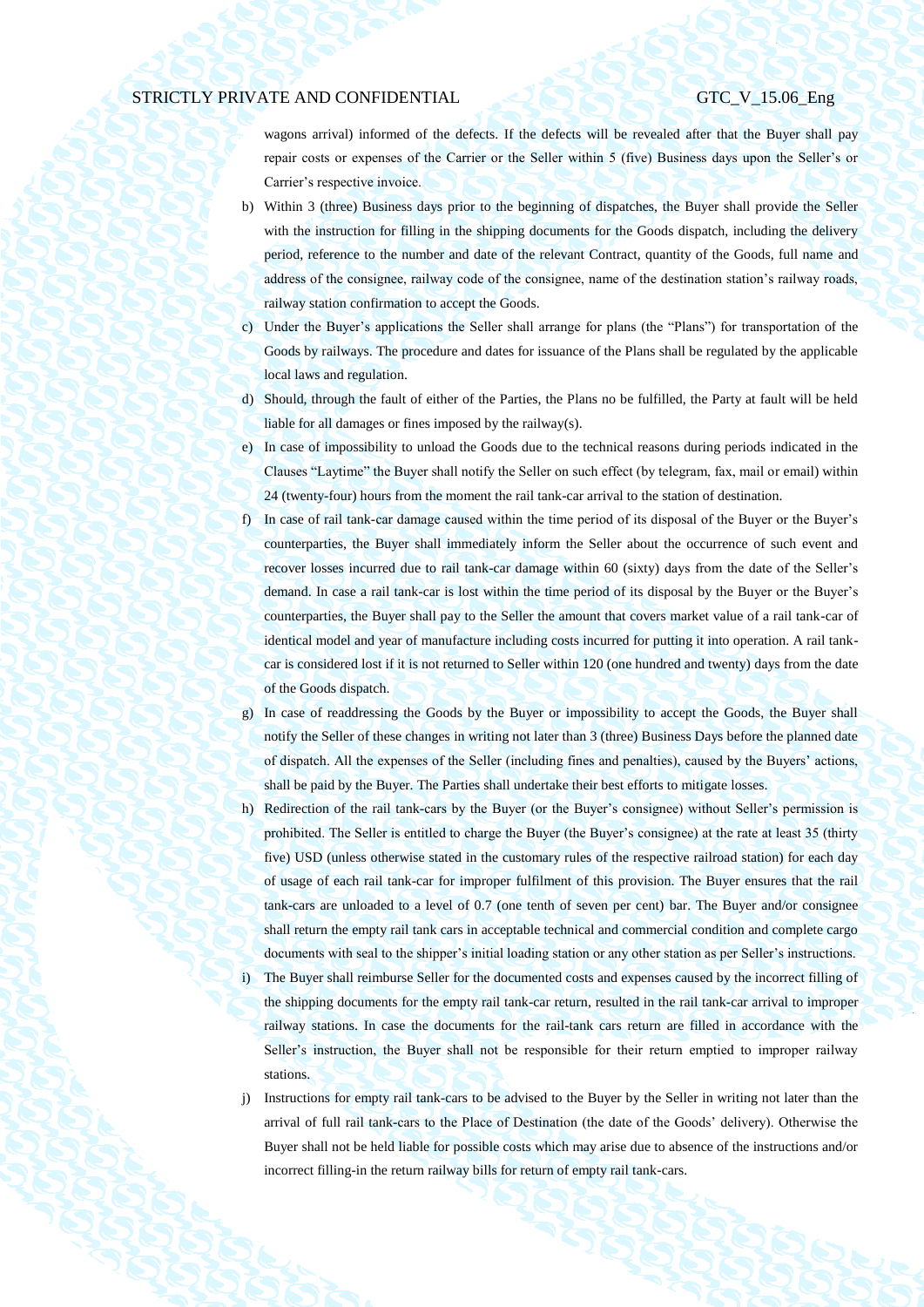- k) After a rail tank-car (a specialized rail tank-car for transportation of liquefied petroleum gases under excessive pressure) is unloaded, the Buyer shall install plugs at corner and control valves to seal the neck bonnet and to fix it by all bolts. The removal of the bonnet from the neck flange is not allowed. The Seller is entitled to charge the Buyer with incurred losses for the plugs at corner and control valves of the rail tank-car not installed at the place of unloading.
- l) Subject to the condition that the Place of Destination is within the Russian Federation territory the Buyer shall provide Seller by e-mail or fax with the certified copies of railway bills with legible notes made at the Place of Destination at the border crossing points within 30 (thirty) days from the date when the customs procedures for export are completed on the territory of the Russian Federation (date of the stamp "Clearance Allowed" in the cargo customs declaration (CCD)) failing which the Buyer shall pay the Seller liquidated damages amounting to 22,5% of Goods' value, export of which is documentary unsupported, at the latest the 180th (one hundred eightieth) day from the date of export customs clearance completion on the territory of the Russian Federation (date of the stamp "Clearance allowed" in the Cargo Customs Declaration (CCD)). The Parties agreed that the above liquidated damages are the genuine preestimate of the Seller's losses in the event the railway bills are not provided to the Seller within specified period.

## **4.3. Special Conditions of Delivery by Auto Truck(s)**

- **4.3.1.** Where the Seller expressly or impliedly provides the Buyer with a range of dates within an agreed period of delivery of arrival of auto truck(s) loaded with the Goods, any of the provided dates can result in delivery.
- 
- **4.3.2.** No later than 1 (one) day after shipment of the Goods by auto truck(s) the Seller shall provide by electronic post or facsimile to the Buyer all information necessary for unloading of the Goods:
	- (a) The Contract reference number.
	- (b) CMR consignment note reference number(s).
	- (c) Auto truck identification number(s).
	- (d) Description of the Goods and their CMR consignment note quantity.
	- (e) Estimated Time of Arrival of auto truck(s).
	- (f) Number of issued CMR consignment notes.
- **4.3.3.** The Seller has the right to substitute any of identified auto truck(s) and provide the Buyer with new information not later than 2 (two) days before Estimated Time of Arrival of auto truck(s). Such substitution shall always be subject to the requirements that auto truck(s) shall be of a similar size be provided and that the quantity to be loaded shall not, without prior written consent of the Buyer, differ by more than 5 (five)% from the quantity specified in the present Contact.
- **4.3.4.** The Buyer at his own option can provide the Seller with written instructions regarding information necessary for efficient unloading of the Goods by the Buyer. In case such information is provided, the Seller, his Carrier or his representatives / employees undertake to honestly follow the instructions where applicable, to partially assist in efficient unloading of the Goods by the Buyer. Such assistance is not a duty but an option of the Seller.
- **4.3.5. The Buyer warrants** that the Place of Destination shall be safe and well suited for delivery of the Goods. The Buyer shall be liable for and shall indemnify the Seller in respect of any loss or damage, including but not limited to any liability for damage to auto truck(s), surroundings, environment and people, additional costs or expenses arising out of and in relation to any failure of the Buyer to nominate a safe Place of Destination.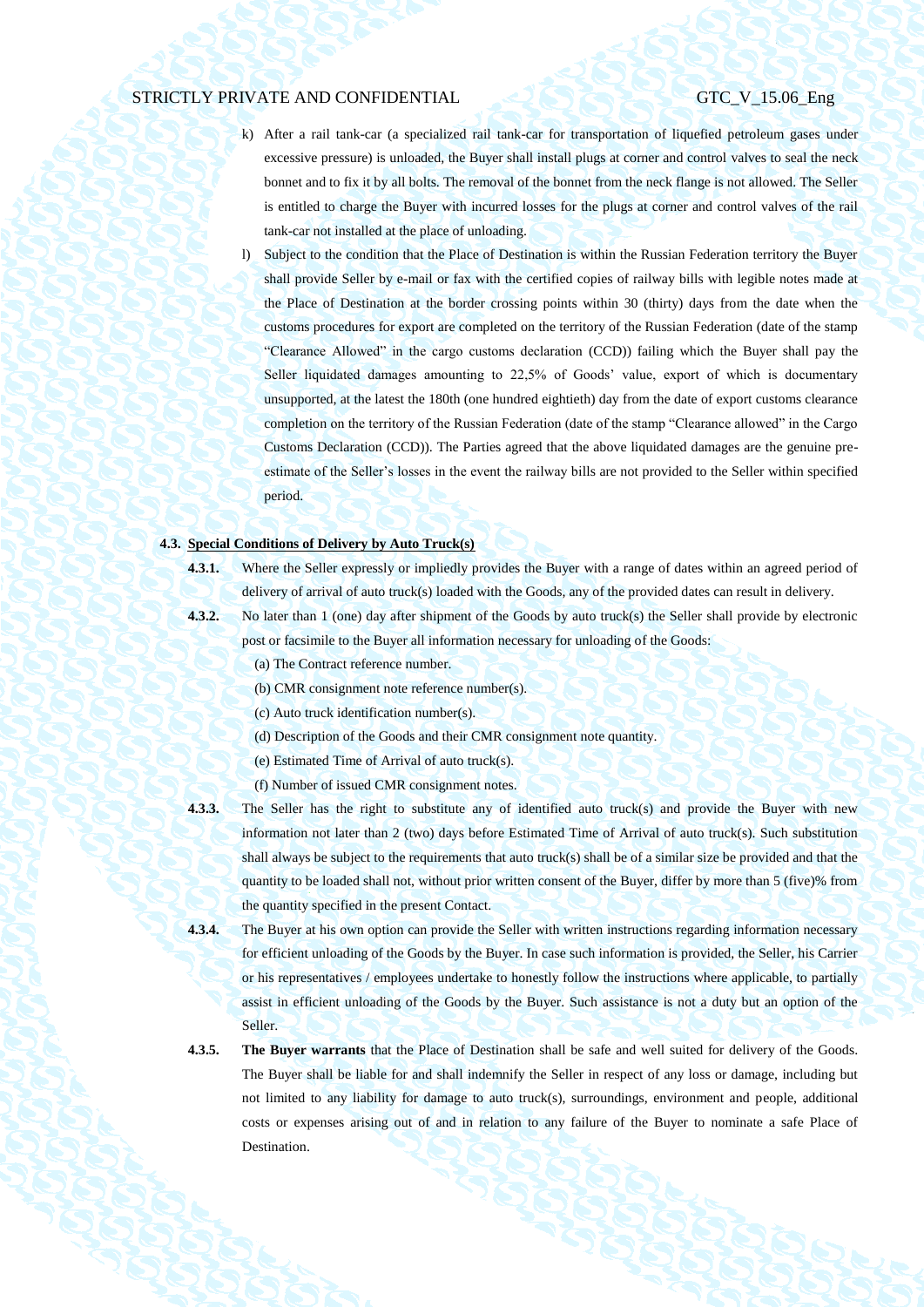**4.3.6. The Buyer is obliged** to ensure his timely presence at Place of Destination at the Delivery Date for unloading of the Goods. Buyer's absence at the Place of Destination shall not prejudice the fact that the Seller had successfully performed Delivery of the Goods for the purpose of the contract.

- **4.3.7. Time for Unloading**
	- a) The time allowed to the Buyer for the unloading of the quantity of the Goods deliverable under the Contract by each auto truck shall be as set out in Article I of the Contract.
	- b) Unloading time shall commence 2 (two) hours after the arrival of each auto truck to the Place of Destination. For the purpose of calculating unloading time, unloading shall be deemed to have been completed upon removal of last item of the Goods from last auto truck's cargo space.

## **4.3.8. Carriage of the Goods by Road Contract Conditions**

- a) The Seller may arrange transportation with respect to a standard carriage of the Goods by road contract. Without prejudice to the generality of the foregoing, such contract shall be deemed to include the provision that where, at any time after loading but before the commencement of unloading;
	- (i) Importation of the Goods at the Place of Destination is prohibited under the laws of the country in which such Goods were produced, or by regulations, rules, directives or guidelines applied by the government of that country or any relevant agency thereof; and/or
	- (ii) The country, state, territory or region at which the Place of Destination is located becomes a restricted zone,

the Goods shall be unloaded at an alternative location nominated by the Buyer that is not subject to any such prohibition and that is acceptable to the Seller (which acceptance shall not be unreasonably withheld).

b) In such circumstances, such alternative railway unloading zone shall be deemed to be the Place of Destination stipulated under the contract for the shipment in question and all extra expenses (if any) involved in the auto truck's reaching such alternative Place of Destination shall be for the Buyer's account.

#### **4.3.9. Buyer's right to require**

The Buyer has the right to require extra services in relation to the Goods at Place of Destination which shall not be viewed as included in the Total Goods Value. The Parties shall decide on a possibility of provision of such services by mutual written agreement no later than 3 (three) days before Estimated Time of Arrival of the auto truck(s). Where the Buyer, by written instruction to the Seller, requests that such services should be provided, then the Buyer shall indemnify and hold the Seller harmless against any liability, loss, damage, delay or expense that the Seller may sustain by reason of complying with the Buyer's request. The indemnity given by the Buyer to the Seller shall be no less in scope than the indemnity required by auto trucks' owner to comply with the Buyer's request.

## <span id="page-27-0"></span>**4.4. Special Conditions of Delivery in Shipping Containers**

**4.4.1.** The period of free use and payment for excess use of containers in port of unloading shall be according to the applicable rules of the forwarder's agent/container owner or customary at the Place of Destination.

damage, the container is considered to be lost. In that case the Buyer shall pay the Seller the amount that

**4.4.2.** In the event a container is damaged while it is in possession of the Buyer or the Buyer's counterparties, the Buyer shall promptly inform the Seller thereof and within 30 (thirty) days after the Seller's request pay to the Seller the documented repair full costs, including, without limitations, expenses on transportation of the container to the place of repair and surveyor's services. If the owner of the container (or the forwarder agent, if authorized) decides that the repair of the container is impossible or not reasonable as a result of the incurred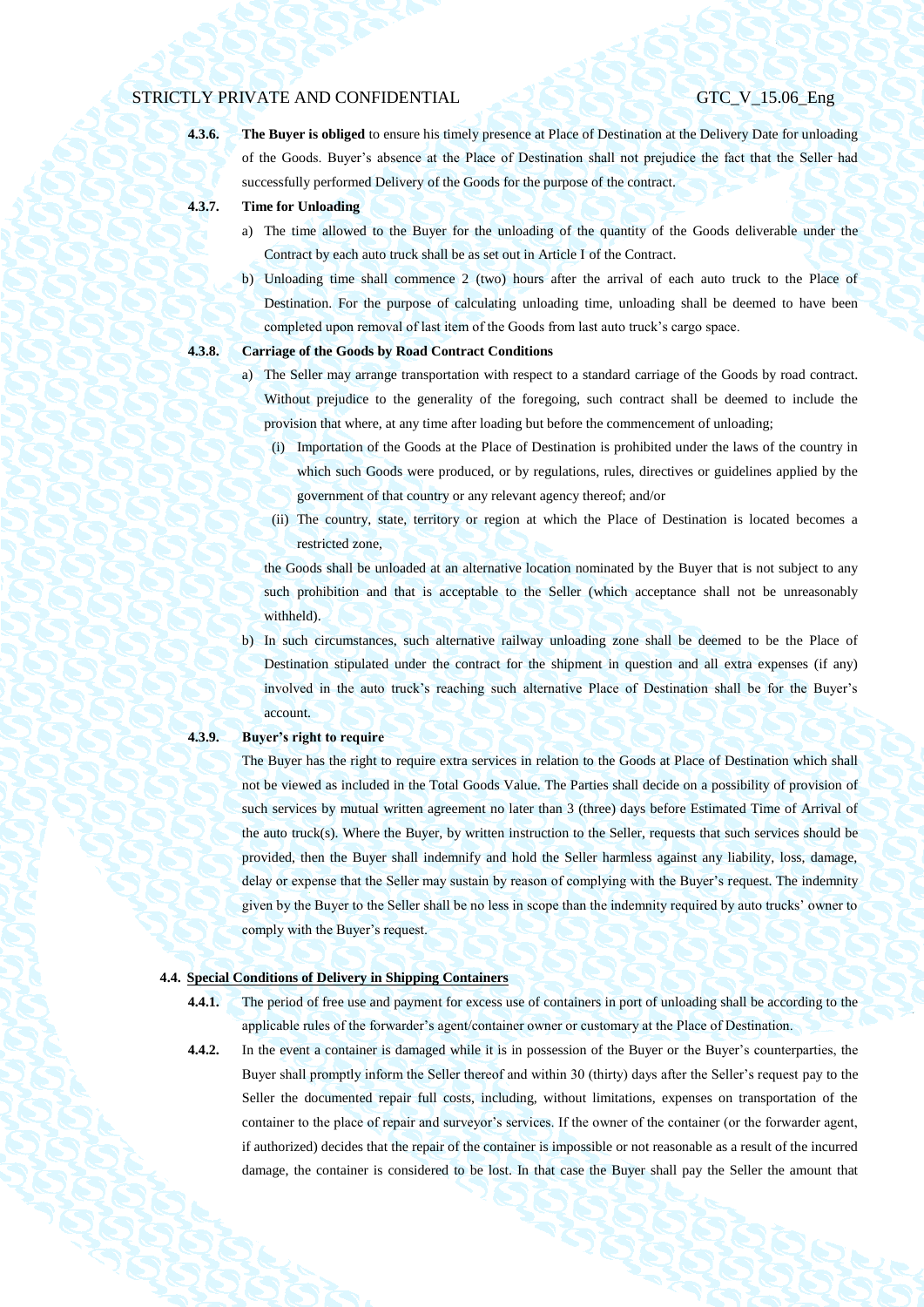covers value of the corresponding size and type of container, but in any case not less than the cost of the container set by the owner.

- **4.4.3.** The assessment of damage to the container during its possession by the Buyer shall be done by the Seller or an expert engaged by the Seller or by the owner or by the expert engaged by the owner. The expert costs are born by the Seller or the owner. Upon the results of the assessment the expert shall prepare an act based on which the owner of the container shall resolve on the feasibility of the container's repair. The expert costs shall be paid in full by the Buyer to the Seller.
- **4.4.4.** The Buyer shall return the container in accordance with the Seller written instructions as soon as possible following the completion of the shipment and in any event within the free use period stated in the customary rules at the Place of Destination. The container is to be freed from all particles of the cargo and material used for the Goods separation.
- **4.4.5.** Should the Buyer fail to return the empty and clean container to the forwarder (or the forwarding agent) within the free use period, such container is considered to be lost. In that case the Buyer shall pay the Seller the amount that covers value of the corresponding size and type of container, but in any case not less than the cost of the container set by the owner.
- **4.4.6.** Should the Buyer fail to return the container within the free use period, the Seller is entitled at its own discretion: (i) to claim the cost of the lost container; or (ii) extend the return period and charge 35 (thirty five) USD per each day of use beyond the free use period or such a bigger rate as may applicable to the forwarder's agent/container owner or customary at the Place of Destination. In the event the container is lost or deemed to be lost (as described in this Clause [4.4\)](#page-27-0), the charge for the use beyond the free use period shall be calculated until the payment of the cost of the lost container.
- **4.4.7.** The Buyer shall provide the Seller with full written instructions regarding the particulars for the Bills of Lading including consignee, contact details and address of the authorized person of the consignee, other information necessary for the delivery and reasonably required by the Seller, number of the copies, addresses, etc. and such other information which may be required by the Place of Shipment, Place of Destination and/or the Seller. The Seller shall have the right to issue its own instructions if the Buyer fails to provide such instructions and/or information required by this Clause.

#### **PAYMENT**

### **4.5. Payment Conditions**

**4.5.1. Price**. The Price for the Goods shall be paid by the Buyer according to the Contract.

- **4.5.2. Time of payment.** Time for payment, including but not limited to, Prepayment conditions or payment via Letter of Credit conditions, shall be of the essence.
- **4.5.3. Bank details.** Bank details of the Seller shall be indicated in the invoice. The Buyer shall effect the payment in accordance with the Article I of the Contract by telegraphic transfer and, unless otherwise follows from the context or specifically provided in the Contract or the GTC, with indicating the number and the date of the Contract/Amendment and the number and the date of the invoice issued by the Seller in the payment reference (the purpose of payment).
- **4.5.4. SWIFT confirmation.** The Buyer shall provide the Seller with a copy of SWIFT confirmation within 1 (one) Business Day after the payment has been effected.
- **4.5.5. VAT.** Unless otherwise expressly defined in the Contract the Price is exclusive of any VAT and the Seller shall have the right to invoice the Buyer for any such VAT in so far as such taxes are not for the account of the Seller according to the Contract.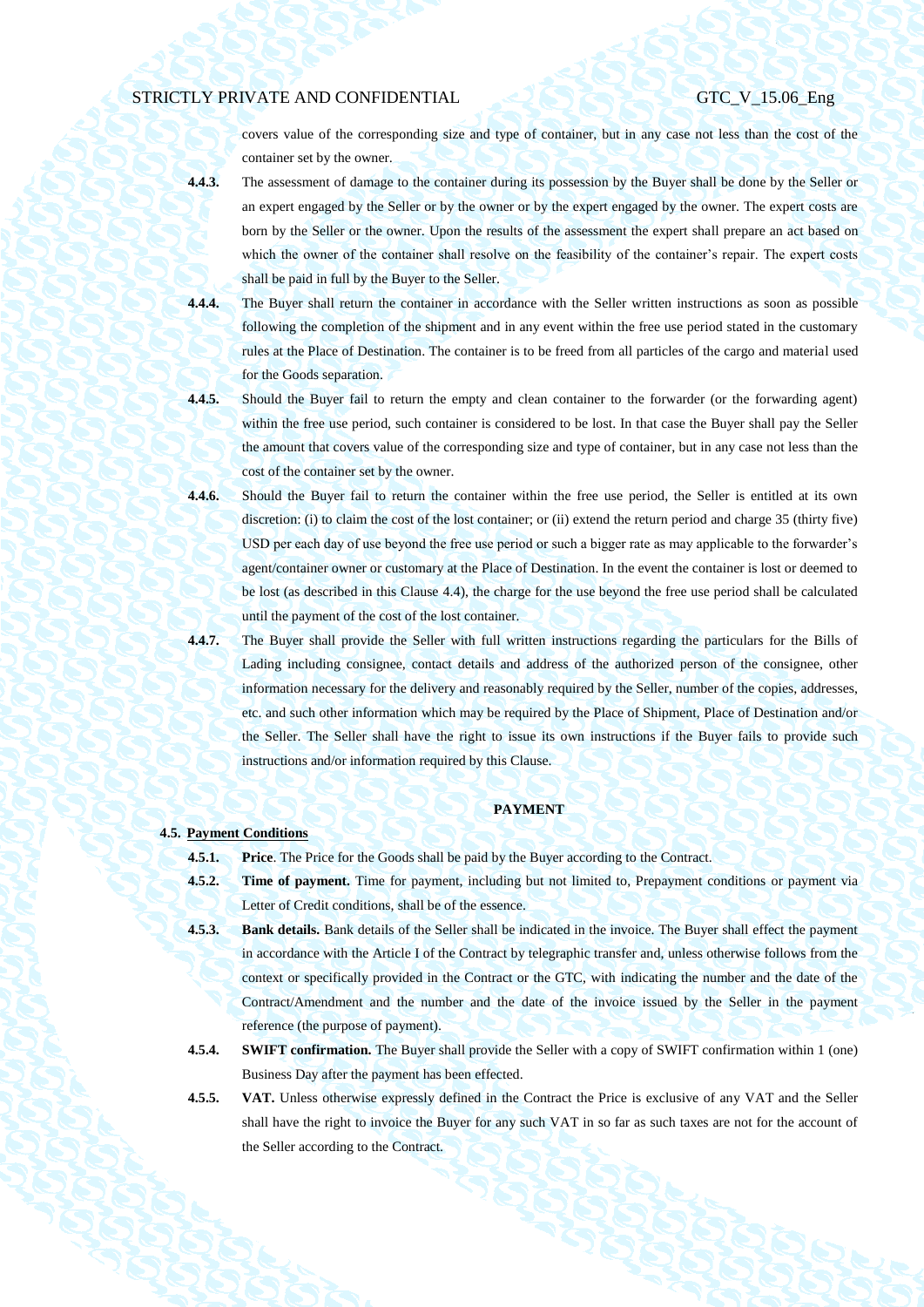**4.5.6. The date of payment.** The date of payment is considered the date of crediting of the Seller's bank account for 100% (one hundred per cent) of the amount specified in the Seller's invoice.

**4.5.7. Withholdings.** Unless otherwise expressly agreed to the contrary in the Contract, all payments due or payable to the Seller under the Contract shall be paid in full, regardless of whether the Buyer is required to withhold or to apply any Taxes on payments made under the Contract. If the Buyer is required to withhold or to apply any Taxes on payments made under the Contract, then Buyer shall gross up such payments so that the Seller receives after the deduction of Tax, the full sum due and payable under the Contract as if no such Taxes had been deducted, regardless of any withholdings or application of any Taxes on payments made under the Contract. The Total Goods Value and all other amounts payable by the Buyer to the Seller under the Contract shall be payable without the right to any discount, deduction, set-off, lien, claim or counter-claim.

- **4.5.8. Interest.** If the Total Goods Value or any other amounts due by the Buyer to the Seller under the Contract are not paid when due, interest shall be accrued and shall be paid on all amounts outstanding until payment in full is received into the Seller's bank account as described in Clause 4.10.2.
- **4.5.9. Banking expenses.** All expenses at the Seller's bank and at the Seller's correspondent bank shall be for the account of the Seller. All expenses outside the Seller's bank and at the Seller's correspondent bank shall be for the account of the Buyer.
- <span id="page-29-0"></span>**4.5.10. Verification Act.** On a quarterly basis the Verification Act should be fully executed by both Parties. The Seller shall send by fax or by email to the Buyer the Verification Act signed by the Seller once in a quarter. Within 2 (two) days from the date of receipt of the Verification Act signed by the Seller the Buyer shall check the Goods delivered quantity, amount paid for the Goods, and provide the Seller with its motivated objections (if any). The Seller shall consider such motivated objections within 7 (seven) days and put the corrections into the Verification Act or negotiate with the Buyer on the amicable basis the content of the Verification Act which should be executed by both Parties. Without prejudice to the above, the Verification Act shall be executed upon any Party request if any.

## <span id="page-29-1"></span>**4.6. Payment terms**

#### **4.6.1. Letter of Credit**

### **a) Issuance of the Letter of Credit**

The Buyer shall issue Letter of Credit within 5 (five) Business Days from the Longstop date in strict accordance with the terms and conditions set out in this Clause.

#### **b) Validity period of the Letter of Credit**

The validity period for the Letter of Credit shall cover the payment period envisaged in the Contract plus 30 (thirty) days, provided, however, that the minimal validity period could not be less than 90 (ninety) days. The foregoing is saved that the Buyer shall extend respectively the validity of the Letter of Credit in case of Force Majeure Event.

### **c) Documents**

The documents to be provided by the Seller pursuant to the requirements of a Letter of Credit shall be the following:

- i. Seller's invoice (fax or email copy);
- ii. Transport Document (fax or email copy).

Documents prepared in Russian language are acceptable.

Minor mistakes and misprints in the documents are acceptable.

## **d) Letter of Credit Conditions**

The payment for the Goods shall be effected by the Buyer as follows: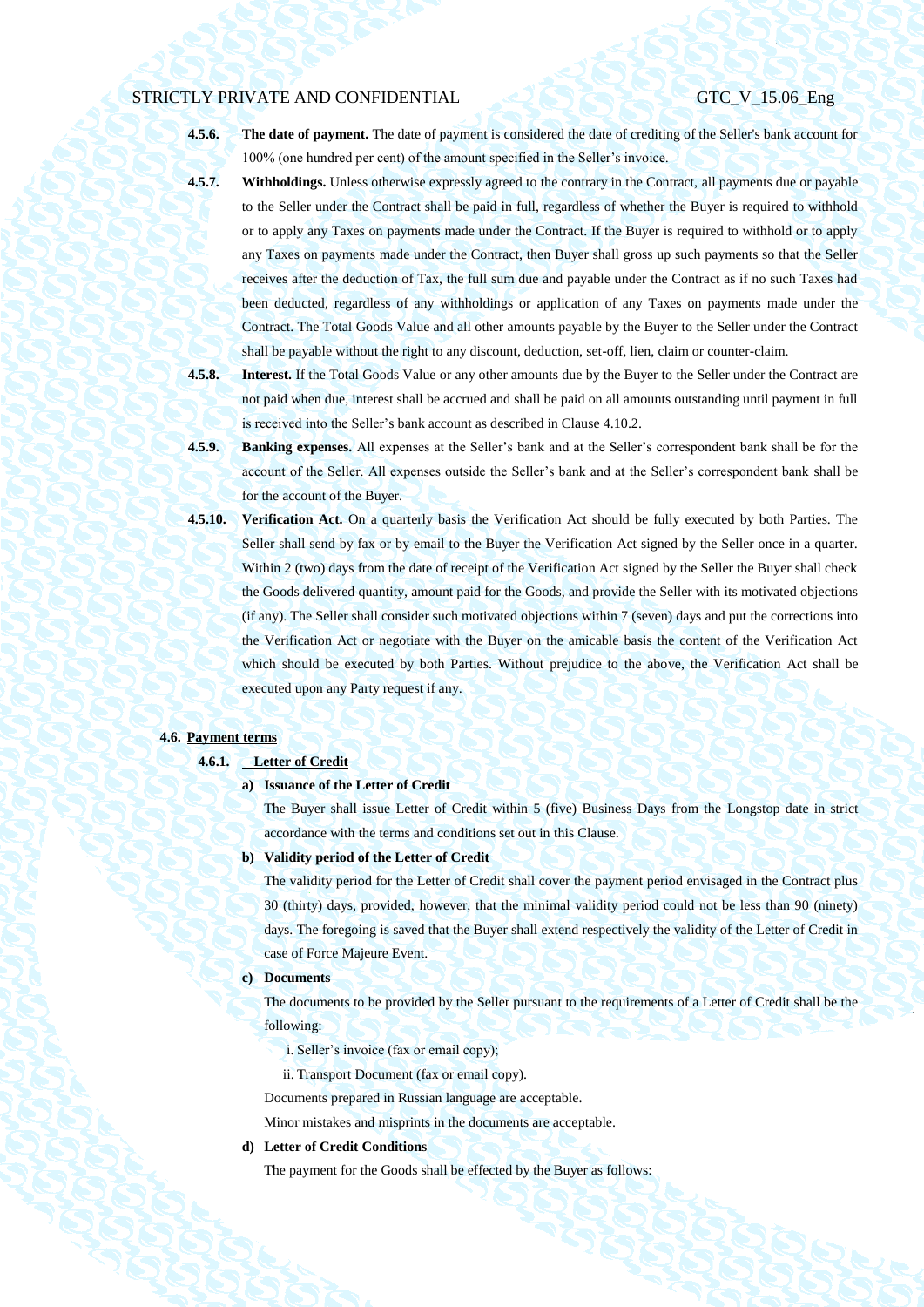- **i.** The Buyer shall issue in favor of the Seller an irrevocable and divisible Letter of Credit payable at sight in strict accordance with the terms and from a bank and in a form confirmed in writing by the Sellers but in any case prior to the Goods dispatch.
- **ii.** The Buyer shall provide the Seller with the draft of such irrevocable Letter of Credit for the preliminary Seller's written approval.
- **iii.** Expenses in connection with the opening, amendment and utilization of the Letter of Credit shall be paid by the Buyer.
- **iv.** The Letter of Credit shall be issued in the amount of 110% (one hundred and ten per cent) of the Price multiplied by the shipment quantity of the Goods to be delivered.

# <span id="page-30-0"></span>**4.6.2. Prepayment (advance payment)**

The payment for the Goods shall be effected by the Buyer as follows:

- a) The Buyer shall pay 100% (one hundred per cent) of the amount specified in the Seller's proforma invoice in advance within 5 (five) Business Days after the date of the Seller's proforma invoice but in any case at least 3 (three) Business Days prior to the Goods dispatch by the Manufacturer.
- b) The Buyer shall effect the payment in accordance with the contract by telegraphic transfer and without deduction into the Seller's bank account and the Buyer shall indicate the number and the date of the Contract/Amendment and proforma invoice number in the payment reference (the purpose of payment).
- c) In case of the amount paid by the Buyer as the Prepayment for the Goods is less than the amount due to be paid for the Actual Contract Quantity or the Actual Monthly Quantity (as the case may be) the Buyer shall effect the payment of such outstanding balance within 5 (Five) days of an appropriate Seller's invoice.
- d) In case of the amount paid by the Buyer as the Prepayment for the Goods exceeds the amount due to be paid for the Actual Contract Quantity or the Actual Monthly Quantity (as the case may be) the Parties shall mutually agree if (i) such difference between the amounts will be applied to the further deliveries if applicable or (ii) the Seller shall return such difference between the amounts within 5 (Five) days of an appropriate Verification Act is executed by the Parties.

#### **4.6.3. Post payment**

- a) The Buyer shall pay 100% (one hundred per cent) of the amount specified in the Seller's invoice not later than date specified in the Contract.
- b) Partial payments shall be allowed.

# **4.6.4. DaP ("Documents against Payment")**

The present payment terms are governed in accordance with the ICC Uniform Rules for Bank-to-Bank Reimbursements Under Documentary Credits (URR 525).

The payment for the Goods shall be effected by the Buyer as follows:

The Buyer shall pay the Goods via Documents against payment at sight (hereinafter referred to as "D/P at sight" or "DaP at sight" or "DP at sight") in accordance with the conditions specified below.

The payment for the Goods shall be effected by the Buyer as follows:

a) Within ten (10) Business days after the date when the documents stating the right of disposal of the Goods were issued the Seller shall (i) transfer the originals of such documents to the Seller's Bank and (ii) send the copy of such documents to the Buyer.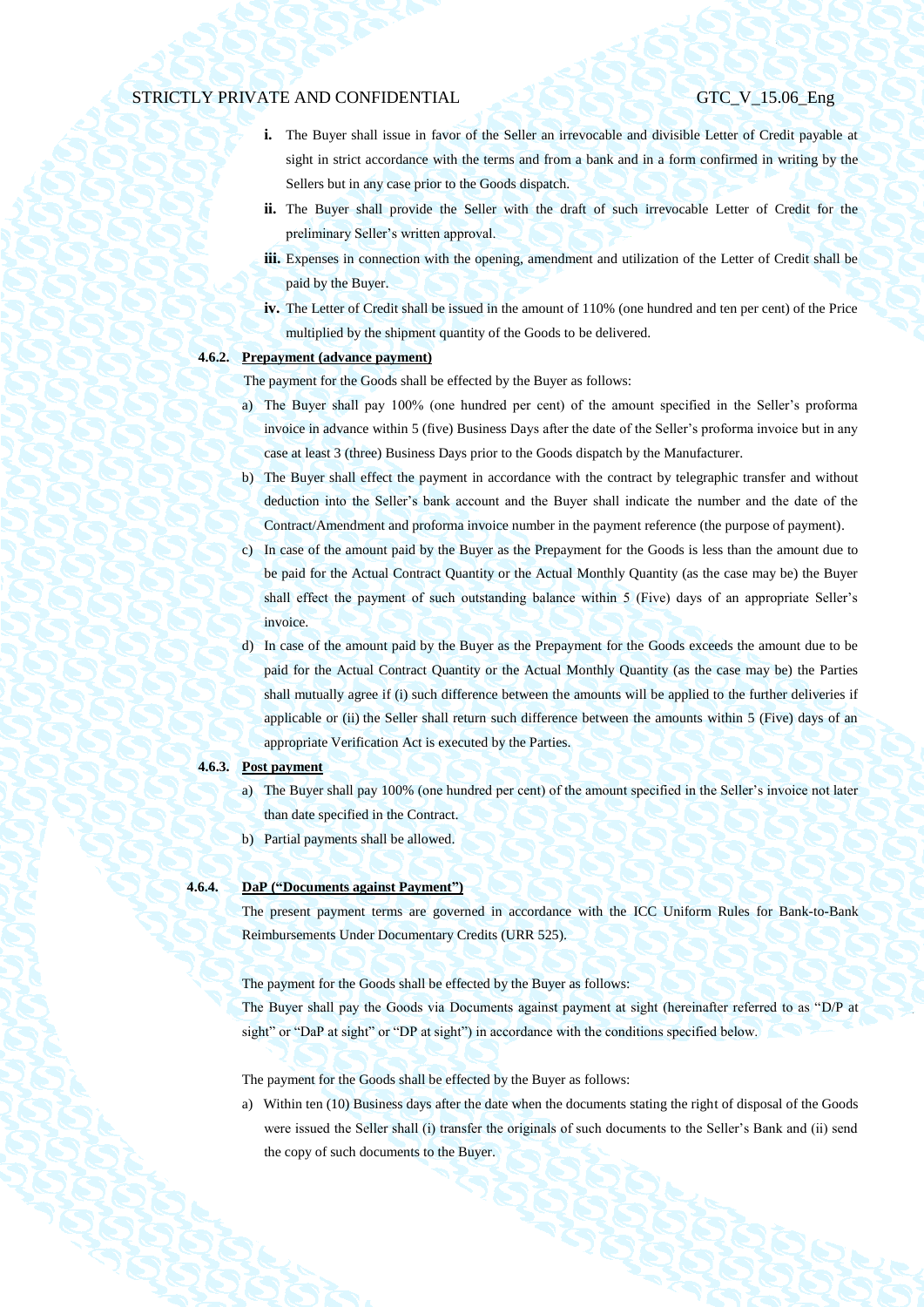The Parties expressly have acknowledged and agreed that the following documents are considered as the documents stating the right of disposal of the Goods:

- i. Commercial invoice;
- ii. Delivery order;
- iii. Packing list issued by the Seller.

The Parties may mutually agree in writing in the Contract other documents stating the right of disposal of the Goods depend on the reasonable requirement of the respective authority.

- b) Upon receipt of the documents stating the right of disposal of the Goods the Seller's Bank shall transfer the originals of such documents to to the Buyer's Bank; provided that such Buyer's Bank was expressly preliminary approved by the Seller in writing.
- c) The Buyer shall confirm the Buyer's Bank his consent for payment for the original documents stating the right of disposal of the Goods and shall pay 100% (one hundred per cent) amount specified in the copy of the commercial invoice provided by the Seller via e-mail or mail or fax or any other type of transfer within 5 (five) Business days from the date of receipt of such documents by the Buyer's Bank.
- d) The Buyer shall (i) ensure the availability of the total amount to be paid pursuant to Sub clause "c" of this Clause on the date of confirmation to the Buyer's Bank of his consent for payment for the documents stating the right of disposal of the Goods and (ii) effect this payment by telegraphic transfer and without deduction into the Seller's bank account, and the Buyer shall indicate the number and the date of the Contract and invoice number in the payment reference (the purpose of payments).
- e) In case the Buyer doesn't pay for the Goods within 5 (five) Business days from the date of receipt of the documents stating the right of disposal of the Goods by the Buyer's Bank, the Delivery order provided by the Seller shall become invalid and the Seller shall have the disposal rights for the Goods in accordance with the Clause 4.10.5. of the GTC.
- f) From the date of receipt of the Buyer's consent for payment for the documents stating the right of disposal of the Goods the Buyer`s Bank shall transfer the originals of the documents stating the right of disposal of the Goods to the Buyer.

## **4.6.5. CAD ("Cash against documents")**

The present payment terms are governed in accordance with the ICC Uniform Rules for Bank-to-Bank Reimbursements Under Documentary Credits (URR 525).

The Buyer shall pay the Goods via Cash against documents at sight (hereinafter referred to as "CAD at sight") in accordance with the conditions specified below.

Pursuant to payment terms via CAD at sight the Buyer shall pay for the Goods in advance in the amount specified in the Contract.

The payment for the Goods shall be effected by the Buyer as follows:

a) Within ten (10) Business days after the date when the documents stating the right of disposal of the Goods were issued the Seller shall (i) transfer the originals of such documents to the Seller's Bank and (ii) send the copy of such documents to the Buyer.

The Parties expressly have acknowledged and agreed that the following documents are considered as the documents stating the right of disposal of the Goods: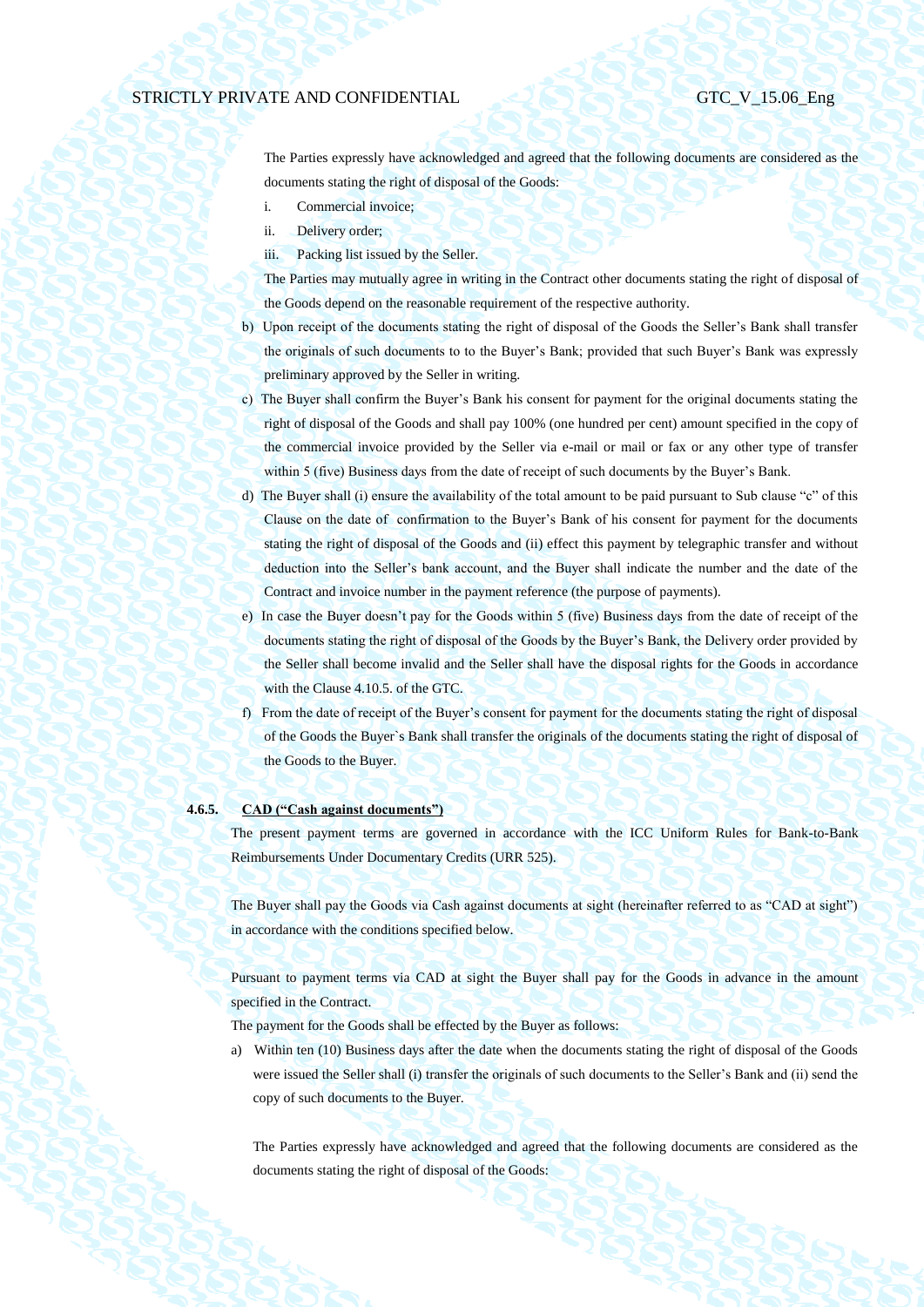- i. Commercial invoice;
- ii. Bill of lading for delivery by sea, or Railway bill – for delivery by railroad, or CMR – for delivery by road;
- iii. Packing list issued by the Seller.

The Parties may mutually agree in writing in the Contract other documents stating the right of disposal of the Goods depends on the reasonable requirement of the respective authority.

- b) Upon receipt of the documents stating the right of disposal of the Goods the Seller's Bank shall transfer the originals of such documents to to the Buyer's Bank; provided that such Buyer's Bank was expressly preliminary approved by the Seller in writing.
- c) The Buyer shall pay 5-15% (five-fifteen per cent) (as it is stipulated in the Contract) of the amount specified in the Seller's commercial invoice in advance within 5 (five) Business Days after the date of the Seller's commercial invoice.
- d) The Buyer shall confirm the Buyer's Bank his consent for payment for the original documents stating the right of disposal of the Goods and shall pay the remaining amount specified in the Seller's commercial invoice at the rate of 85-95% (eighty five – ninety five per cent) (depending on the amount of advance payment) within 14 (fourteen) days from the moment of arrival of the Goods to the Place of Destination. Without prejudice to other provisions of the GTC the advance payment for the Goods paid by the Buyer in accordance with this Clause is considered as the Seller's compensation for storage of the Goods before its actual transfer to the Buyer. In case the Buyer doesn't pay the remaining amount for the Goods within 14 (fourteen) days from the moment of arrival of the Goods to the Place of Destination, the Seller shall be entitled to retain the advance payment for the Goods paid by the Buyer in accordance with this clause for compensation of the Seller's expenses for storage of the Goods.
- e) The Buyer shall (i) effect the payments specified in Sub clauses "c" and "d" of this Clause and (ii) ensure the availability of the total amount to be paid pursuant to Sub clause "d" of this Clause on the date of confirmation to the Buyer's Bank of his consent for payment for the documents and effect this payment in accordance with the Contract by telegraphic transfer and without deduction into the Seller's bank account and the Buyer shall indicate the number and the date of the Contract/Amendment and commercial invoice number in the payment reference (the purpose of payments).
- f) From the date of receipt of the Buyer's consent for payment for the documents stating the right of disposal of the Goods the Buyer`s Bank shall transfer the originals of such documents to the Buyer.
- g) The Parties expressly have acknowledged and agreed that in case of payment for the Goods via CAD at sight the risk and title to the Goods shall transfer from the Seller to the Buyer at the date of receipt by the Buyer of the originals of the documents stating the right of disposal of the Goods.

## **4.7. Security of the Buyer's Payment Obligations**

### **4.7.1. Parent company guarantee**

The Buyer shall provide the Seller with the Buyer's parent company guarantee securing the performance of all the Buyer's obligations under the Contract. The guarantee shall be provided within 10 (ten) Business Days after a relevant Seller's request and shall be in writing, in the form satisfactory for the Seller and issued for the term of the Contract plus 6 (six) months. In the absence of the Buyer's parent company, the guarantee may be issued by an Affiliate(s) or other third party(ies) as agreed with the Seller.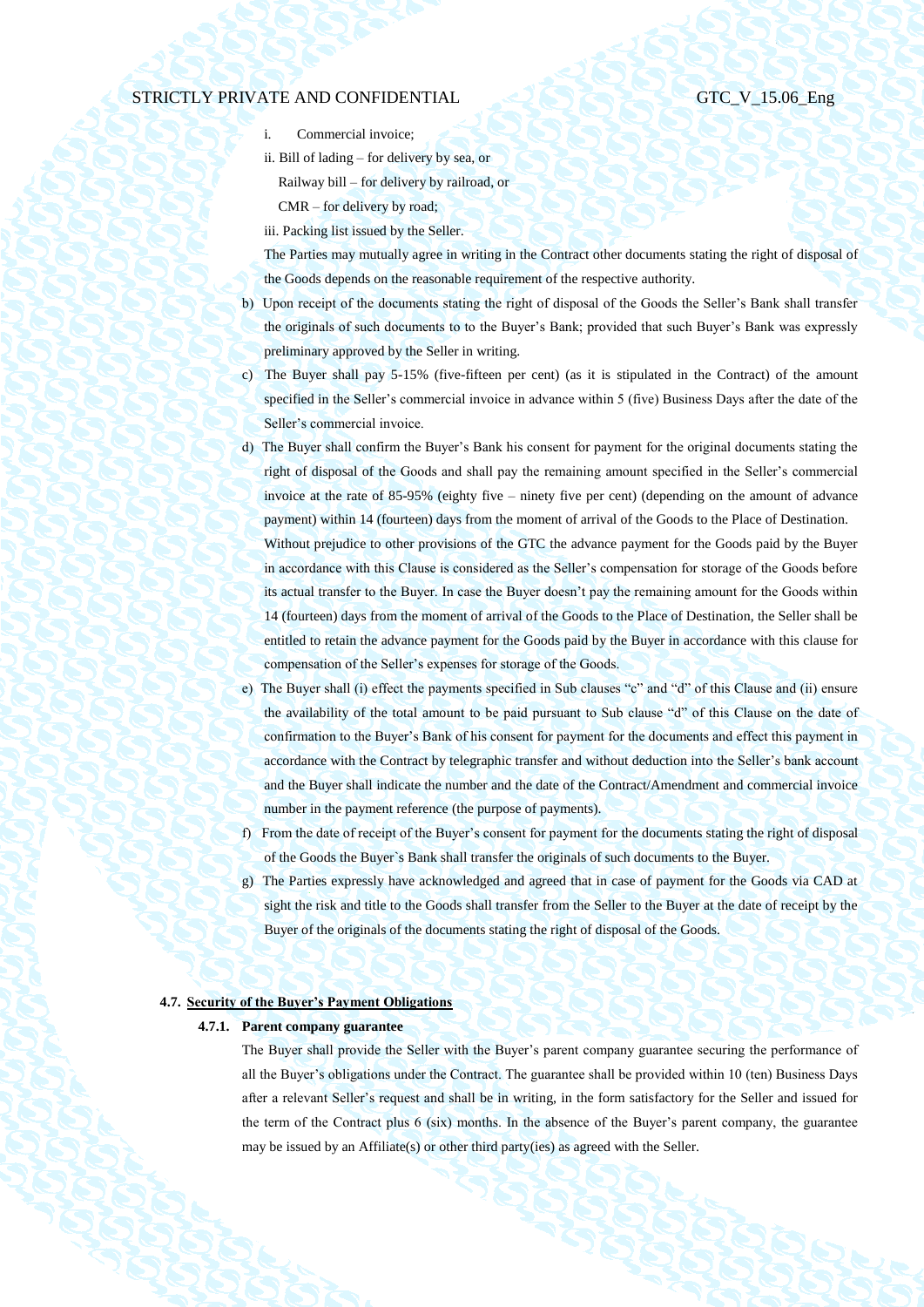The Seller is not obliged to supply the Goods until the requested guarantee is duly furnished and the Buyer shall pay to the Seller any and all related costs in connection with such delay. If the Buyer delays the provision of the guarantee for more than 10 (ten) Business Days, the Seller is entitled to terminate the Contract.

## **4.7.2. Defective Performance of Obligations**

In the event the Buyer fails to perform or delays the performance of any obligations hereunder at least 2 (two) times during any consecutive 6 (six) months or delays any of the obligations at least once for more than for 1 (one) month, then the Seller shall be entitled by written notice to the Buyer: (i) change the payment terms of the Goods to Prepayment (Clause [4.6.2\)](#page-30-0) and/or (ii) request from the Buyer additional reasonable means of security of obligations, which the Buyer must provide within 15 (fifteen) Business Days following the relevant request. The change shall come into force with the next dispatch of the Goods after the notification. The Seller is entitled to suspend delivery of the Goods until the Goods are paid (as provided in Clause [4.6.2\)](#page-30-0) and/or additional security of obligations is provided. In addition to the foregoing should the Buyer fails to perform any of its payment obligations (including interest payment) for more than for three (3) days the Seller shall be entitled to suspend the shipment of the Goods till the moment when all obligations are fulfilled by the Buyer in full. Such suspension shall not constitute a delay for the purposes of liquidated damages.

# **4.7.3. Stand-by Letter of Credit**

**a) Issuance of the Stand-by Letter of Credit**

The Buyer shall issue the Stand-by Letter of Credit within 5 (five) Business Days from the Longstop date in strict accordance with the terms and conditions set out in Article I of the Contract.

**b) The validity period for the Stand-by Letter of Credit**

The validity period for the Stand-by Letter of Credit is 90 (ninety) days.

**c) Documents**

The documents to be provided by the Seller pursuant to the requirements of a Stand-by Letter of Credit shall be the following:

(i) Seller`s invoice (fax or email copy);

(ii) Transport Document (fax or email copy).

### **d) Stand-By Letter of Credit procedure**

The Buyer shall effect the payment 100% (one hundred per cent) of the amount specified in the Seller's invoice within the term specified in the Contract.

In case of the Buyer's failure to effect the payment on the due date in accordance with the Contract the payment should be done by the aforesaid Stand-By Letter of Credit against the presentation by the Seller to the Seller's bank specified in the Seller's invoice of the following documents:

- (a) the Seller's (Beneficiary) letter with the following statements (telex, fax or email acceptable):
	- the Seller has delivered the Goods in conformity with the Contract and that the invoice has been sent to the Buyer; and
	- the payment in accordance with the Seller's invoice for delivery of the Goods is properly due to the Seller, and such payment has not been made to the Seller by the Buyer within the terms of the Contract;
- (b) copy of the Seller's invoice (telex, fax or email acceptable);
- (c) Transport Documents (telex, fax or email acceptable).

### **e) Stand-by Letter of Credit Conditions**

The payment for the Goods shall be effected by the Buyer as follows: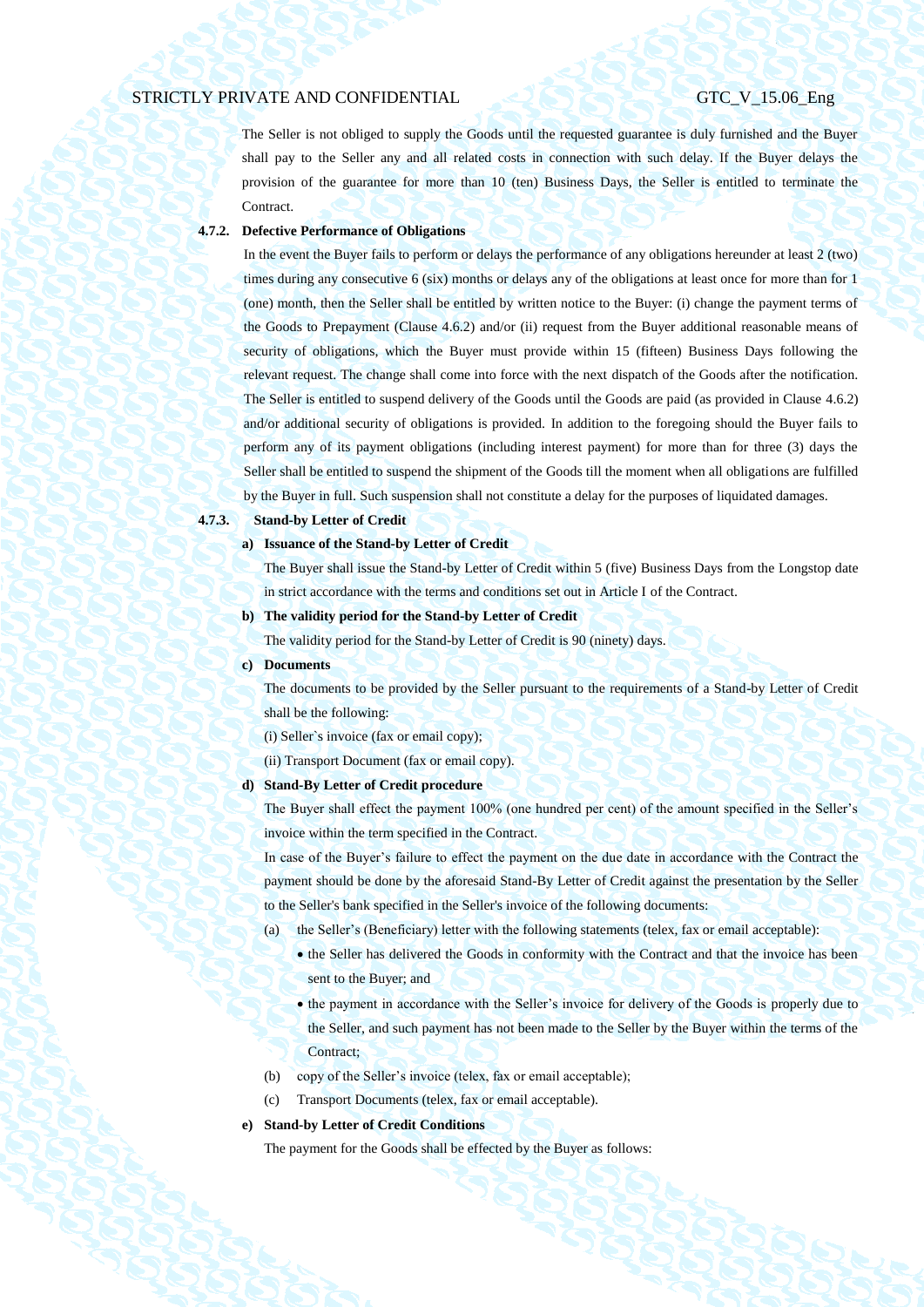- **i.** The Buyer shall issue in favor of the Seller an irrevocable Stand-By Letter of Credit payable in strict accordance with the terms and from a bank and in a form confirmed in writing by the Sellers but in any case prior to the Goods dispatch.
- **ii.** The Stand-By Letter of Credit shall be issued in the amount of 110 % (one hundred and five per cent) of the Planned Contract Quantity or the Planned Monthly Quantity as the case may be and shall be valid for a period specified in Article I of the Contract, save that the Buyer shall extend respectively the validity of the Stand-by Letter of Credit in case of Force Majeure Event.
- **iii.** The Buyer shall provide the Seller with the draft of such a Stand-By Letter of Credit for the preliminary Seller's written approval.
- **iv.** Expenses in connection with the opening, amendment and utilization of the Stand-By Letter of Credit shall be paid by the Buyer.
- **v.** Any and all costs, loss or damage incurred by the Seller as a result of the Buyer's failure to comply with this Claus[e 4.6](#page-29-1) shall be for the Buyer's account.

# **4.7.4. Reissue of the Guarantee**

If the guarantee, including but not limited to bank guarantee, of a parent company or of any other third party(ies) specified in the Clause 4.7.1. hereof and/or the Letter of Credit, and/or the Stand-by Letter of Credit, which were provided by the Buyer to the Seller in accordance herewith, (hereinafter referred to as the "Guarantee", collectively - the "Guarantees") ceases or threatens to cease to be effective and/or valid due to bankruptcy, insolvency, reorganization, liquidation, revocation of a licence or similar proceedings in respect of bank, parent company or any other third party(ies) specified in the Clause 4.7.1. hereof, and/or for any other reason, not related to the Seller, prior to the term herein stipulated, the Buyer shall reissue such Guarantee on the terms and conditions and in accordance with proceedings hereof, promptly but not later than 10 (ten) days from the occurrence of any event indicated in this Clause. Where the Buyer fails to reissue the Guarantee within the specified term, the Seller is entitled upon written notification of the Buyer to suspend performance of all and any obligations hereunder until the new Guarantee is provided, and/or cancel and/or resell or otherwise dispose of the Goods to any third party. The Seller shall be not liable for such suspense of the obligation's(s') performance, and/or cancellation, and/or resale and any other disposal of the Goods. The Buyer shall not be entitled for any claims in connection with such acts of the Seller notwithstanding anything to the contrary herein and in the applicable law.

In any case the Buyer shall reimburse to the Seller within 7 (seven) days from receipt of the written demand all and any costs, charges, expenses and losses, including related to storage, transport, resale and disposal of the Goods, demurrage, incurred by the Seller in connection with non-performance or improper performance of obligation for the Guarantee's/Guarantees' reissue by the Buyer.

### **4.8. Quality and Quantity of the Goods**

### **4.8.1. Quality**

Save where the Buyer requires a quality inspection pursuant to Clause [4.8.3,](#page-35-0) the quality of the Goods shall be confirmed by a Certificate of Quality issued by the Seller or by the Manufacturer of the Goods as the case may be.

## **4.8.2. Quantity**

- a) The Planned Contract Quantity and/or the Planned Monthly Quantity specified (as the case may be) in the Contract, unless otherwise agreed by the Parties in the Contract, shall be subject to a tolerance of +/-10% (plus/minus ten per cent) in the Seller's option.
- b) The Actual Contract Quantity and/or the Actual Monthly Quantity delivered under the Contract shall be equal to the quantity stated in respective Transport Document.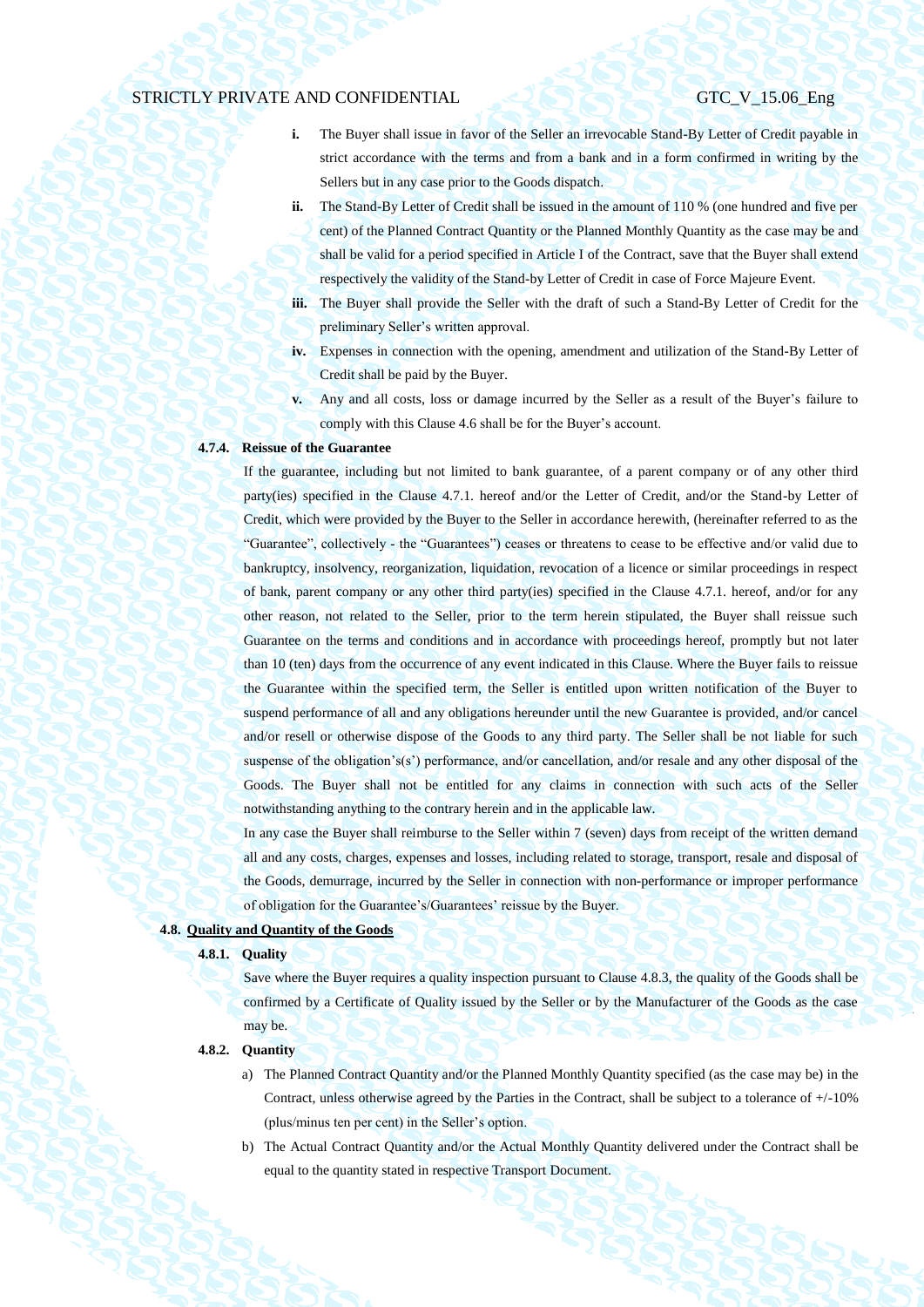- c) The Actual Contract Quantity shall be the basis for determining the Total Goods Value.
- d) The Actual Contract Quantity or the Actual Monthly Quantity (as the case may be) may deviate by not more than 10% (ten per cent) of the Planned Contract Quantity or the Planned Monthly Quantity respectively without any right for the Buyer to claim that the Seller will have to meet the Planned Contract Quantity or the Planned Monthly Quantity specified in the Contract, and/or take back any surplus quantities to the Planned Contract Quantity or the Planned Monthly Quantity specified in the Contract as the case may be.
- e) In the event that the Seller is not able to supply the Planned Monthly Quantity or the Planned Contract Quantity of the Goods within specified period because of the reduction of the Manufacture production capacity, provided that the Seller informed the Buyer of this reasonably in advance, the Parties shall mutually agree delivery terms for the outstanding quantity of the Goods, and the Seller's suggestions shall be taken into account; provided, however, that it is agreed and acknowledged by both Parties that the Seller will not be obliged and is not expected and may not be required to supply in excess of the production capacity of the Manufacture. The Parties acknowledge that the remedy provided in this Clause will be the sole remedy that the Buyer will have in the event the Seller is not able to supply the Planned Monthly Quantity or the Planned Contract Quantity of Goods during the relevant period.
- f) In the event that the Buyer orders less Goods than the Planned Monthly Quantity or the Planned Contract Quantity for a relevant period, the Seller at its own discretion may either: (i) agree to supply the outstanding quantity of the Goods in the next period (the supply schedule shall be decided by the Seller, however, the Buyer's suggestions may be taken into account); or (ii) request the payment of 10% (ten per cent) of the Price of the outstanding quantity of the Goods as liquidated damages of the Seller (the Parties agree that the above amount is genuine pre-estimate of liquidated damages the Seller will suffer if the Seller supplies the Goods less than the Planned Monthly Quantity or the Planned Contract Quantity. Without prejudice to the above, however, if the amount of actual damages exceeds the above amount, the right of the Seller to claim the actual amount of damages shall not be limited). The Seller shall notify the Buyer the option it chooses to proceed in writing, however, the failure to notify will not evidence the waiver of the Seller's rights described above. The Parties acknowledge that the remedy provided in this Clause will be the sole remedy the Seller will have in the event the Buyer fails to order the Planned Monthly Quantity or the Planned Contract Quantity of the Goods during the relevant period.

## <span id="page-35-1"></span><span id="page-35-0"></span>**4.8.3. Quality and Quantity Inspection**

- a) Unless otherwise agreed by the Parties in the Contract, quality and quantity inspection is to be determined at the Place of Shipment (applicable for EXW, FCA, CPT, CIF, FOB, CFR) or the Place of Destination (applicable for DAP, DDP) (as may be applicable in accordance with the Contract or the GTC) by an Inspector such as SGS or similar internationally recognized inspection company mutually agreed between the Parties and in accordance with the standard practice (i) at the place of the inspection or (ii) of the Inspector if there is no standard practice at the place of inspection, unless the Contract or the GTC provides otherwise.
- <span id="page-35-2"></span>b) The quantity Inspection of the liquid Goods shall be as per the quantity in vacuum (unless the Contract explicitly applies measurement in air or the other method of measurements). The Bill of Loading quantity of the Goods shall be stated based on the Inspection.

Inspection of the other categories of the Goods is to be made upon the Buyers request, the Seller shall be notified of the Inspection at least 7 (seven) days in advance and the Buyer shall provide the Seller's representative opportunity to present in order to observe the Inspection.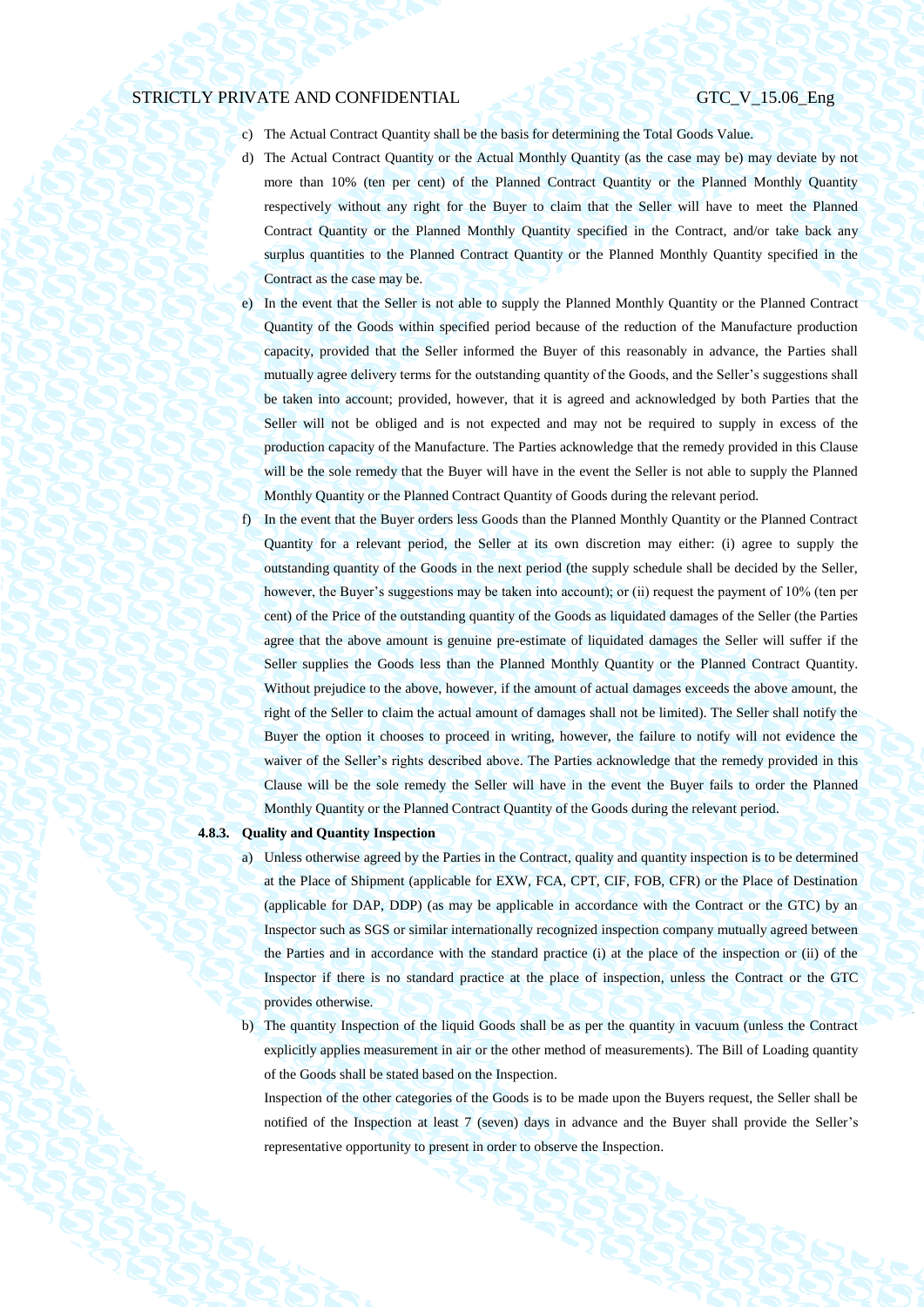c) In the event of determination by the quantity Inspection that the quantity of the Goods does not conform with the quantity stated in the Transport Document for more than 0.5 % (zero point five per cent) (**the "Permitted Deviation"**) the Goods shall be accepted by the value defined by the quantity Inspection with issuance of the respective off-loading acts signed by an Inspector.

The Parties acknowledge and agree that in no event shall the Seller be considered to be in breach of its obligations in respect of delivery the Goods in the quantity provided by the Contract and the Buyer shall not be entitled to claim any losses, or liquidated damages, or any other claims concerning any quantity deviation below the Permitted Deviation.

All claims concerning quantity deviation in excess of 0.5 % (zero point five per cent) shall be submitted by the Buyer according to Clause 4.9.

- d) The inspection results shall be documented in the Inspector's Report and shall be conclusive and binding on the Parties for invoicing purposes, for quality purposes and/or for quantity purposes and shall be final and binding for both Parties, except in case of fraud or manifest error.
- e) In the event that (i) the quality of the Goods does not conform with the contractual Specification or (ii) the quantity of the Goods does not conform the conditions of the Contract, the Parties shall discuss the Buyer's remedies for such non-conforming the Goods. The remedies may include, for example, a price adjustment for the Goods. The outcome of the Parties' discussion shall be documented in a written Amendment.
- f) The costs of the inspection (as per terms of Clauses [a\)](#page-35-1) an[d b\)\)](#page-35-2) shall be equally shared between the Seller and the Buyer (and the terminal, if the terminal participates in the inspection). Any other inspections and related services, if required by the Buyer, shall be paid solely by the Buyer; provided, however, that only results of the inspections as provided in Clauses [a\)](#page-35-1) and [b\)](#page-35-2) will have the final and binding effect on the Parties.
- g) The Inspector shall issue his report to the Seller and the Buyer as soon as practicable. The Inspector shall retain samples taken for at least 90 (ninety) days from the date of inspection.

### <span id="page-36-0"></span>**4.8.4. Deviation from the Planned Amount of the Goods**

- a) In case the Actual Contract Quantity or the Actual Monthly Quantity (as the case may be) is in excess of 100% (one hundred per cent) but less than or equal to 110% (one hundred and ten per cent) of the Planned Contract Quantity or the Planned Monthly Quantity respectively the Buyer shall effect the payment of such outstanding balance within 5 (Five) Days of an appropriate Seller's invoice.
- b) In case the Actual Contract Quantity or the Actual Monthly Quantity (as the case may be) is less than 100% (one hundred per cent) but in excess of or equal to 90% (ninety per cent) of the Planned Contract Quantity or the Planned Monthly Quantity respectively, the Seller at its own decision has the option to either: (i) meet the Planned Contract Quantity or the Planned Monthly Quantity (as the case may be) in further deliveries, or (ii) repay to the Buyer (pay back, return) the Prepayment paid by the Buyer for the Goods not delivered within 3 (three) Days after the execution of the respective Verification Act (option (ii) is not applicable to post payment of the Goods); or (iii) apply such amount of the Prepayment paid by the Buyer for the Goods not delivered to the further deliveries of the Goods (if applicable). In either event the conditions set forth in this Clause shall be the Buyer's sole and exclusive remedy for such short delivery, howsoever caused, always excepting fraud, and the Seller shall have no other liability to the Buyer whatsoever.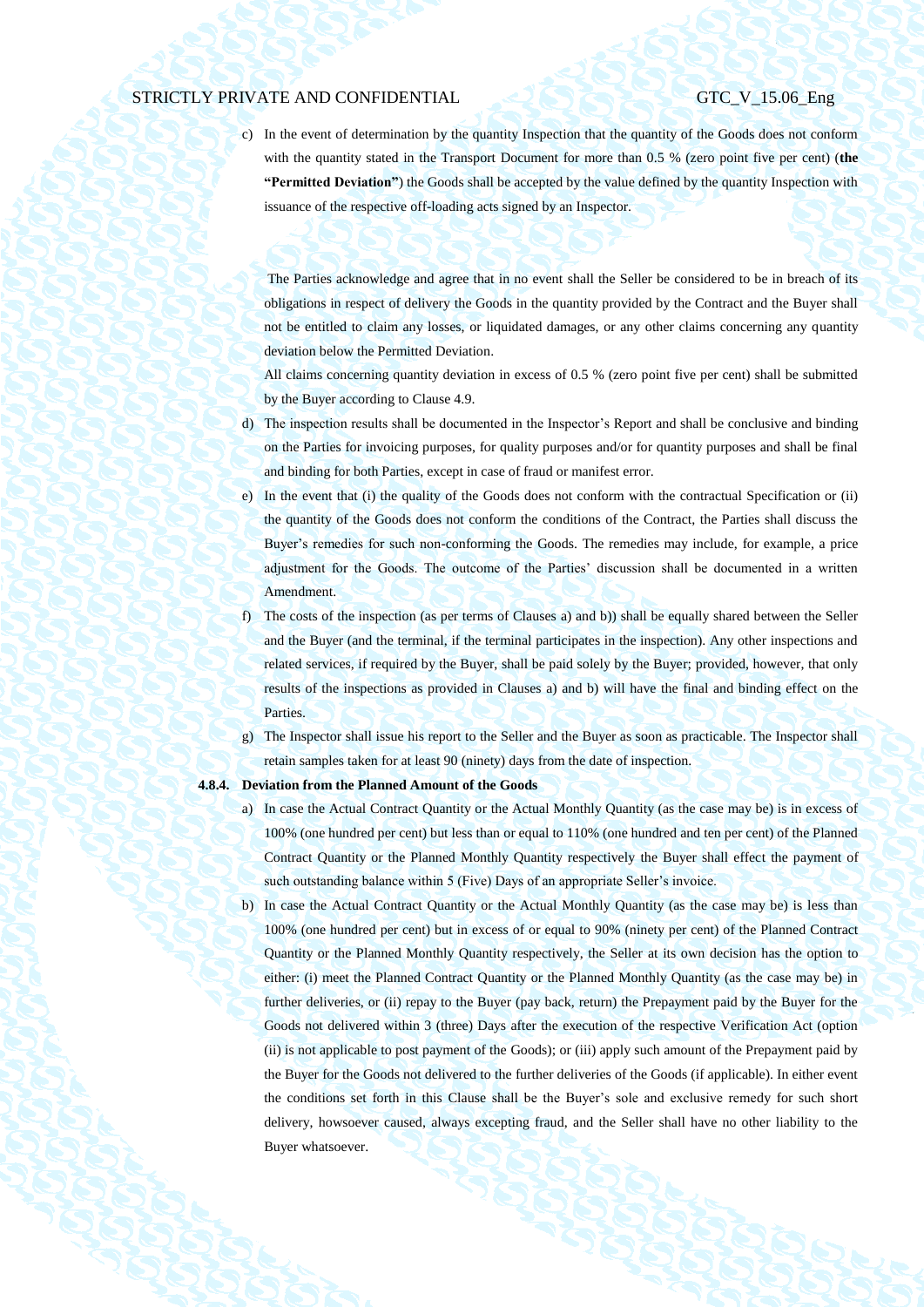- c) In the event that the Actual Contract Quantity or the Actual Monthly Quantity (as the case may be) is in excess of 110% (one hundred and ten per cent) of the Planned Contract Quantity or the Planned Monthly Quantity respectively, the Buyer at its own option shall have the right to either: (i) return any quantity in excess of 110% (one hundred and ten per cent) of the Planned Contract Quantity or the Planned Monthly Quantity respectively to the Seller at the Seller's expense, or (ii) to retain any Goods quantity in excess of 110% (one hundred and ten per cent) of the Planned Contract Quantity or the Planned Monthly Quantity respectively upon its agreement to pay the Price for the entire quantity taken provided that any of such Buyer's decisions shall be made within 1 (one) day after Delivery Date of the respective Goods. The payment for such Goods shall be made by the Buyer within 5 (five) days after the Seller's invoice date.
- d) In the event that the Actual Contract Quantity or the Actual Monthly Quantity (as the case may be) is less than 90% (ninety per cent) of the Planned Contract Quantity or the Planned Monthly Quantity respectively, the Buyer has the right to require the Seller to pay to the Buyer direct losses incurred by the Buyer in connection with the event where Actual Contract Quantity or the Actual Monthly Quantity (as the case may be) is less than 90% (ninety per cent) of the Planned Contract Quantity or the Planned Monthly Quantity respectively, provided that such direct losses are evidenced by the sufficient documents; such payment shall be made within 7 (seven) days after the execution of the respective Verification Act by the Parties. It is expressly mutually agreed and acknowledged by the Parties that in any case maximum amount of the direct losses may not exceed 10% (ten per cent) of the price of the Goods which were not delivered. Subject to all other conditions of the GTC, where the Seller is exempt from any liability (responsibility), in either event the Buyer's rights set forth in this clause shall be the Buyer's sole and exclusive remedy for such short delivery, howsoever caused, always excepting fraud, and the Seller shall have no other liability to the Buyer whatsoever.
- e) In the event that the Actual Contract Quantity or the Actual Monthly Quantity (as the case may be) is in excess of 110% (one hundred and ten per cent) of the Planned Contract Quantity or the Planned Monthly Quantity respectively and the Buyer fails to state its intention to return excess the Goods within the period specified above, the Buyer will be deemed irrevocably to have retained the excess the Goods and will accordingly pay for the excess the Goods retained within 5 (five) days after the Seller's invoice.
- f) In the event that the Actual Contract Quantity or the Actual Monthly Quantity (as the case may be) is less than 90% (ninety per cent) of the Planned Contract Quantity or the Planned Monthly Quantity respectively and the Buyer fails to state request to compensate within 10 (ten) days after the Delivery Date, the Buyer will be deemed irrevocably agreed with the Seller's obligation to meet the Planned Contract Quantity or the Planned Monthly Quantity respectively (as the case may be) in further deliveries.

### **4.9. Claims**

- <span id="page-37-0"></span>**4.9.1.** Claims if any on quality and/or quantity of the Goods to be provided by the Buyer to the Seller within 30 (thirty) days after the Delivery Date, unless other terms are not specified by the Parties in the relevant clauses of the GTC. If the Buyer falls to make a claim within the agreed period of 30 (thirty) days after the Delivery Date such claim will automatically be considered as time barred, null and void, and such delivered the Goods shall be deemed accepted by the Buyer and in accordance with all terms and conditions of the GTC and further claims in respect of the quality and/or quantity of the Goods are not permitted and may not be enforced.
- **4.9.2.** The Buyer shall not be entitled to use a claim in relation to a particular shipment of Goods as a basis for the refusal to accept other shipments of the Goods delivered under the Contract, or the Goods delivered pursuant to any other Contract agreed between the Parties.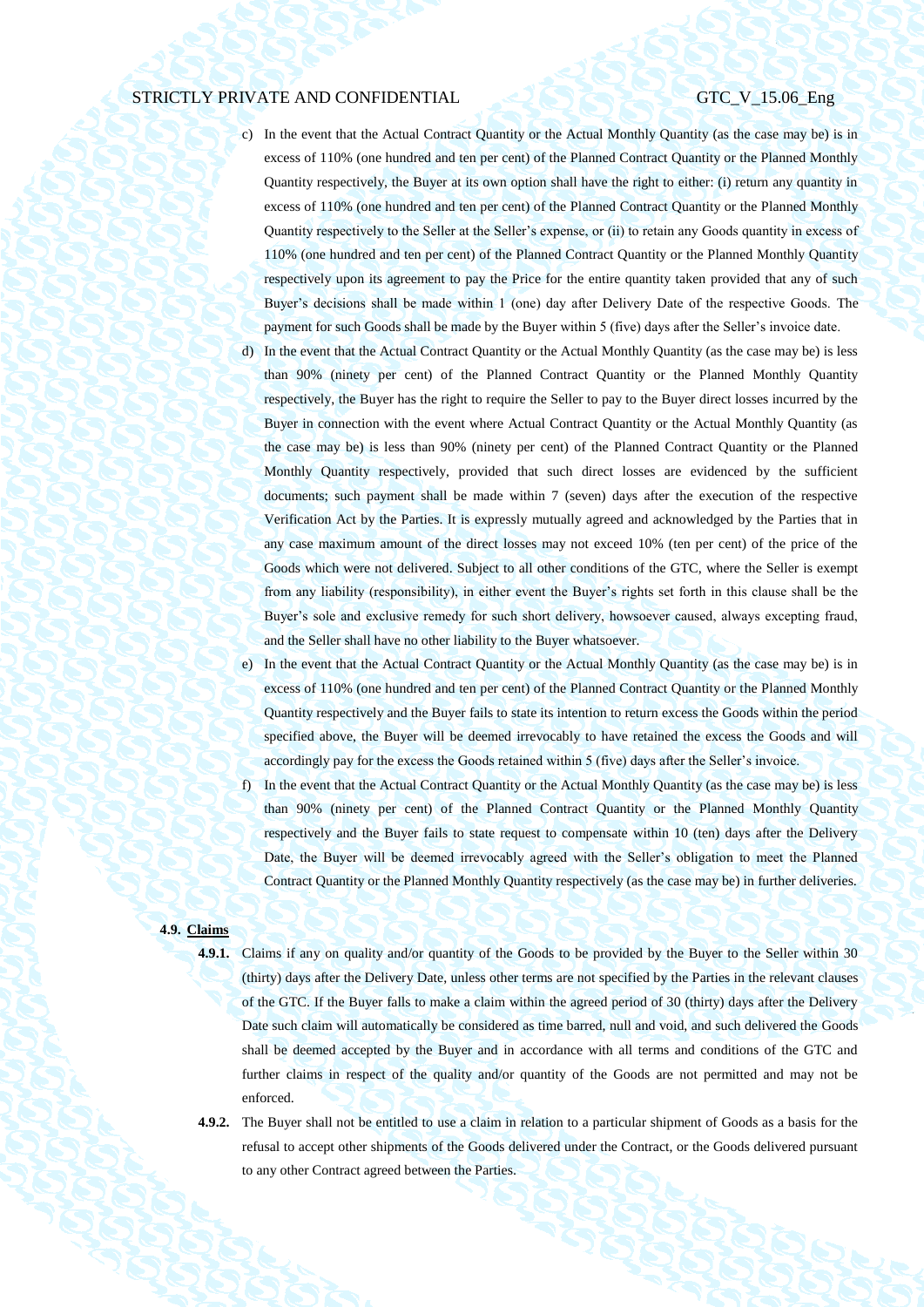**4.9.3.** Unless otherwise specified in the Contract and/or the GTC any cause of action and/or claim that Buyer may have against Seller under the Contract shall be brought within one (1) year after the cause of action and/or claim accrues, failing which the Buyer shall be deemed to have waived its rights relating thereto.

# **4.10. Responsibilities of the Parties**

**4.10.1. Delivery liquidated damages.** For each full Week that the Seller delivers the Goods late commencing 30 (thirty) days after the latest date of delivery/shipment (whichever provided by the Contract) specified in Article I of the Contract, the Buyer shall be entitled to demand liquidated damages from the Seller for such delivery delay in the amount equal to 0.1% (one tenth of one per cent) of the price for the late delivered Goods per day, up to a maximum of 10% (ten per cent) of the price for the late delivered Goods.

The Parties acknowledge and agree that in no event shall the Seller be considered to be in breach under the Contract due to any late delivery and the Buyer shall not be entitled to liquidated damages until the Seller is at least more than 30 (thirty) days late under the terms and conditions specified in the Contract. The Seller shall not be liable to the Buyer in liquidated damages for delay caused by a Force Majeure Event, failure or default on the part of the Buyer, or where the Seller is entitled to delay delivery pursuant to the terms of the Contract.

The Parties acknowledge and agree that in no event shall the Seller be considered to be in breach under the Contract due to any late delivery or non-delivery of the Goods and the Buyer shall not be entitled to claim any losses, or liquidated damages, or any other claims in case of the planned Manufacture production capacity repair; provided that the Seller shall notify the Buyer of such repair not later than one week prior to the month when the repair is planned. The Parties acknowledge and agree that Seller's notification of the repair is enough and sufficient evidence and confirmation of the planned repair.

THE LIQUIDATED DAMAGES SET FORTH HEREUNDER TOGETHER WITH THE RIGHT OF TERMINATION SET OUT IN CLAUSE [4.19.3](#page-44-1) SHALL BE THE BUYER'S SOLE AND EXCLUSIVE REMEDIES FOR ANY LATE DELIVERY OF ANY GOODS OR PART THEREOF AND THE SELLER SHALL HAVE NO FURTHER LIABILITY WHATSOEVER, WHETHER IN CONTRACT, TORT (INCLUDING NEGLIGENCE OR STRICT LIABILITY).

**4.10.2. Interest for late payment**. In case the Buyer fails to comply with the terms of the payment set out in the Contract the Buyer shall pay to the Seller interest at the lesser of (i) one month LIBOR plus 4% (four per cent) per annum of the outstanding amount or (ii) the maximum allowed by applicable Law.

**4.10.3. Suspension**. If the conditions or terms of payment are breached by the Buyer the Seller may, at the Seller's option, either suspend delivery of the Goods to the Buyer or unilaterally terminate the Contract. Such suspension shall not constitute a delay for the purposes of liquidated damages.

**4.10.4. Late acceptance**. In the event that the Buyer fails or refuses to accept delivery of the Goods or any part thereof pending laytime (i.e. have not commenced the accepting and unloading/loading of the Goods as the case may be; or furnished the Seller with explanation of delay and further instructions as regards the Goods satisfactory for the Seller); provided that such Goods have been delivered in accordance with the terms of the Contract, without prejudice to the Seller's other rights under the Contract or the applicable Law, the Seller is entitled to pass the Goods to a proximate logistic company or keeper at the Buyers risk and expense of which the Buyer shall be notified within reasonable time. The Seller is entitled to exercise its right hereunder irrespective of whether the title to the Goods has passed to the Buyer under the Contract or not. The quantities of the Goods passed confirmed by such a logistic company or keeper shall be deemed as due confirmation of the quantities of the Goods delivered by the Seller; the term for quality claims for the Goods specified in Clause [4.9](#page-37-0) shall commence as of the expiration of the laytime. The Seller shall be entitled to claim without limitation all and any transport and/or insurance cancellation costs, storage costs, additional transport costs,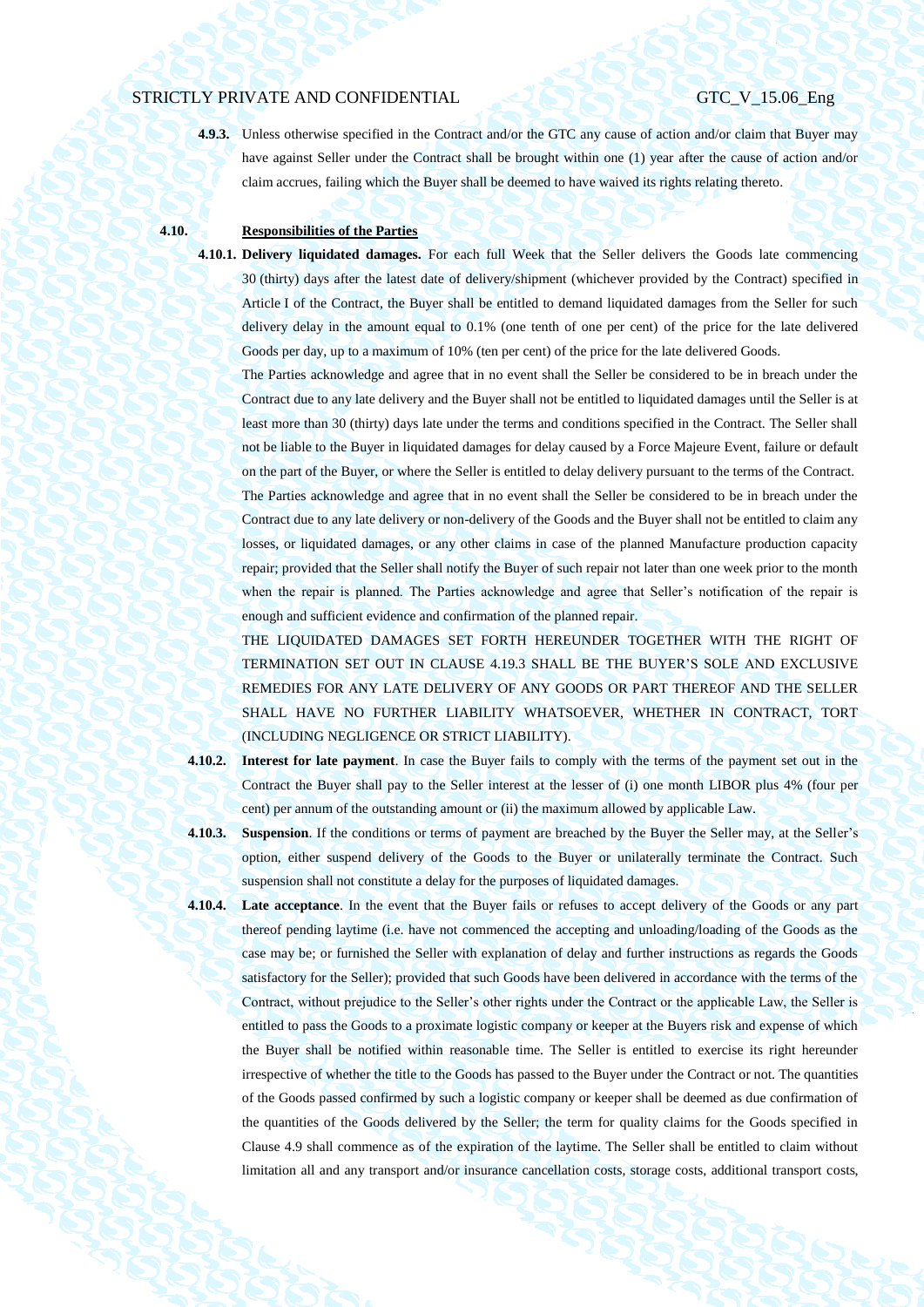customs duties, demurrage and other similar or related costs and all expenses arising out of or in connection with such late acceptance from the Buyer till the moment when the Goods are taken by the Buyer.

- **4.10.5. The Seller's disposal rights**. In the event that the Buyer (or the Buyer's authorized representative, or the
	- Buyer's Carrier, etc.) fails or refuses to accept delivery of the Goods or any part thereof within 5 (five) days of the due date mutually agreed by the Parties, entirely without prejudice to the Seller's other rights under the Contract or the applicable Law, the Seller shall at its sole discretion be entitled to sell the quantity of the Goods which were not taken by the Buyer. The Seller is entitled to exercise its right hereunder irrespective of whether the title to the Goods has passed to the Buyer under the Contract or not. The Selleris also entitled either (i) to demand the Buyer to reimburse all Seller's costs of sale including, without limitation, storage costs, additional transport costs, customs duties, and other similar or related reasonable costs and expenses together with any difference in the price obtained for the Goods when compared to the Price of the Goods set out in the Contract; or (ii) to deduct the amount of the received advance payment (applicable to the prepayment or CAD) for the damages incurred by the Seller as a result of such refusal; after calculating the damages the remaining part of the advance payment shall be either returned to the Buyer or offset against further deliveries. The Seller is entitled to exercise its right hereunder irrespective if the title to the Goods has passed to the Buyer under the Contract or not.

## **4.11. Limitations of Liability**

**4.11.1. UNDER NO CIRCUMSTANCES SHALL EITHER PARTY BE LIABLE WHETHER IN THE CONTRACT, IN TORT (INCLUDING GROSS NEGLIGENCE), UNDER ANY WARRANTY OR OTHERWISE, FOR ANY INDIRECT, SPECIAL, INCIDENTAL OR CONSEQUENTIAL DAMAGES OR FOR EXEMPLARY OR PUNITIVE LOSSES OR DAMAGES, OR ANY LOSS OF PROFITS (SAVE IN RELATION TO SELLER'S LOSS OF PROFIT ARISING FROM THE BUYER'S FAILURE OR REFUSAL TO TAKE OR ACCEPT DELIVERY OF THE GOODS OR ANY PART THEREOF CONTRARY TO THE TERMS OF THE CONTRACT) OR REVENUES, OR ANY COST OF LABOR, RESULTING FROM OR ARISING OUT OF OR IN CONNECTION WITH THE GOODS OR SELLER'S PERFORMANCE UNDER, OR BREACH OF, THE CONTRACT, EVEN IF THE PARTIES HAVE BEEN ADVISED OF THE POSSIBILITY OF SUCH DAMAGES. EACH PARTY SHALL UNDERTAKE ITS BEST EFFORTS TO MITIGATE ITS LOSSES.**

**4.11.2. FOR THE AVOIDANCE OF DOUBT, EITHER PARTY MAY SEEK TO RECOVER FROM THE DEFAULTING PARTY ANY ACTUAL DIRECT DAMAGES INCURRED AS A RESULT OF THE DEFAULTING PARTY'S BREACH OF CONTRACT (INCLUDING, BUT NOT LIMITED TO, REASONABLE ATTORNEYS' FEES AND COSTS); PROVIDED, HOWEVER, THAT NOTWITHSTANDING ANYTHING CONTAINED HEREIN, TO THE FULL EXTENT**  PERMITTED BY APPLICABLE LAW, IN NO EVENT SHALL THE SELLER'S LIABILITY IN **CONNECTION WITH THE GOODS OR THE CONTRACT EXCEED THE TOTAL GOODS VALUE (INCLUDING, BUT NOT LIMITED TO TRANSPORTATION COSTS, STORAGE COSTS, ETC.) PAID TO THE SELLER BY THE BUYER FOR THE GOODS.**

**4.11.3. UNDER NO CIRCUMSTANCES SHALL THE SELLER BE LIABLE FOR THE BUYER'S LOSS OF PROFIT, NON RECEIPT OF REVENUE, BUSINESS INTERRUPTIONS, THE SUSPENSION OF COMMERCIAL ACTIVITIES, OR FOR ANY INDIRECT LOSS IRRESPECTIVE OF ITS CHARACTER AND REASON.**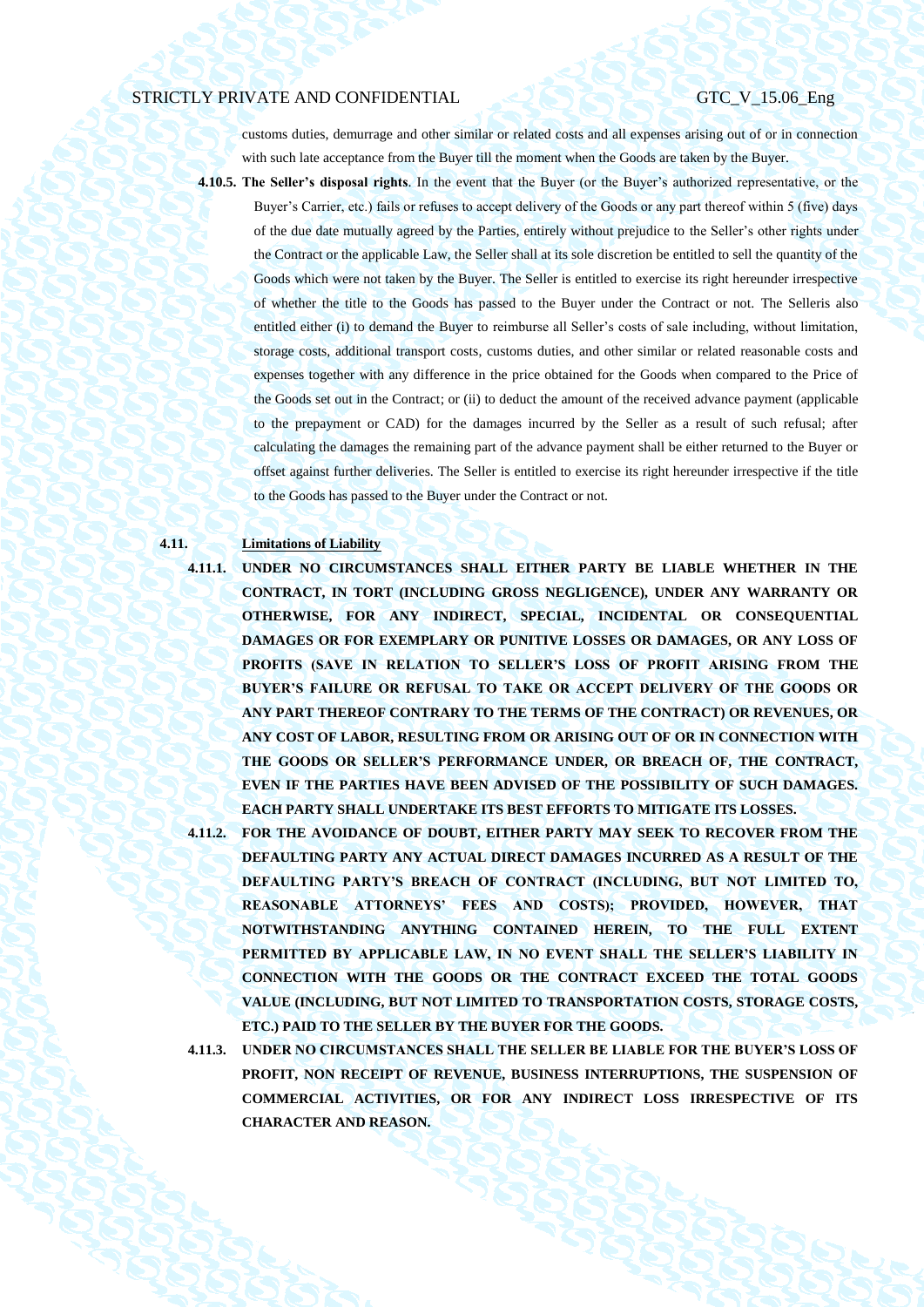- **4.11.4. BOTH PARTIES ACKNOWLEDGE AND AGREE THAT THE EXCLUSIVE REMEDIES AND LIMITATIONS OF LIABILITIES SET FORTH HEREIN WERE BARGAINED FOR ON AN EQUAL FOOTING AND ARE CONDITIONS OF THE CONTRACT.**
- **4.11.5. NOTHING IN THE CONTRACT SHALL LIMIT OR EXCLUDE THE LIABILITY OF EITHER PARTY FOR DEATH OR PERSONAL INJURY RESULTING FROM ITS NEGLIGENCE OR FOR FRAUDULENT MISREPRESENTATION.**
- **4.11.6. Adverse Weather.** The Parties shall not be liable for delay caused by adverse weather. Notwithstanding the customary rules at the Place of Destination the Parties agree to evenly split losses caused by the adverse weather conditions and beyond the insurance coverage or other compensation from third parties.

# **4.12. Health, Safety and Environment**

- <span id="page-40-0"></span>
	- **4.12.1.** The Goods supplied by the Seller in the condition in which it is sold is considered not to constitute a hazard to health or safety, provided that it is handled, used and stored in accordance with normally accepted safe Business practices applicable to the Goods. The Buyer shall, for its own protection, consult the producer's Material Safety Data Sheet (MSDS) (if any), relevant codes of practice and factory inspectorates with regard to adequate hygiene, safety and environmental standards and enforcement thereof, with respect to handling, processing and storing of the Goods, their by-products and wastes of any sort.
	- **4.12.2.** The Buyer warrants to the Seller that it is aware of and understands the information in the MSDS for the Goods and it will adopt appropriate procedures to ensure that all persons or agents authorised by the Buyer to carry out any of the rights, duties or obligations of the Buyer under the Contract and all of the Buyer's other officers, employees, contractors and agents who are involved in the loading, transportation, delivery, handling or use of the Goods sold and delivered to the Buyer under the Contract are aware of, and comply with the information provided in the relevant Material Safety Data Sheet.
- **4.12.3.** The Buyer accepts the inherent risks associated with the Goods as set out in Clause [4.12](#page-40-0) hereof and shall accordingly have no claim of any kind against the Seller directly or indirectly arising from damage to any property as a result of direct or indirect exposure to the Goods.
- **4.12.4.** The Seller shall not be liable for any cost, loss or damage resulting from the receipt of the Goods in noncompliant storage facilities. The Buyer shall indemnify the Seller against any claim which any third party might have or bring against the Seller in this respect.
- **4.12.5.** Any advice given by the Seller concerning storage, transport, use or application of the Goods delivered shall be on a without prejudice basis and the Seller shall not be liable for any loss, damage or expense resulting from observance of such advice.

# <span id="page-40-1"></span>**4.13. REACH**

**4.13.1.** Notwithstanding any other provision to the contrary in the Contract, in providing the Buyer with a Chemical Abstract Service Index number and/or Existing Commercial Chemical Substances Number and/or any other health, safety and environmental information relating to the Goods pursuant to this Clause [4.13,](#page-40-1) regardless of their source, the Seller provides no warranty or representation as to the accuracy or completeness of such identification number(s) or information relating to it and needed by the Buyer and/or reasonably requested by the Buyer to comply with the requirements of REACH, hence the Seller accepts no liability for loss, damage, delay or expense incurred by the Buyer for whatever reason arising from its reliance on the accuracy of the identification numbers or other information hereunder provided and /or the existence of a valid (pre-) registration of the Goods to be imported into the EU/EEA.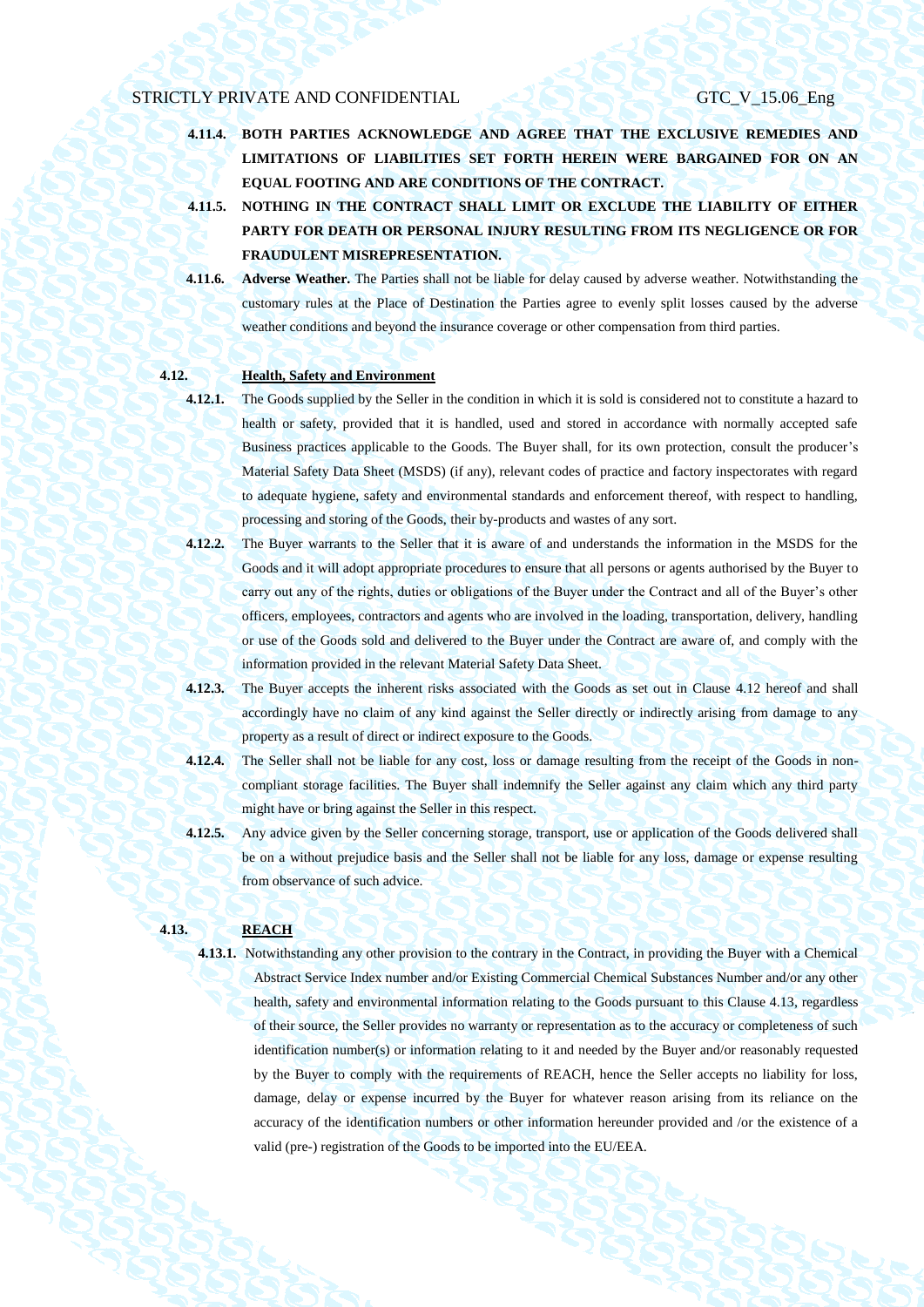**4.14. Restraint of Trade**

**4.14.1.** The Buyer shall not sell or deliver or unload the Goods to a country or a resident of a country in contravention of any statutory regulation or direction of the country in which the Goods is produced.

**4.14.2.** The Buyer undertakes that the Goods delivered under the Contract shall not be exported, sold or supplied by it to any country, state, territory or region or to any natural or legal person of such country, state, territory or region against which there are sanctions imposed by the United Nations Security Council, European Union, United Kingdom or United States on the export, sale or supply of such Goods to such location or person.

### **4.15. Sanctions**

- **4.15.1.** Notwithstanding anything to the contrary elsewhere in the Contract neither Party shall be obliged to perform any obligation otherwise required by the contract (including without limitation an obligation to (a) perform, deliver, accept, sell, purchase, pay or receive monies to, from, or through a person or entity, or (b) engage in any other acts) if this would be in violation of, inconsistent with, or expose such party to punitive measure under, any laws, regulations, decrees, ordinances, orders, demands, requests, rules or requirements of the European Union, any EU member state, the United Nations or the United States of America applicable to the parties relating to trade sanctions, foreign trade controls, export controls, non-proliferation, anti-terrorism and similar laws (the "Trade Restrictions").
- **4.15.2.** Where any performance by a Party would be in violation of, inconsistent with, or expose such party to the Sanctions, such Party (the "Affected Party") shall, as soon as reasonably practicable give written notice to the other Party of its inability to perform. Once such notice has been given the Affected Party shall be entitled:
	- i. to immediately suspend the affected obligation (whether payment or performance) until such time as the Affected Party may lawfully discharge such obligation; and/or
	- ii. where the inability to discharge the obligation continues (or is reasonably expected to continue) until the end of the contractual time for discharge thereof, to a full release from the affected obligation, provided that notwithstanding the foregoing, where the relevant obligation relates to payment for the Goods which have already been delivered under the Contract, the affected payment obligation shall either (i) remain suspended until such time as the Affected Party may lawfully resume payment, or (ii) be canceled by the Seller, provided that the Parties will have the opportunity to carry into execution the return of such Goods to the Seller, unless otherwise will be agreed by the Parties in writing; and/or
	- iii. where the obligation affected is acceptance of the Vessel, to require the nominating Party to nominate an alternative Vessel;

in each case without any liability whatsoever (including but not limited to any damages for breach of Contract, penalties, costs, fees and expenses).

**4.15.3.** Nothing in this Section shall be taken to limit or prevent the operation, where available under the governing law of the Contract, of any doctrine analogous to the English Common Law doctrine of frustration.

# **4.16. Anti-Trust**

Each Party hereby warrants to the other party that, as at the date of the Contract and on each subsequent occasion it performs obligations under the Contract, it has not engaged in any Anti-competitive Behaviour in relation to the potential or actual terms and conditions of contract to be agreed or as agreed in relation to the Goods, including but not limited to the amount paid for the Goods, any level of volume discount or any other credit terms.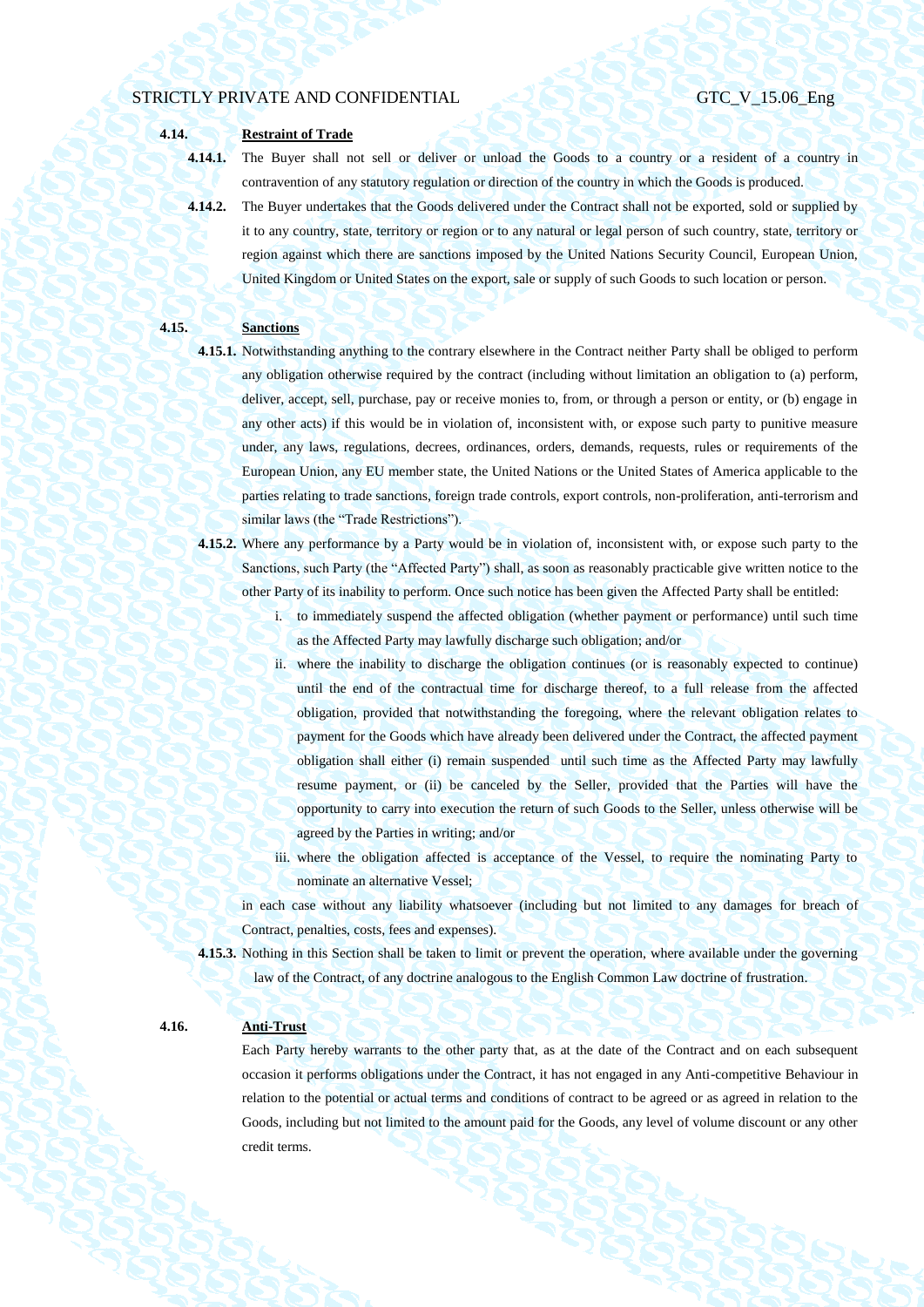# **4.17. Anti-Corruption**

**4.17.1.** Each Party hereby represents and warrants to the other that it complies with all Anti-Corruption Laws.

**4.17.2.** The Buyer and the Seller each represent, warrant and undertake to the other that they shall not, directly or indirectly,

a) pay, offer, give or promise to pay or authorize the payment or other transfer of any other thing which has monetary value, including without limitation any funds, services, gifts, entertainment, commissions, fees and/or other advantage of any kind to any Applicable Authority, including but not limited to::

- a government official or an officer or employee of a government or any department, agency or instrumentality of any government;
- ii. an officer or employee of a public international organization;
- iii. any person acting in an official capacity for or on behalf of any government or department, agency, or instrumentality of such government or of any public international organization;
- iv. any political party or official thereof, or any candidate for political office;
- v. any director, officer, employee or agent/representative of an actual or prospective counterparty, supplier or customer of the Buyer or the Seller;
- vi. or any other person, individual or entity at the suggestion, request or direction or for the benefit of any of the above-described persons and entities, or

b) engage in any other Corrupt practices including without limitation: Bribery, Extortion or Solicitation, Trading in influence, Laundering the proceeds of crime.

- **4.17.3.** Notwithstanding the foregoing undertakings, the Buyer agrees to notify promptly the Seller about action of any instance where the Buyer has failed to comply with any provisions of this Clause and take necessary remedial actions in a reasonable time and to inform the Seller about these actions.
- **4.17.4.** Necessary remedial action might include providing cooperation in evidentiary action in conducting an examination or calling for an external audit of the incident, issuing warnings, reorganizing work, terminating sub-contracts or contracts of employment with persons or employees involved in corruption, or correcting the detrimental economic effect on the other Party of any proven non-compliance by, for example, adjusting the amount of the price of the Contract. The nature and quantity of the remedial measures required of the Party subject to allegation will depend on the circumstances of the case in question, e.g., on the gravity of the infringement and on the conclusiveness of the evidence provided.
- **4.17.5.** This Clause contains the compulsory conditions for the Parties, and each Party may at its sole discretion suspend the execution of the obligations hereunder and/or terminate the Contract forthwith upon written notice to the other at any time, if in their reasonable judgment the other is in breach of any of Anti-Corruption Laws without prejudice to the other rights of the respective Party under the Contract or the applicable Law. Parties refer all disputes related to any alleged non-compliance with this Clause according to the Clause 4.18. However, the noncompliance may be the subject of parallel criminal proceedings which may result in criminal sanctions or other civil law consequences than contractual, in particular liability in tort.

# **4.18. Arbitration and Law**

- **4.18.1.** The Contract shall be governed by, interpreted and construed in accordance with the laws of England and Wales notwithstanding the choice of law rules of any jurisdiction and determined without reference to the principles of conflicts of laws.
- **4.18.2.** Subject expressly to clause 4.18.3 below, any dispute, controversy, claim or difference relating to or arising out of, or in connection with, the Contract, including any question regarding the existence, scope, validity or termination of the Contract shall be settled, to the exclusion of the ordinary courts, by arbitration in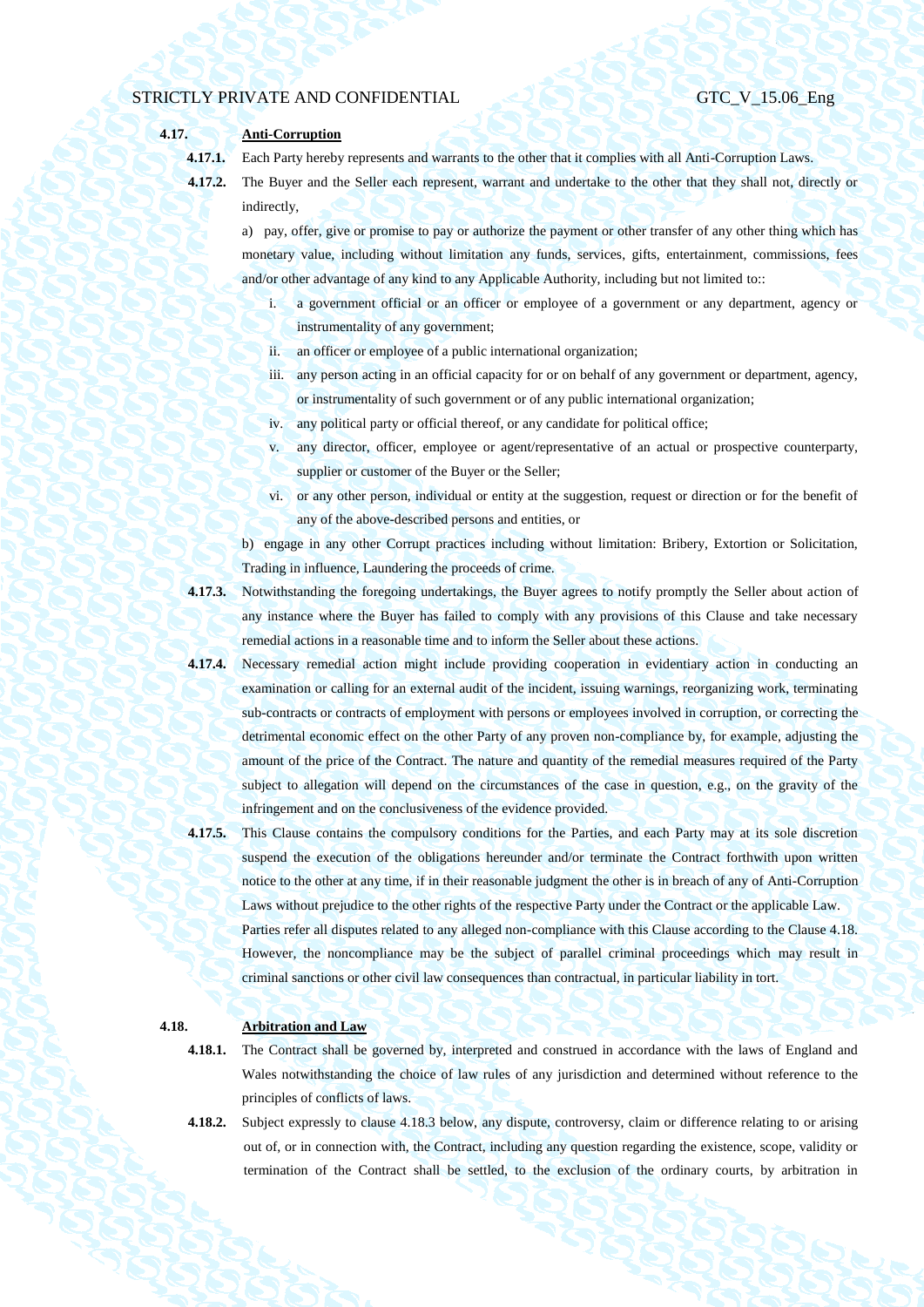accordance with the rules of the London Court of International Arbitration (LCIA), which Rules are deemed to be incorporated by reference into this clause. The number of arbitrators shall be 3 (three). Each Party shall nominate one arbitrator and the two appointed arbitrators shall appoint a third arbitrator who shall serve as the chairman of the arbitration tribunal. Unless otherwise agreed by the Parties, all arbitrators shall be fluent in English and have experience in acting as an arbitrator.

**4.18.3.** Notwithstanding clause 4.18.2 above any dispute, controversy, claim or difference relating to or arising out of demurrage in Delivery by Sea due or alleged to be due under the Contract shall be referred to arbitration in London in accordance with the London Maritime Arbitrators Association (LMAA) Terms current at the time when the arbitration proceedings are commenced.

The reference shall be to three arbitrators. A party wishing to refer a dispute to arbitration shall appoint its arbitrator and send notice of such appointment in writing to the other party requiring the other party to appoint its own arbitrator within 14 (fourteen) days of that notice and stating that it will appoint its arbitrator as sole arbitrator unless the other party appoints its own arbitrator and gives notice that it has done so within the 14 (fourteen) days specified. If the other party does not appoint its own arbitrator and give notice that it has done so within 14 (fourteen) days specified, the party referring a dispute to arbitration may, without the requirement of any further prior notice to the other party, appoint its arbitrator as sole arbitrator and shall advise the other party accordingly. The award of a sole arbitrator shall be binding on both parties as if he had been appointed by agreement.

Nothing herein shall prevent the parties agreeing in writing to vary these provisions to provide for the appointment of a sole arbitrator.

In cases where neither the demurrage claim nor any counterclaim exceeds the sum of USD 10,000 (or such other sum as the parties may agree) the arbitration shall be conducted in accordance with the LMAA Small Claims Procedure current at the time when the arbitration proceedings are commenced.

- **4.18.4.** Each Party shall submit the documents in English. Documents submitted in a language other than English shall be translated into English at the expense of the Party submitting the documents. Each Party shall have the right, at its sole cost and expense, to have an interpreter attend the arbitration hearings if it so chooses.
- **4.18.5.** The seat of the arbitration shall be London, England where all hearings shall take place. The arbitration proceedings shall be conducted in the English language, and the award shall be in English.
- **4.18.6.** The decision of a majority of the arbitrators shall be final and binding on the Parties. The arbitrators' awards shall be consistent with the limitations of liability and other terms and conditions set out in the Contract, to the extent permitted by English law.
- **4.18.7.** The United Nations Convention on Contracts for the International Sale of Goods shall not apply to the Contract.

# **4.19. Duration and Termination**

**4.19.1.** The Contract shall come into effect on the Effective Date and, subject to observance of Clauses [4.19.2](#page-43-0) – [4.19.3](#page-44-1) shall continue in force until all obligations have been fulfilled (unless earlier terminated hereunder or the Parties agreed otherwise in writing) and in the part of payments – until such time that same are made in full.

# <span id="page-43-1"></span><span id="page-43-0"></span>**4.19.2. Buyer's default**

a) The Seller may, at its sole discretion and in addition to any other legal remedies it may have, upon giving written notice to the Buyer suspend all deliveries under the Contract and/or unilaterally terminate the Contract where: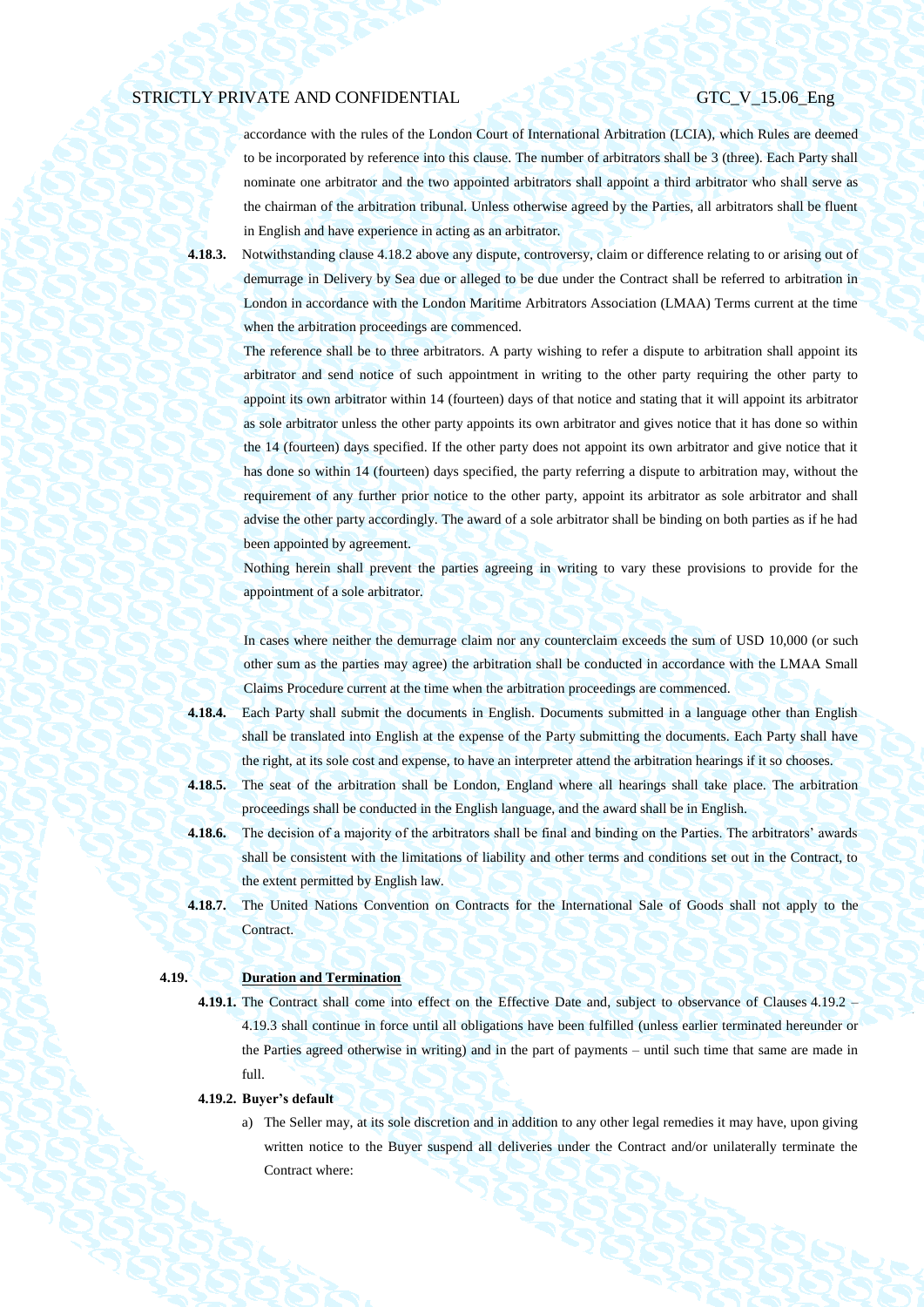- **i.** the Buyer is in breach of any condition of the Contract, including breach of any essential or material conditions of the Contract;
- **ii.** delivery or unloading of the Goods is delayed due to any cause(s) attributable to the Buyer and such delay is not excused by any other provision of the Contract;
- **iii.** loading or unloading of the Goods is delayed by more than 10 (ten) hours after the NOR has been tendered or a train or truck has been arrived at the Place of Destination due to reasons attributable to the Buyer;
- **iv.** there is a major change in the direct or indirect ownership of the Buyer or its parent company;
- **v.** the Buyer or its parent company commences, or becomes the subject of, any bankruptcy, insolvency, reorganization, administration, liquidation or similar proceeding or is in the Seller's reasonable opinion expected to be unable or unwilling to pay its debts as the same become due;
- **vi.** the Buyer or its parent company ceases or threatens to cease to function as a going concern or conduct its operations in the normal course of business;
- **vii.** a creditor attaches or takes possession of all or a substantial part of the assets of the Buyer or its parent company; or
- **viii.** if applicable, the Buyer delays the provision of the parent company guarantee or other security of its obligations as provided in the Contract for more than 10 (ten) Business Days.
- b) Where the Seller suspends delivery of the Goods due to any of the events referred to under the Clause [a\)](#page-43-1) the Seller may, so long as such event is continuing, at any time unilaterally terminate the entire Contract.
- c) Where, pursuant to the provisions of this Clause [4.19.2,](#page-43-0) the Seller, under the Contract providing for multiple deliveries, temporarily suspends the delivery of the Goods and then decides to resume deliveries under the Contract, the Seller may cancel the suspended delivery and shall be under no obligation to make up for any quantity of the Goods that would have been delivered to the Buyer but for such suspension.
- d) Where the Contract provides for multiple deliveries, then the rights given to the Seller in this Clause [4.19.2](#page-43-0) apply to all deliveries such that where the Seller is allowed to terminate in respect of one delivery, then it is entitled to terminate all the remaining deliveries.
- e) Any termination of the Contract by the Seller shall be without prejudice to the rights and obligations of each Party as accrued on the date of termination.

#### <span id="page-44-1"></span>**4.19.3. Seller's default**

- a) The Buyer may at its sole discretion, and in addition to any other legal remedies it may have, upon giving notice to the Seller terminate the Contract, where the Seller, for any reason whatsoever, is in a material breach of any conditions of the Contract.
- b) In relation to multiple deliveries under the Contract, the Buyer's right to terminate under this Clause [4.19.3](#page-44-1) or otherwise, only applies to the delivery in respect of which the Seller is in breach and not to future deliveries.
- c) Any termination of the Contract by the Buyer shall be without prejudice to the rights and obligations of each Party as accrued at the date of termination.
- d) In the event of termination of the Contract by either Party pursuant to the provisions of Clause [4.19.2](#page-43-0) (Buyer's Default) or Claus[e 4.19.3](#page-44-1) (Seller's Default) then, save where the Buyer has terminated only part of a multiple delivery Contract, and in addition to any direct losses arising from the default or breach, the Party so terminating shall be entitled to claim damages from the Party in default as if the Party in default had failed to deliver or failed to accept, as the case may be, such quantity of the Goods as remained to be delivered under the Contract at the date of termination.

### <span id="page-44-0"></span>**4.19.4. Force Majeure**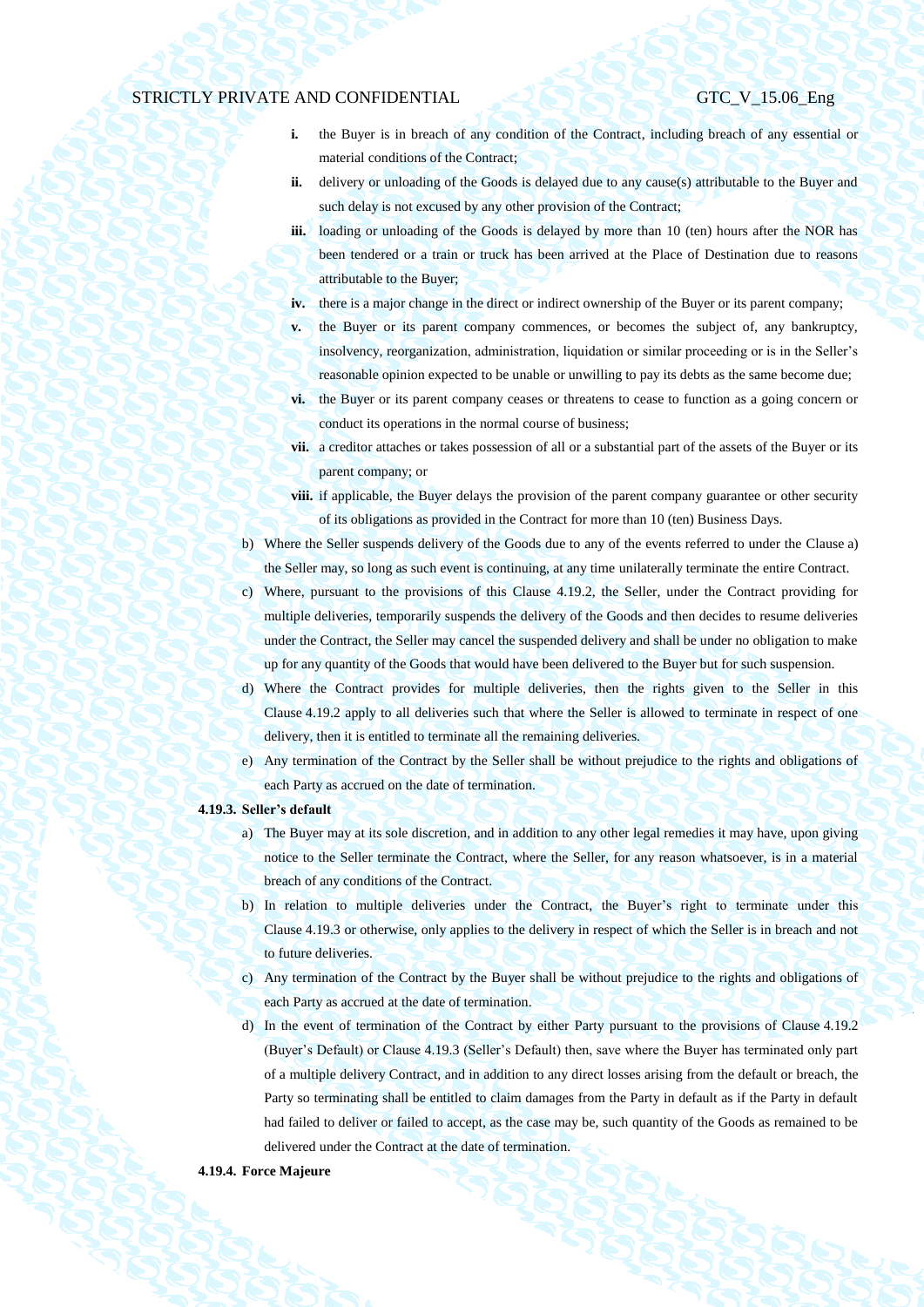- a) Except in relation to any failure or inability to make a payment due under the Contract, and the Buyer's liability for demurrage due hereunder, (which shall not be excused), neither Party shall be liable to the other Party (non-availability of funds is not meant here) for any delay or non-performance of any obligations under the Contract (other than the payment of money) if such delay or non-performance is, except in the cases specified in clause 4.15, (i) due to circumstances reasonably beyond such Party's control, including but not limited to any fires, strikes, lockouts, labour disputes of any kind, partial or general stoppage of labour, breakdown of or accident to the Manufacturer or warehouse or storehouse, machinery facilities, delays of carriers due to break down or adverse weather, explosions, floods, drought, war, sabotage, any local or national health emergency, appropriations of property, civil disorders, government requirements, rules, orders or any other acts issued or requested by any governmental or other public authorities or any person purporting to act on behalf of such authorities, civil or military authorities, acts of aggression, terrorism (or the threat thereof), acts of God or of the public enemy or any other causes beyond Party's reasonable control, except for the causes specified in clause 4.15 (hereinafter "Force Majeure Event"), and (ii) could not have reasonably been prevented by such Party taking commercially reasonable precautions or customary steps to circumvent or mitigate such circumstances (if and to the extent such events were reasonably foreseeable).
- b) The Party whose performance is affected by a Force Majeure Event shall provide written notice to the other Party of such Force Majeure Event, specifying the nature and the expected duration of the Force Majeure Event, within 10 (ten) Business Days after the Force Majeure Event begins, and shall take prompt action using its commercially reasonable efforts to remedy the effects of the Force Majeure Event. If requested by the Party not affected by a Force Majeure Event, the Parties shall discuss the Force Majeure Event and further steps in order to fulfill the Contract obligations.
- c) The Seller when affected by a Force Majeure Event which prevents or hinders the supply of the Goods to the Buyer or any other customer shall apportion any quantity of the Goods remaining available to it pro rata between itself, the Buyer and third parties (including the Seller's Affiliates) with whom the Seller then has contractual commitments to deliver the Goods, provided that those arrangements were entered into prior to the occurrences of the Force Majeure Event.
- d) In case of a Force Majeure Event declaration, the party affected by it shall have no obligation to acquire by purchase or otherwise any shortfall of the Goods which by reason of Force Majeure Event such party is unable to deliver to the other party under the contract.
- e) If the affected party's inability to perform lasts more than 60 (sixty) days, any Goods, the delivery of which has been prevented by the Force Majeure Event, may be cancelled by either of the Parties by giving of notice to the other. In such cases neither of the Parties will be entitled to claim from the other Party any compensation for possible losses.
- f) A certificate or other document describing the occurrence of the Force Majeure Event issued by the respective Chambers of Commerce of the Seller's or the Buyer's country or of a transit country or any Applicable Authority shall be a sufficient proof of Force Majeure Event and its duration.
- g) In the event that the affected party's inability to perform exceeds three (3) months, the Party not affected by a Force Majeure Event shall, on giving of 30 (thirty) days written notice, have the right to terminate the Contract. Where the Contract is so terminated, neither Party will be entitled to compensation or damages arising from or in connection with this Clause, save in respect of shipments delivered prior to the Force Majeure Event.

#### **4.20. Miscellaneous**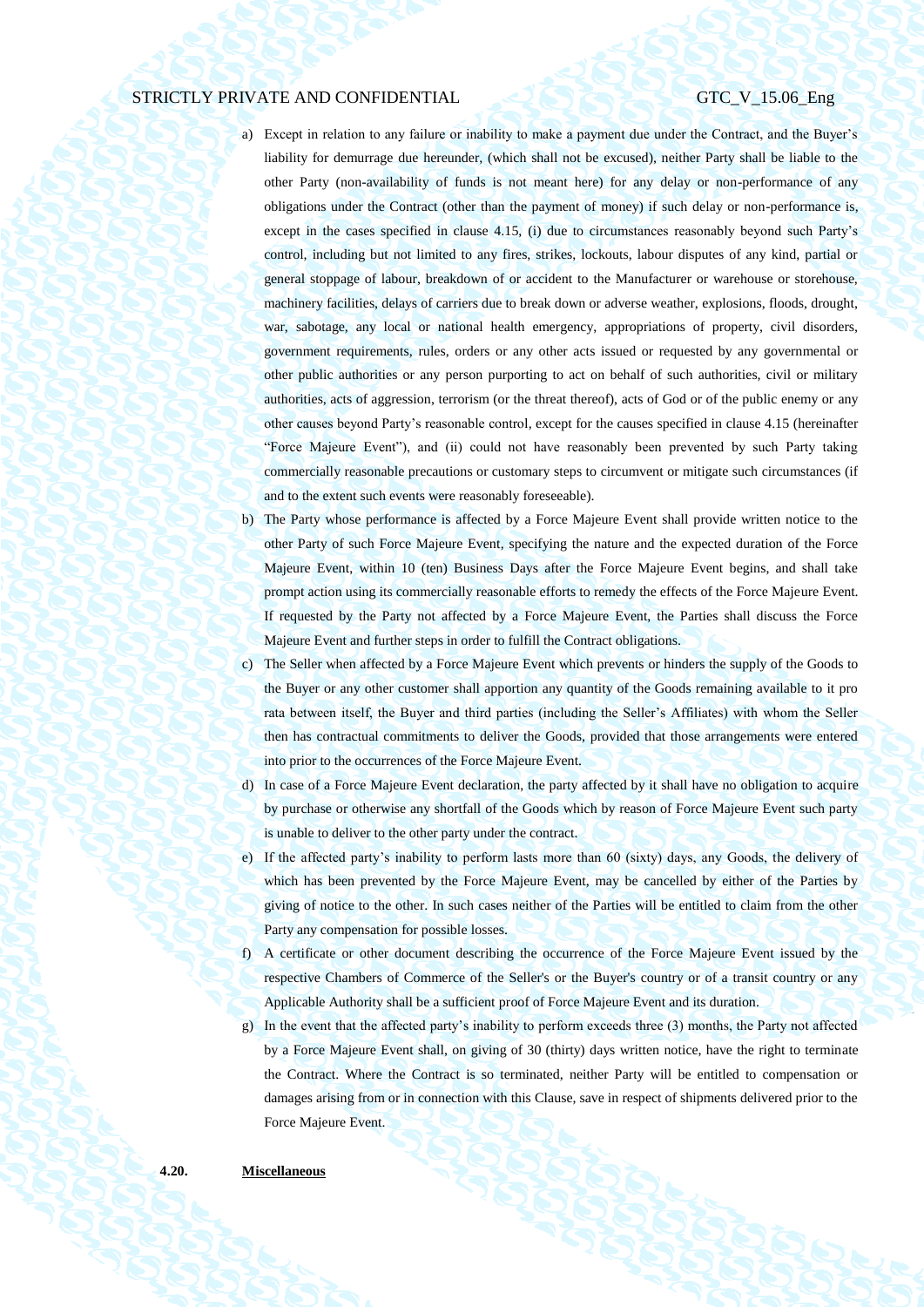- **4.20.1. Entire Contract**. The Contract including attachments thereto, the GTC and any addenda, or amendments constitutes the sole and entire understanding between the Parties with respect to the subject matter of the Contract and supersedes all and any prior oral or written agreements, negotiations and discussions between the Parties pertaining to the subject matter of the Contract or the Contract in whole.
- **4.20.2. Amendments**. Save as expressly provided in the Contract, no amendment or variation of the Contract shall be effective unless in writing in substantially the format set out at Annex A attached hereto and signed by a duly authorized representative of each of the Parties to it. Without prejudice the above, the Seller is entitled to unilaterally change the GTC from time to time by putting on the new version of the GTC on the Seller's website at www.sibur-int.com. The new version of the GTC shall come into force within 10 (ten) days after such putting.
- **4.20.3. Assignment**. Neither Party may assign the Contract or any of its rights under the Contract or transfer any obligations under the Contract, without the other Party's prior written consent, which consent shall not be unreasonably withheld or delayed. Notwithstanding the foregoing, the Seller may, without consent, assign or transfer its rights and/or obligations under the Contract in whole or in part to any Affiliate. Any attempt at assignment in violation of this Clause shall be null and void.
- **4.20.4. Binding effect**. The terms and conditions of the Contract shall be binding upon, and shall inure to the benefit of, the Parties hereto and their respective permitted successors and assigns.
- **4.20.5. No Third Party beneficiaries**. Nothing in the Contract will give rights to any third parties and the provisions of the Contract (Rights of Third Parties) Act 1999 as amended from time to time are specifically excluded.
- **4.20.6. The Parties' relationship.** The relationship hereby established between the Seller and the Buyer is solely that of the Seller and the Buyer. Each is an independent contractor engaged in the operation of its own respective business, and nothing in the Contract shall be construed to create a partnership, agency, joint venture, pooling, franchise or employer-employee relationship between the Parties. Neither Party has the power or the authority to act for, represent, or bind the other Party (or any of the other Party's Affiliates) in any manner.
- **4.20.7. Execution**. Either Party may sign the Contract and any related amendments attachments, or other documents and send a copy to the other Party by fax or email. Where original documents are required these shall be provided within 30 (thirty) days after the receipt of the copy document(s).
- **4.20.8. The Seller's warranties, guarantees and representations.** The Seller warrants that it has full legal title to the Goods and that it has full right and power to convey such title to the Buyer. FOR THE AVOIDANCE OF DOUBT THE SELLER MAKES NO GUARANTEES, WARRANTIES, REPRESENTATIONS, EXPRESS OR IMPLIED, WRITTEN OR ORAL, INCLUDING ANY WARRANTY OF MERCHANTABILITY OR FITNESS OR SUITABILITY OF THE GOODS FOR A PARTICULAR PURPOSE, CONCERNING THE GOODS. ANY WARRANTIES, CONDITIONS OR OTHER TERMS IMPLIED BY LAW, CUSTOM, CONTRACT, STATUTE OR OTHER LEGAL THEORY OR OTHERWISE, WHETHER AS TO MERCHANTABILITY, QUALITY, FITNESS FOR PURPOSE OF THE GOODS OR OTHERWISE ARE SPECIFICALLY EXCLUDED TO THE FULLEST EXTENT PERMITTED BY THE APPLICABLE LAW.
- **4.20.9. Notices**. Any consent, agreement, approval or notice required or permitted to be given or made under the Contract by one of the Parties hereto to the other Party shall be in writing and in English (unless otherwise agreed by the Parties) and shall be delivered in person or by Federal Express, DHL (or other recognized international courier service requiring signature upon receipt) or by facsimile or email (as evidenced by a paper copy of such email).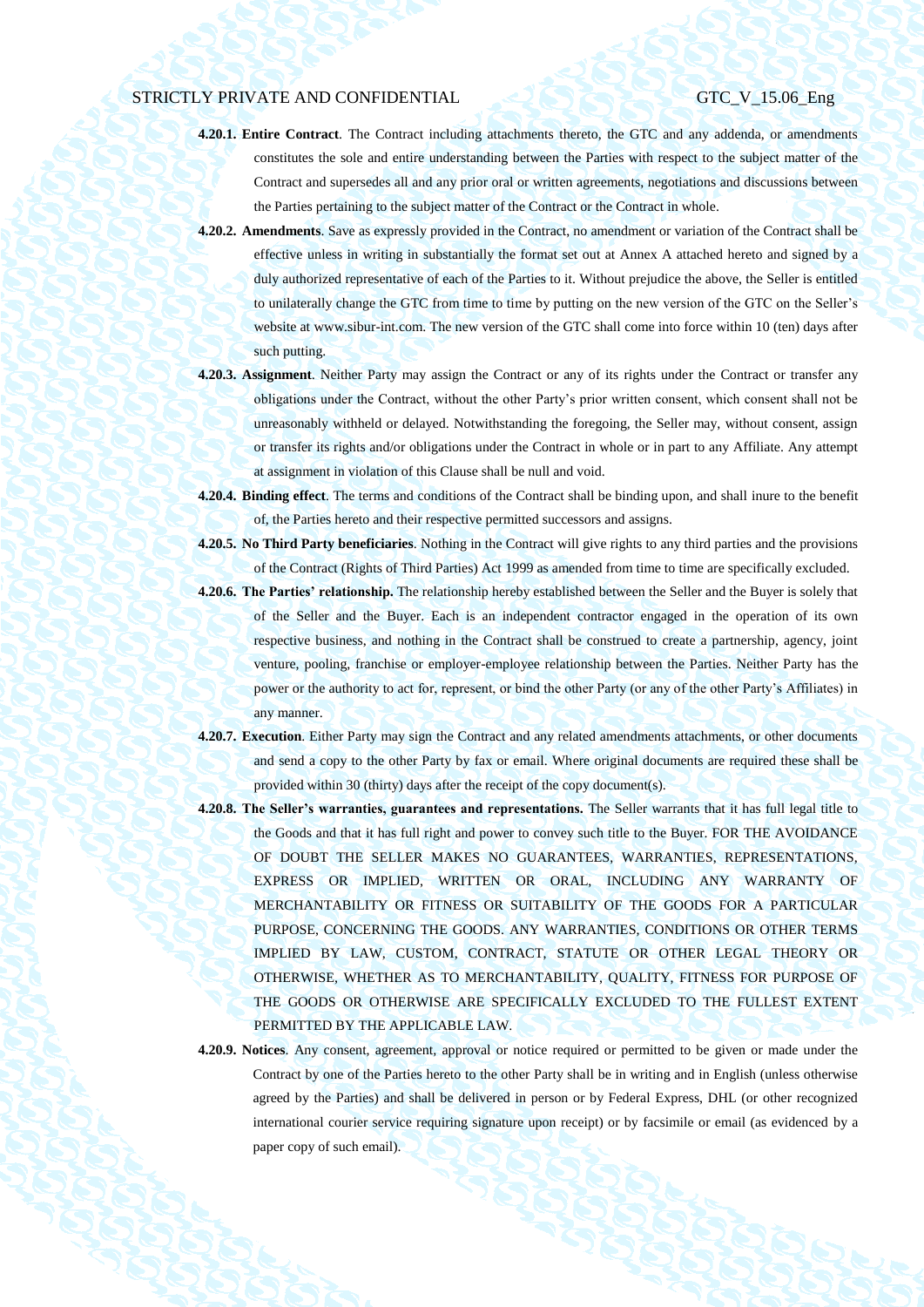In proving the giving of a communication, it shall be sufficient to prove that delivery was made to the appropriate address, or the communication was properly addressed and posted by an appropriate courier, or the fax was properly addressed and transmitted or the email was sent to the appropriate email address and dispatch of transmission from the sender's external gateway was confirmed as specified in the Contract.

- **4.20.10. The date of receipt**. The date of receipt of the notice, demand or other communication will be (i) if delivered by hand, at the time of delivery, (ii) if delivered by courier – on the 14th day after the same is so mailed, except in the event of disruption of the postal service in which event the notice, demand or other communication will be deemed to be received only when actually received; (iii) if sent by fax, at the time of transmission; and (iv) if sent by email, at the earlier of: the time a return receipt is generated automatically by the recipient's email server; the time the recipient acknowledges receipt; and 24 (twenty four) hours after transmission, unless the sender receives notification that the email has not been successfully delivered.
- **4.20.11. Change of notice details**. Either Party hereto shall promptly notify the other Party in writing as to the change of notice details of the Party and the new details to which notice shall be given to it thereafter.
- **4.20.12. The originals provision**. Where original documents are required to be delivered in accordance with the Contract, such documents shall be sent either by certified mail or by courier to the postal address of the receiving Party as stipulated in the Contract.
- **4.20.13. Language of the correspondence**. All correspondence concerning the Contract shall be conducted in English.
- **4.20.14. Expenses**. Whether or not the transactions contemplated hereby are consummated, all costs and expenses (including the expenses, costs and fees of each Party attorneys, auditors and financial and other professional advisors) incurred in connection with the Contract and/or the drafting or negotiation of the terms and conditions of the Contract and/or any other transaction arising out of or in connection with the Contract shall be borne and paid by the Party incurring such costs and expenses.
- **4.20.15. Waiver**. Any failure on the part of any Party hereto to comply with any of its obligations, agreements or conditions under the Contract may only be waived in writing by the Party to whom such compliance is owed but such waiver will not be considered to be a waiver of future failure(s) to comply with an obligation, agreement or condition. No act or omission by a Party may be deemed to be a waiver of any rights if such a waiver is not declared explicitly and in writing.
- **4.20.16. Severability**. If any part of the Contract is deemed to be unenforceable, invalid or in contravention of applicable Law by a court or arbitral tribunal of competent jurisdiction, the remainder of the Contract shall remain in full force and effect. The Parties shall negotiate in good faith to replace the invalid provision with a provision which reflects, to the extent possible, the original intent of the invalid provision.
- **4.20.17. Confidential Information**.
	- a) In connection with the Contract a Party (hereinafter the "**Receiving Party**") may discover, receive, or otherwise acquire, whether directly or indirectly, information related to the other Party (hereinafter the "**Disclosing Party**") or Affiliates of the Disclosing Party or its Affiliates' businesses, or information of third parties that the Disclosing Party is obligated to keep confidential (collectively, in whatever form or medium, "Confidential Information"). Confidential Information shall not include information (i) that is, or becomes, publicly known through no wrongful act or omission, direct or indirect, of the Receiving Party or its officers, directors, employees, Affiliates or consultants, (ii) that was already known to Receiving Party without obligations of confidentiality prior to the receipt from Disclosing Party, as reasonably evidenced by the Receiving Party, and was legitimately in Receiving Party's possession, without any obligation to keep such information confidential, (iii) that Receiving Party independently develops without the use of any Confidential Information of Disclosing Party, or (iv) that Receiving Party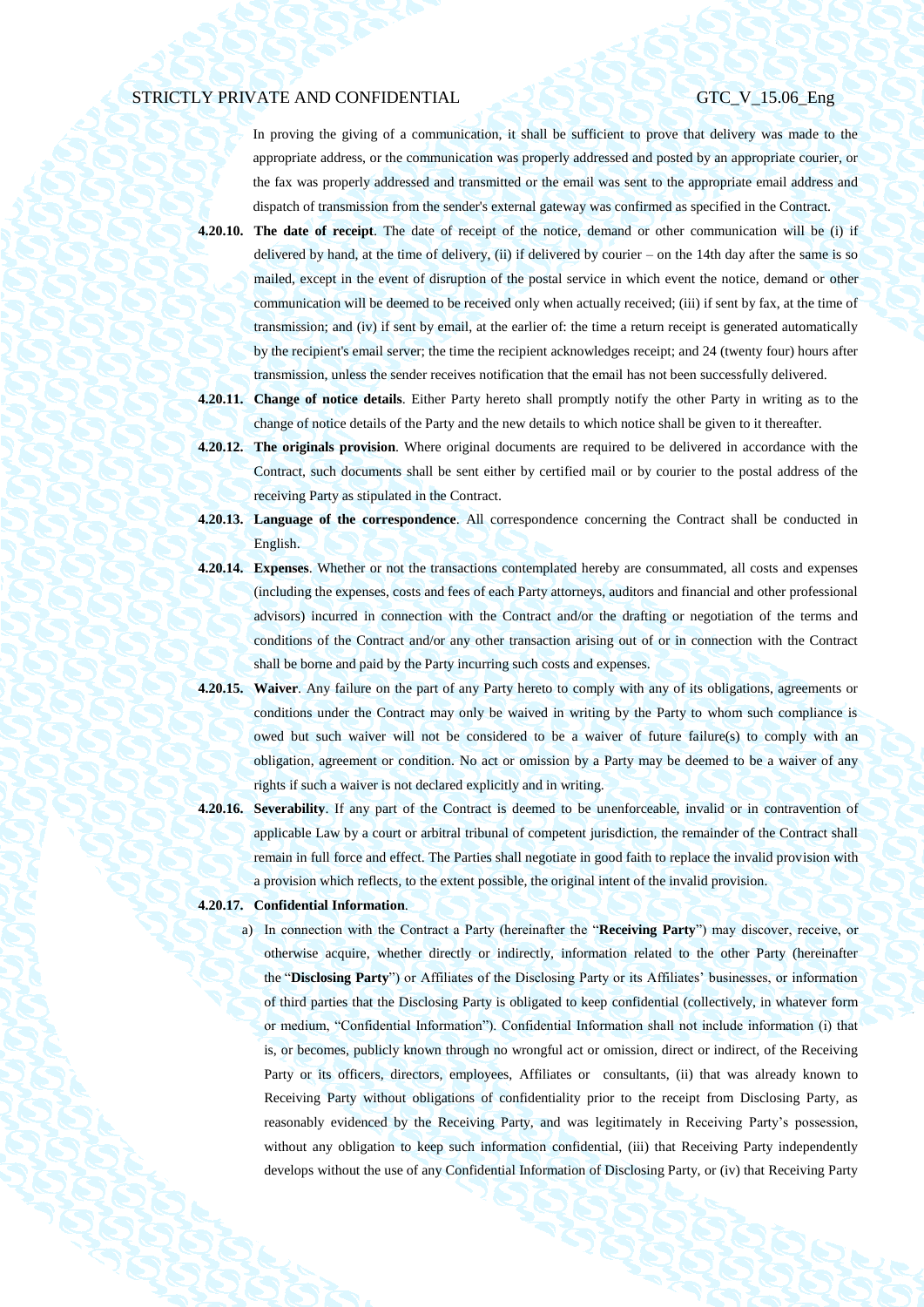receives or has received on a non-confidential basis from a source other than Disclosing Party that is entitled to disclose the same to Receiving Party; provided however that Receiving Party is able to provide Disclosing Party with the documentary evidence regarding any of the exceptions (if any) or as required in connection with any rules or requirements of any stock exchange on which such Party is listed or may be listed, or as may otherwise be required by applicable Law.

- b) Receiving Party shall (i) use Disclosing Party's Confidential Information solely in connection with exercise of its rights or performance of its obligations under the Contract, and (ii) disclose Disclosing Party's Confidential Information only as necessary to its officers, employees, Affiliates, consultants, including legal advisors and auditors whose duties relate to the Contract and reasonably require familiarity with such information in order for Receiving Party to perform its obligations or exercise its rights hereunder and who are bound by a legally enforceable written obligation of confidentiality with terms that are the same as, or more stringent than, those set out herein. Each Party shall be liable for any losses and/or damages incurred by the Disclosing Party resulting from such disclosure of Confidential Information by the above mentioned persons to any Third parties.
- c) Subject to the exceptions to the confidentiality obligations set out in this Clause above, neither Party (nor its Affiliates, subsidiaries or other related parties) may disclose, publish or otherwise reveal the contents of the Contract to any Third Party without the prior express written consent of the other Party (which consent shall not be unreasonably withheld or delayed)ю Notwithstanding the aforementioned (and without limiting the exceptions set out in this Clause, each Party shall be permitted to disclose the terms and conditions of the Contract (i) to actual or potential investors and lenders and their authorized representatives under written confidentiality agreements that protect the confidentiality of the contents of the Contract which are the same as, or more stringent than, those set out herein, or (ii) as required in connection with any rules or requirements of any stock exchange on which such Party is listed or may be listed, or (iii) as may otherwise be required by the applicable Law, or (iv) as may be reasonably required for the performance of the Parties obligations under the Contract; provided however, that the Party making a disclosure pursuant to an exception set forth in the preceding subsections (i) or (iv) shall provide the other Party with prior written notice and shall, to the extent practical, cooperate with the other Party in seeking confidential treatment of the information to be disclosed (if and to the extent available), or (v) to its Affiliates under written confidentiality agreements that protect the confidentiality of the contents of the Contract which are the same as, or more stringent than, those set out herein..
- d) No press release referring to the Contract or utilizing the other Party's name shall be made without the prior written consent of the other Party.

**4.20.18. Set-off**. No set-off may be made against any claims unless otherwise agreed in writing by the Seller in advance. Under no circumstances the Buyer shall be entitled to set-off against the payment (including any VAT payable) under the Contract any sums owed to the Buyer by the Seller under the Contract or any other agreement it has with the Seller. For the avoidance of any doubt the Seller shall be entitled at all times to set-off against any and all amount owing at any time from the Buyer to the Seller against any amount payable at any time by the Seller under the Contract.

### **4.20.19. Warranties.** Each Party hereby represents and warrants to the other that:

- a) it has the authority to enter into and perform its obligations under the Contract,
- b) the Contract has been duly executed and delivered on behalf of such Party, and constitutes a legal, valid, binding obligation, enforceable against such Party in accordance with its terms,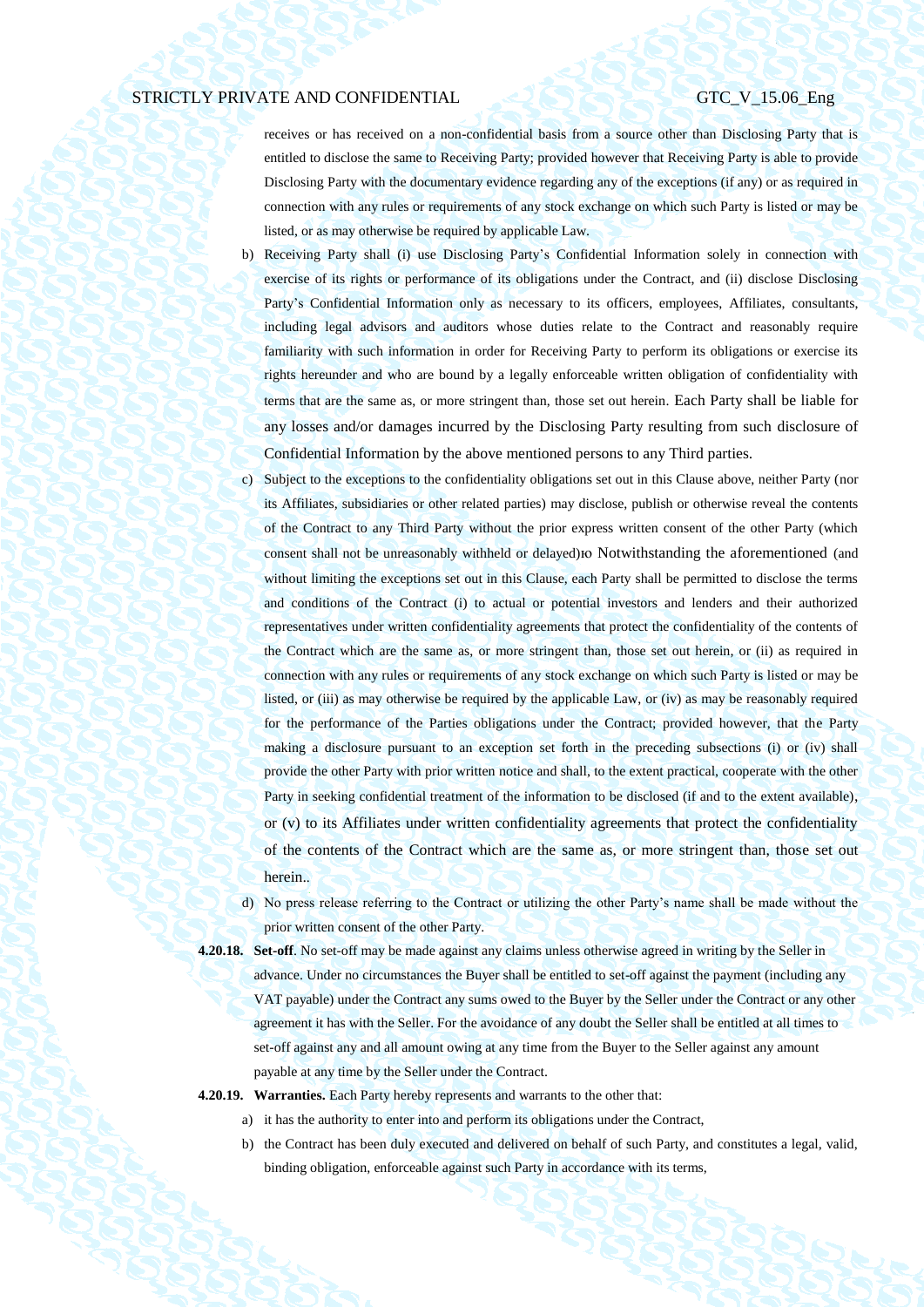- c) it is a corporation duly organized, validly existing and in good standing under the laws and regulations of its jurisdiction of incorporation or formation,
- d) neither the execution of the Contract nor its performance thereunder conflicts with any applicable Law or any other contract to which it is a party or any obligation to which it is subject,
- e) within 5 (five) days after the relevant event, the Party so effected will inform the other Party of any changes or amendments to its direct or indirect ownership.
- **4.20.20. Counterparts**. If the Contract is executed in counterparts, each shall be deemed an original, but all of which together shall constitute one and the same instrument. The Parties hereby acknowledge and agree that the Contract has been prepared jointly and no rule of strict construction shall be applied against either Party.

# **4.21. Headings, References and Usage of Terms.**

# **4.21.1. Headings**. Any headings, article, clause, subclause, section, subsection and table headings in the Contract are inserted for purposes of convenience only and shall not affect in any way the meaning or interpretation of the Contract or the GTC.

- **4.21.2. Reference to articles, clauses, etc.** Save where the context requires otherwise, references to Articles, Clauses, Subclauses, Sections, Subsections, Tables, Annexes, Appendixes, etc. shall be references to the articles, clauses, subclauses, sections, subsections, tables, annexes, appendixes, etc. of the Contract or the GTC, when made in the Contract or the GTC respectively.
- **4.21.3. Singular and plural**. In the Contract and the GTC, the singular shall include the plural and vice versa and the word "including" shall be deemed to be followed by the phrase "without limitation", references to any gender shall include a reference to the other gender; references to other agreements or to any statute, rule or regulation or instrument shall mean the same as amended, modified or replaced from time to time.
- **4.21.4. Herein, hereunder, hereinafter**. The terms "herein", "hereunder", "hereinafter" and similar terms shall be interpreted to refer to the Contract or the GTC, when made in the Contract or the GTC respectively, unless otherwise follows from the context.
- **4.21.5. Reference to period**. Where any period in days, weeks, months or years is referred to in the Contract or the GTC, such period shall be calculated in days, weeks, months or years respectively, unless expressly provided otherwise (and the day on which any such period is expressed to commence shall not be counted for the purpose of such period's calculation).
- **4.21.6. Writing**. A reference to "writing" or any cognate expressions is a reference to any mode of representing or reproducing words in a visible non-transitory form and includes fax and e-mail.
- **4.21.7. Including**. Any phrase introduced by the terms "including" or "in particular", or any cognate expression, shall be construed as illustrative and not limiting of any preceding words.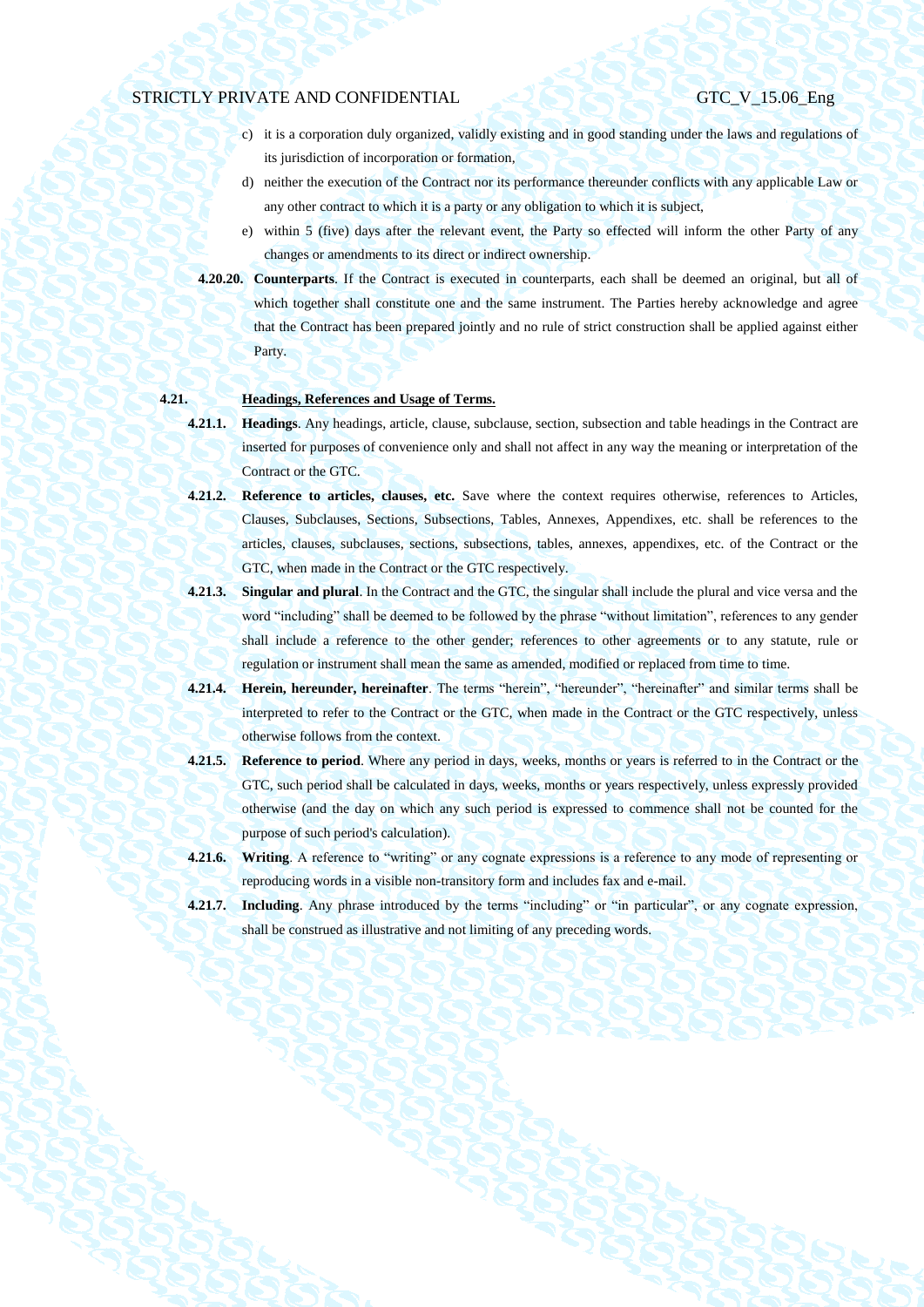## **ANNEX A THE FORMAT OF THE AMENDMENT**

**AMENDMENT №** *[to insert the number the amendment]* **To** *[to insert the title of the Contract* **№** *[to insert the contract number]* **Dated** *[to insert the month, date, year]*

This Amendment № *[to insert the number of the amendment]* (hereinafter this "**Amendment**") dated as of *[to insert month, date, year]*,

by and between

- A. **SIBUR International GmbH**, a company organized and existing under the laws of Austria, with its registered legal address at Prinz-Eugen-Straße 8-10, 1040 Vienna, Austria, represented by [**to insert the title, name**], acting on the basis of [**to insert the document**], (hereinafter the **"Seller"**), on the one hand, and
- B. *[to insert the name of the company]*, a company organized and existing under the laws of *[to insert the country]*, with its registered legal address at *[to insert the registered address]* represented by *[to insert the title, name]*, acting on the basis of *[to insert the document]* (herewith and after the "**Buyer**"), on the other hand.

The Seller and the Buyer may be referred to herein together, as "Parties", or each individually, as a "Party".

This Amendment shall become effective from (the "**Effective Date**"), provided always that no part of this Amendment shall come into existence unless the Seller receives a copy of the counterpart of this Amendment executed by the Buyer within *10* Business Days after the Document Date specified hereinabove (the "**Longstop Date**").

## **RECITALS**

**WHEREAS**, the Seller and the Buyer entered into a *[to insert the title of the Contract] №[to insert the number of the Contract, if any]* between the Seller, on the one hand and the Buyer, on the other hand, dated as of *[to insert the date of the Contract]* (the "Contract"); and

**WHEREAS**, the Seller and the Buyer wish to amend the Contract, on the terms and conditions set forth in this Amendment;

**NOW THEREFORE**, in consideration of the premises and the mutual covenants set forth herein and for other good and valuable consideration, the receipt and sufficiency of which are hereby acknowledged, the Parties hereby agree as follows:

1. **Amendment to** *[to insert Clause] [to insert the number]* **of the Contract.** The Contract is hereby amended to delete *[to insert Clause] [to insert the number]* and replace it with the following: *"[to insert the wording]"*.

2. **Amendment to** *[to insert Clause] [to insert the number]* **of the Contract.** Immediately following first/last sentence of *[to insert Clause] [to insert the number]* the following new sentence is added with the following: *"[to insert the wording]"*.

3. **Amendment to** *[to insert Clause] [to insert the number]* **of the Contract.** The Contract is hereby amended to delete *[to insert Clause] [to insert the number]* and replace it with "[Intentionally left blank by the Parties]".

4. **Amendment to** *[to insert Appendix] [insert the number]* **to the Contract.** The *[to insert Appendix] [to insert the number]* to the Contract is hereby amended to delete the *[to insert Appendix] [to insert the number]* and replace it with the *[to insert Appendix] [to insert the number]* attached as ATTACHMENT I hereto.

5. **Definitions**. All terms used, but not defined, in this Amendment shall have the respective meanings set forth in the Contract.

6. **Headings; Interpretation**. The section headings in this Amendment are inserted for convenience only and shall not affect in any way the meaning or interpretation of this Amendment. The Parties hereby acknowledge and agree that this Amendment has been prepared jointly and no rule of strict construction shall be applied against either Party. In this Amendment, the singular shall include the plural and vice versa and the word "including" shall be deemed to be followed by the phrase "without limitation". The terms "herein" and "hereunder" and similar terms shall be interpreted to refer to this entire Amendment.

7. **Effective Date of Amendment; Incorporation of Terms; Continuing Effect**. This Amendment shall be deemed effective for all purposes *as of the Effective Date*. All of the amended provisions set forth in this Amendment shall be deemed to be incorporated in, and made a part of, the Contract, and the Contract, as amended by this Amendment, shall be read, taken and construed as one and the same agreement. Except as otherwise expressly modified by this Amendment, the Contract shall remain in full force and effect in accordance with its terms and conditions.

8. **Counterparts**. This Amendment shall be executed in Russian and in English language in any number of counterparts prior to the Longstop Date, which shall each constitute an original and together constitute one agreement.